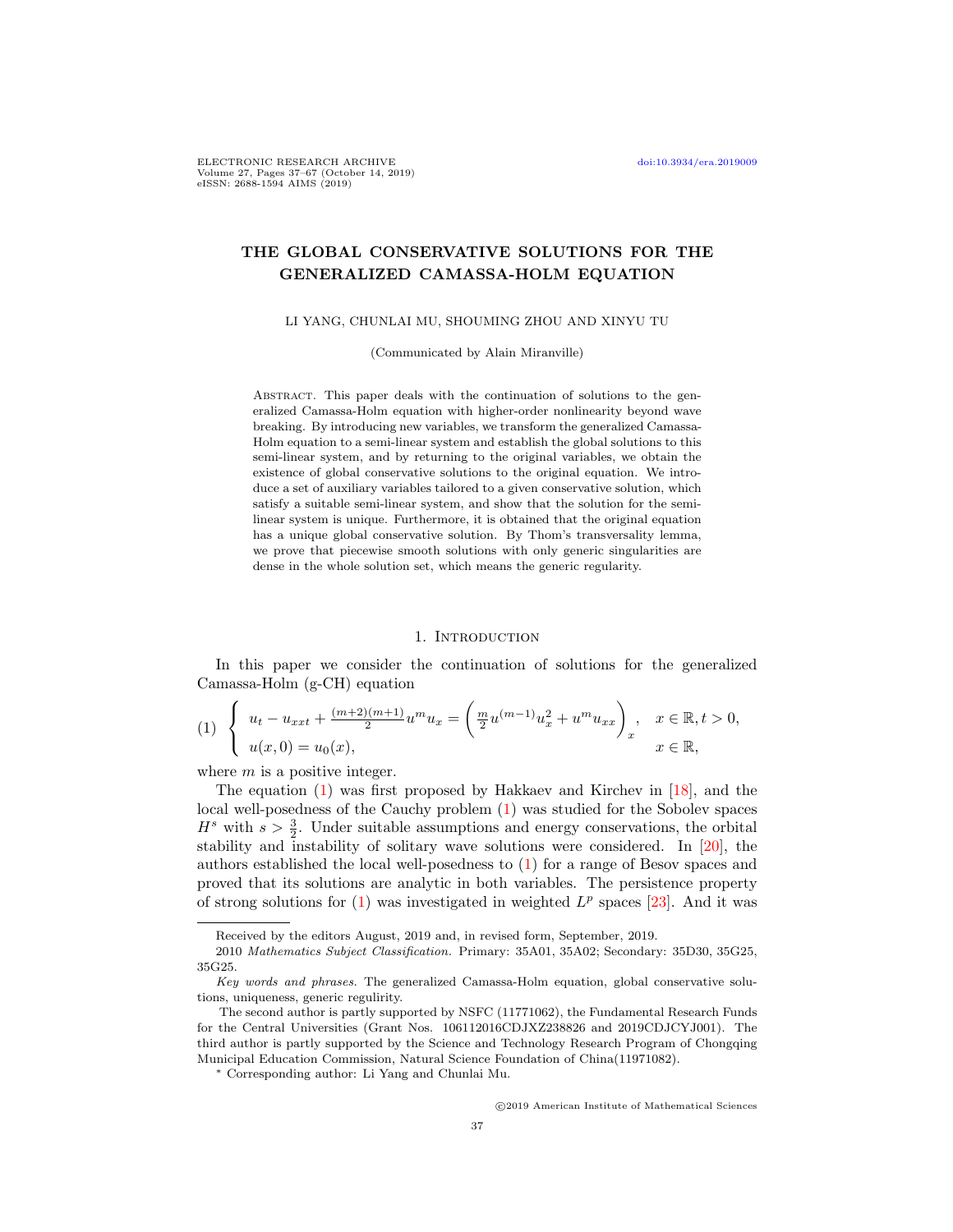shown that the equation is well-posed in Sobolev spaces  $H^s$  ( $s > \frac{3}{2}$ ) for both the periodic and the nonperiodic case in the sense of Hadamard [\[21\]](#page-29-3). Moreover, the nonuniform dependence and Hölder continuous to  $(1)$  were discussed.

In fact, the equation [\(1\)](#page-0-0) is a natural generalization of the famous Camassa-Holm (CH) model

(2) 
$$
u_t + u_{xxt} + 3uu_x = uu_{xxx} + 2u_xu_{xx}.
$$

The Camassa-Holm equation first arisen in the context of hereditary symmetries was studied by Fokas and Fuchssteiner [\[14\]](#page-29-4), but did not receive much attention until Camassa and Holm [\[9,](#page-29-5) [7\]](#page-29-6) derived it as a model of shallow water waves over a flat bottom. It has bi-Hamiltonian structure, infinitely many conservation laws and is completely integrable [\[8,](#page-29-7) [7,](#page-29-6) [14,](#page-29-4) [19\]](#page-29-8). In addition, the stability of the smooth solitons and the orbital stability of the peaked solitons to [\(1\)](#page-0-0) were established in [\[10\]](#page-29-9) and [\[11\]](#page-29-10) respectively. Particularly, the Camassa-Holm equation possesses solutions with presence of wave breaking ( that is, the solution remains bounded while its slope becomes unbounded in finite time  $[6, 12]$  $[6, 12]$ . When these two waves collide at some time, the combined wave forms an infinite slope. After the collision, there are two things that happen: either two waves pass through each other with total energy preserved; or annihilate each other with a lose of energy. The solutions in the first case is called conservative, and the second case is called dissipative.

So far, the continuation of the solutions after wave breaking has been studied widely. Bressan and Constantin proved that the solution of the Camassa-Holm equation can be continued as either global conservative or global dissipative solutions  $[2, 3]$  $[2, 3]$ . Notice that, the conservative solutions are about preservation of the  $H<sup>1</sup>$ norm, while dissipative solutions are characterized by a sudden drop in the norm at blow-up. Afterwards, the uniqueness of the conservative solution and the dissipative solution for the Camassa-Holm equation were obtained [\[4,](#page-29-15) [16\]](#page-29-16). Recently, the generic regularity of conservative solutions to Camassa-Holm equation was discussed in [\[17\]](#page-29-17). It is worth mentioning that the  $H^1(\mathbb{R})$  norm conserved quantity plays a key role in the process of studying the conservative and dissipative solutions.

In the case of a more general Camassa-Holm equation, the global existence and uniqueness to the solution are established in [\[22,](#page-29-18) [25\]](#page-29-19). Moreover, for the Camassa-Holm equation with a forcing term ku, Zhu obtained the global existence and uniqueness [\[26\]](#page-29-20).

Similar to the well-known Camassa-Holm equation, the system [\(1\)](#page-0-0) also models the peculiar wave breaking phenomena  $[24]$ . Therefore, in this paper, we still focus on the conservative case of equation (1.1) in  $H^1$  space, including the existence, uniqueness and generic regularity problems. Setting  $G(x) = \frac{1}{2}e^{-|x|}, x \in \mathbb{R}$ , then  $(1 - \partial_x^2)^{-1} f = G * f$  for all  $f \in L^2(\mathbb{R})$ . Thus the equation  $(1.1)$  can be rewritten as the following integral-differential form:

<span id="page-1-0"></span>(3) 
$$
\begin{cases} u_t + u^m u_x = -P_x, & x \in \mathbb{R}, t > 0, \\ u(x, 0) = u_0(x), & x \in \mathbb{R}, \end{cases}
$$

where

<span id="page-1-1"></span>(4) 
$$
P = G * \left(\frac{m}{2}u^{(m-1)}u_x^2 + \frac{m(m+3)}{2(m+1)}\right).
$$

Motivated by  $[2, 4, 17]$  $[2, 4, 17]$  $[2, 4, 17]$  $[2, 4, 17]$ , in this paper, we consider the global weak conservative solutions defined by as follows.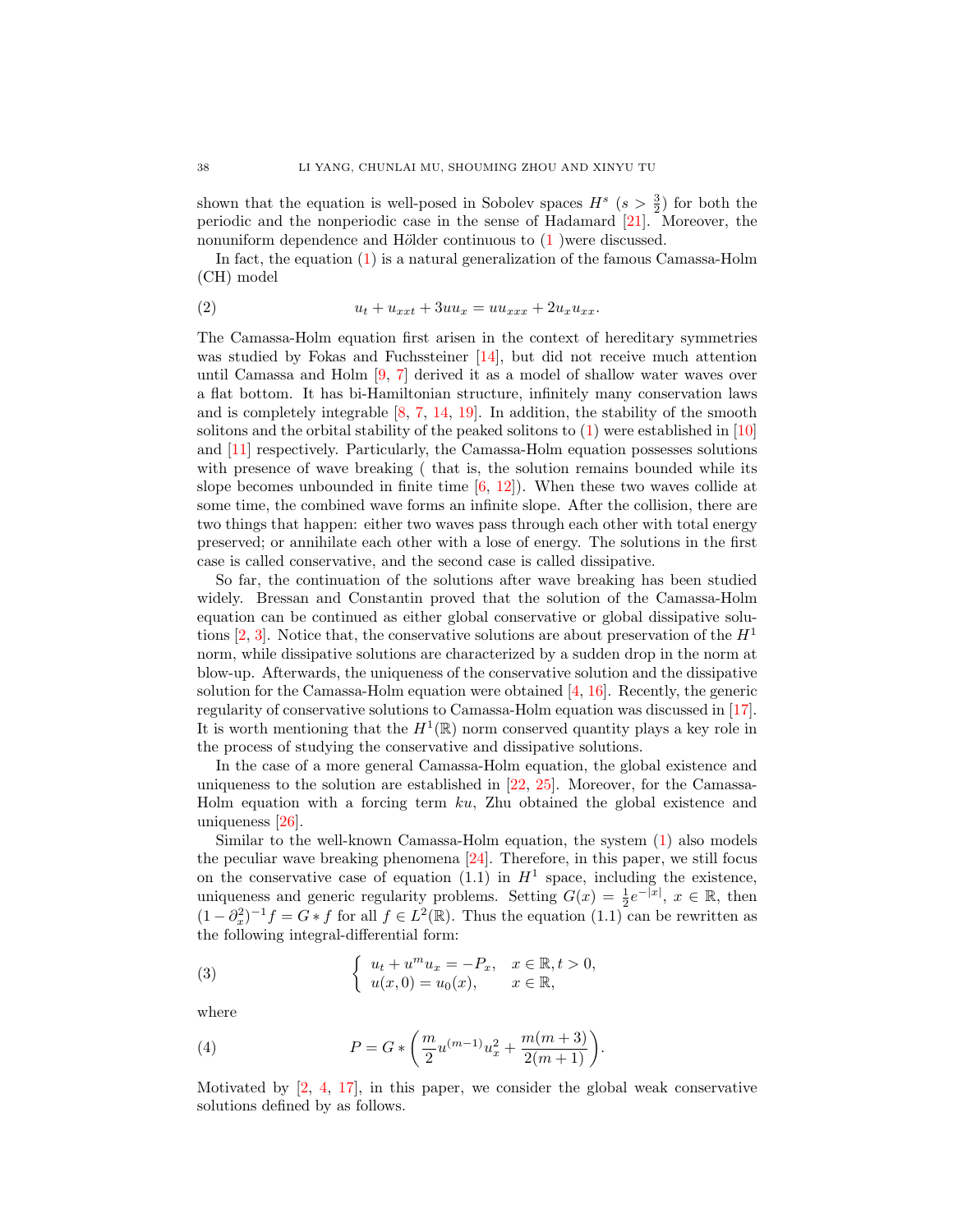**Definition 1.1.** Let  $u_0 \in H^1(\mathbb{R})$ , there exists a family of Radon measure  $\{\mu_{(t)}, t \in$  $\mathbb{R}$ , depending continuously on time w.r.t. the topology of weak convergence of measures, such that the following properties hold.

(i) The map  $t \to u(.,t)$  is Lipschitz continuous from  $[0,T]$  into  $L^2(\mathbb{R})$  with the initial data  $u_0 \in H^1(\mathbb{R})$ .

(ii) The solution  $u = u(x, t)$  satisfies the initial data  $u_0 \in L^2(\mathbb{R})$ . For any test function  $\phi \in C_c^{-1}(\Omega)$  with  $\Omega = \{(x, t)|x \in \mathbb{R}, t \in [0, +\infty)\}\)$ , one has

<span id="page-2-1"></span>(5) 
$$
\int \int_{\Omega} \left( -u_x(\phi_t + u^m \phi_x) + (-\frac{m}{2} u^m u_x^2 - \frac{m(m+3)}{2(m+1)} u^{m+1} + P)\phi \right) dx dt + \int_{\mathbb{R}} u_{0x} \phi(0, x) dx = 0.
$$

For a solution  $u = u(t, x)$ , we say that u is conservative, which means that the balance law  $(10)$  is satisfied in the following sense.

There exists a family of Radon measure  $\{\mu(t), t \in \mathbb{R}^+\}$ , depending continuously on time w.r.t. the topology of weak convergence of measures. For any  $t \in \mathbb{R}^+$ , the absolutely continuous measure  $\mu_{(t)}$  has density  $u_x^2(t, \cdot)$  w.r.t. Lebesgue measure. Moreover, for any test function  $\phi \in C_c^1(\Omega)$ , the family  $\{\mu_{(t)}; t \in \mathbb{R}\}\$  supplies a measure-valued solution to the balance law

<span id="page-2-2"></span>(6) 
$$
\int_0^{\infty} \left( \int_{\mathbb{R}} (\phi_t + u^m \phi_x) d\mu_{(t)} + \int_{\mathbb{R}} 2u_x \left( \frac{m(m+3)}{2(m+1)} u^{m+1} - P \right) dx \right) dt - \int_{\mathbb{R}} u_{0x}^2 \phi(0, x) dx = 0.
$$

Based on the characteristic, by introducing a new variables, we transform the equation [\(1\)](#page-0-0) to a semi-linear system, and prove the semi-linear system has global solutions. Then by a reverse transformation, one can get the conservative solutions for equation [\(1\)](#page-0-0). Our results are stated as follows.

<span id="page-2-0"></span>**Theorem 1.2.** Let  $u_0 \in H^1(\mathbb{R})$ . Then the generalized Camassa-Holm equation [\(3\)](#page-1-0) has global conservative solution  $u = u(x, t)$  defined on  $\mathbb{R} \times (0, +\infty)$ . Moreover, the solution has the following properties.

(i)  $u(x, t)$  is 1/2-Hölder continuous on both t and x.

(ii) The function u provides a solution to the Cauchy problem  $(3)$  in the sense of Definition 1.1.

(iii) There exists a null set  $\mathcal{N} \subset \mathbb{R}$  with meas  $\mathcal{N} = 0$  such that for any  $t \notin \mathcal{N}$ , the measure  $\mu_{(t)}$  is absolutely continuous and has density  $u_x^2(t,\cdot)$  w.r.t. the Lebesgue measure.

(iv) The energy  $u^2 + u_x^2$  coincides a.e. with a constant, that is,

$$
E(t) = E(0) \quad \text{for } t \notin \mathcal{N}, \quad E(t) < E(0) \text{ for } t \in \mathcal{N}.
$$

(v) The continuous dependence of solutions to system  $(3)$  holds with the initial data belongs to  $H^1(\mathbb{R})$  . More precisely, given a sequence of initial data  $\{u_{0n}\}$  satisfy  $||u_{0n} - u_0||_{H^1(\mathbb{R})} \to 0$ , then the corresponding solutions  $u_n(t, x)$  converge to  $u(t, x)$ uniformly for  $(t, x) \in [0, T] \times \mathbb{R}$ .

<span id="page-2-3"></span>**Theorem 1.3.** Given any initial data  $u_0 \in H^1(\mathbb{R})$ , the Cauchy problem [\(3\)](#page-1-0) has a unique conservative solution.

Remark 1. In fact, we know the process for the proof of the existence is an inverse, but the method here is an irreversible.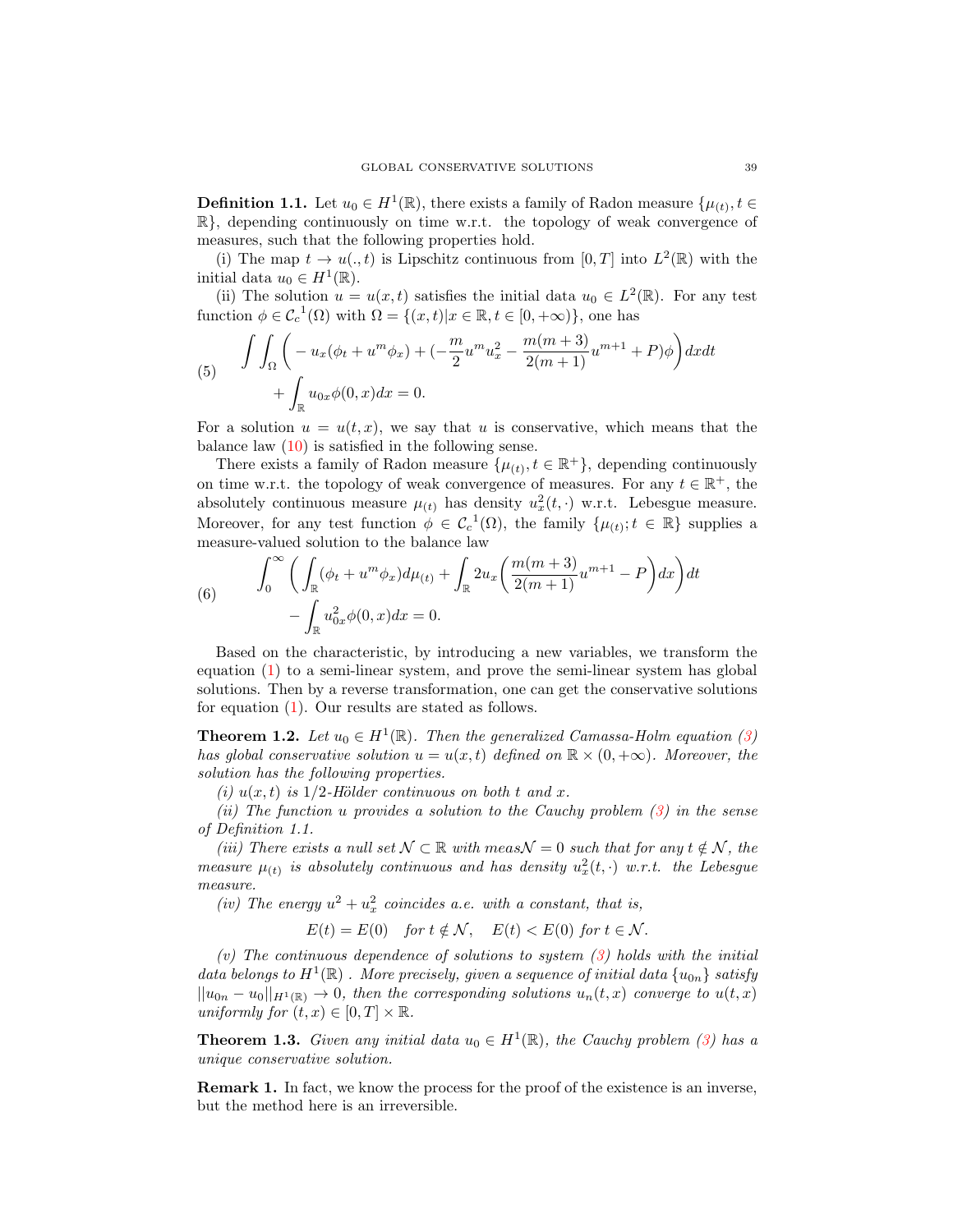By virtue of the analysis of solutions along characteristic, we show that piecewise smooth solutions with only generic singularities are dense in the whole solution set. Using the Thom's transversality Lemma [\[1,](#page-29-22) [15\]](#page-29-23), we give the following generic regularity result.

<span id="page-3-4"></span>**Theorem 1.4.** For any  $T > 0$ , there exists an open dense set of initial data  $D \subset$  $C^3(\mathbb{R}) \cap H^1(\mathbb{R})$ , such that for any  $u_0 \in \mathcal{D}$ , the conservative solution  $u = u(t,x)$ of the equation  $(3)$  is twice continuously differentiable in the complement of finitely many characteristic curves, within the domain  $[0, T] \times \mathbb{R}$ .

Remark 2. The generic regularity is very interesting since it reflects the structure of singularities. Similar issue was first established for the variational wave equation  $[5]$ , and later this method was applied to the Camassa-Holm equation [\[17\]](#page-29-17).

This paper is organized as follows. In Section [2,](#page-3-1) we give the energy conservation laws and introduce a new set of independent and dependent variables. In Section [3,](#page-5-0) we first obtain a global conservative solution of the semi-linear system [\(27\)](#page-5-1), and then by inverse transformation we prove the existence of the global conservative solution to equation [\(1\)](#page-0-0). In Section [4,](#page-14-0) we establish the uniqueness of the characteristic curve through each initial point, and by considering the dynamics of a conservative solution along a characteristic, we obtain the proof of the uniqueness for the global conservation solution. In Section [5,](#page-24-0) the generic regularity of conservative solutions to equation [\(1\)](#page-0-0) is investigated.

# 2. Preliminary

<span id="page-3-1"></span>2.1. The basic equations. For smooth solutions, we claim that the total energy

(7) 
$$
E(t) = \int_{\mathbb{R}} (u^2 + u_x^2) dx
$$

is constant in time. In fact, by using  $\partial_x^2 G * f = G * f - f$  and differentiating the equation  $(3)$  with respect to x, we have

<span id="page-3-2"></span>(8) 
$$
u_{xt} + u^m u_{xx} + m u^{m-1} u_x^2 = \frac{m}{2} u^{m-1} u_x^2 + \frac{m(m+3)}{2(m+1)} u^{m+1} - P.
$$

Multiplying [\(3\)](#page-1-0) by  $u$ , and [\(8\)](#page-3-2) by  $u_x$ , one get

<span id="page-3-3"></span>(9) 
$$
(\frac{u^2}{2})_t + (\frac{1}{m+1}u^{m+1})_x + uP_x = 0,
$$

<span id="page-3-0"></span>(10) 
$$
\left(\frac{u_x^2}{2}\right)_t + \left(\frac{u^m u_x}{2}\right)_x = \left(\frac{m(m+3)}{2(m+1)}u^{m+1} - P\right)u_x.
$$

It follows from  $(9)-(10)$  $(9)-(10)$  that

(11) 
$$
\frac{d}{dt}E(t) = \frac{d}{dt}\int_{\mathbb{R}} (u^2 + u_x^2)dx = 0.
$$

Therefore, the conservation law is given by

(12) 
$$
E(t) := \int_{\mathbb{R}} (u^2 + u_x^2) dx = E(0).
$$

Since  $P$ ,  $P_x$  are both defined as convolutions, by Young's inequality and Sobolev's inequality  $||u||_{L^{\infty}(\mathbb{R})} \le ||u||_{H^1(\mathbb{R})} = E(0)^{\frac{1}{2}}$ , it implies that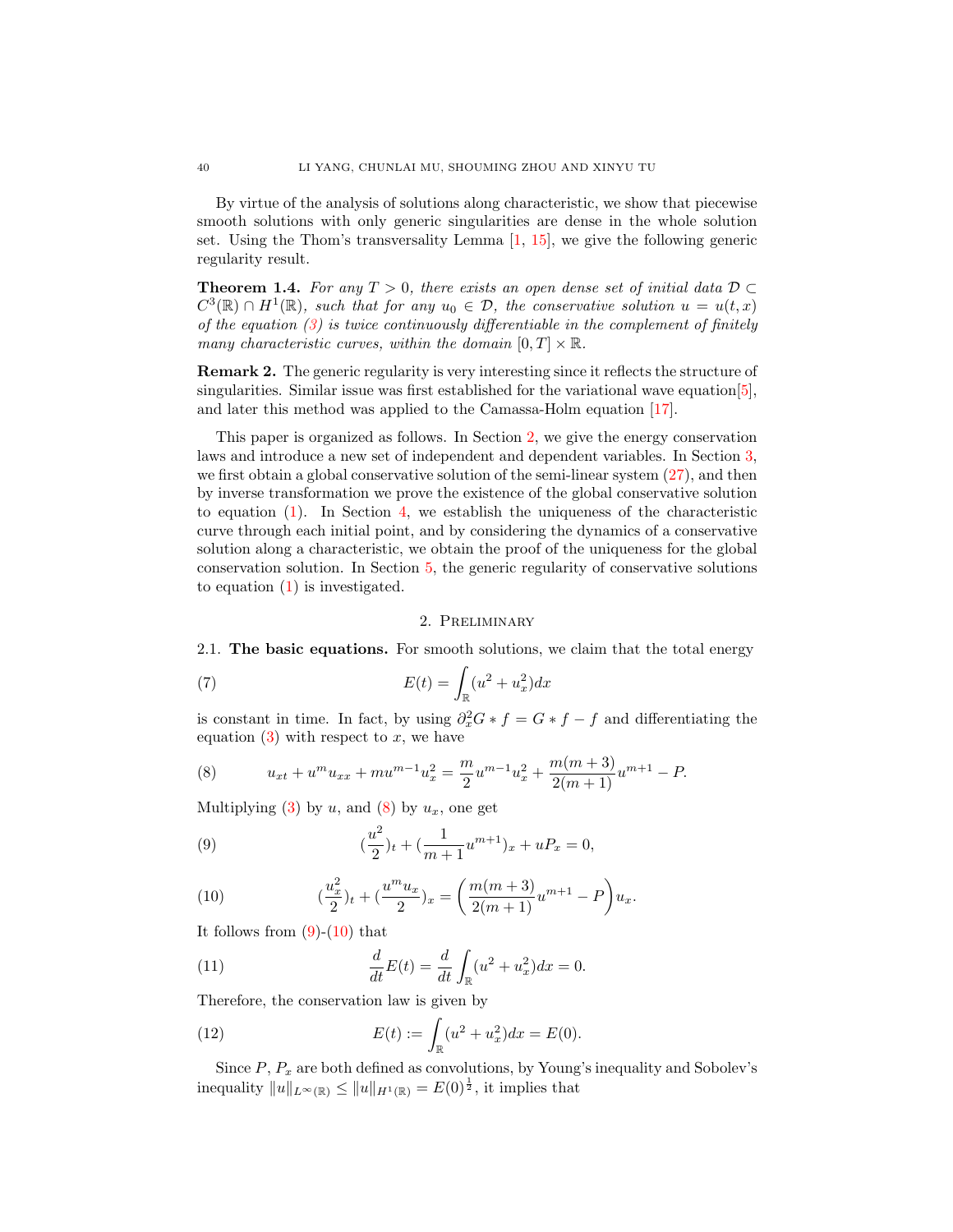(13) 
$$
\|P(t)\|_{L^{\infty}}, \|P_x(t)\|_{L^{\infty}}\leq \|\frac{1}{2}e^{-|x|}\|_{L^{\infty}}\|\frac{m}{2}u^{m-1}u_x^2 + \frac{m(m+3)}{2(m+1)}u^{m+1}\|_{L^1} \leq \frac{m(m+3)}{4(m+1)}E(0)^{\frac{m+1}{2}},
$$

and

<span id="page-4-7"></span>
$$
\|P(t)\|_{L^2},\ \|P_x(t)\|_{L^2}
$$

(14) 
$$
\leq \|\frac{1}{2}e^{-|x|}\|_{L^{2}}\|\frac{m}{2}u^{m-1}u_{x}^{2}+\frac{m(m+3)}{2(m+1)}u^{m+1}\|_{L^{1}} \leq \frac{m(m+3)}{2(m+1)}E(0)^{\frac{m+1}{2}}.
$$

2.2. A new set of independent and dependent variables. Let  $\tilde{u} = u_0(x) \in$  $H^1(\mathbb{R})$  be the initial data. Considering the energy variable  $\xi \in \mathbb{R}$ , the non-decreasing map  $\xi \mapsto \tilde{y}(\xi)$  is defined by

(15) 
$$
\int_0^{\tilde{y}(\xi)} (1 + \tilde{u}_x^2) dx = \xi.
$$

Then the characteristic map  $t\mapsto y(t,\xi)$  satisfies

<span id="page-4-2"></span>(16) 
$$
\frac{\partial}{\partial t}y(t,\xi) = u^m(t,y(t,\xi)), \quad y(0,\xi) = \tilde{y}(\xi).
$$

And the new variables  $\theta = \theta(t, \xi)$  and  $h = h(t, \xi)$  are introduced as

<span id="page-4-3"></span>(17) 
$$
\theta \doteq 2 \arctan u_x, \quad h \doteq 1 + u_x^2 \cdot \frac{\partial y}{\partial \xi},
$$

<span id="page-4-0"></span>
$$
(18) \t\t\t h(0,\xi) \equiv 1,
$$

<span id="page-4-4"></span>(19) 
$$
\frac{1}{1+u_x^2} = \cos^2 \frac{\theta}{2}, \quad \frac{u_x}{1+u_x^2} = \frac{1}{2} \sin \theta, \quad \frac{u_x^2}{1+u_x^2} = \sin^2 \frac{\theta}{2},
$$

<span id="page-4-6"></span>(20) 
$$
\frac{\partial y}{\partial \xi} = \frac{h}{(1 + u_x^2)} = \cos^2 \frac{\theta}{2} \cdot h,
$$

<span id="page-4-1"></span>(21) 
$$
y(t,\bar{\xi}) - y(t,\xi) = \int_{\xi}^{\bar{\xi}} \cos^2 \frac{\theta(t,s)}{2} \cdot h(t,s) ds.
$$

Furthermore, we get

<span id="page-4-5"></span>
$$
P(t,\xi) = \frac{1}{2} \int_{-\infty}^{\infty} \exp \{-|y(t,\xi) - x|\} \left( \frac{m(m+3)}{2(m+1)} u^{m+1} + \frac{m}{2} u^{m-1} u_x^2 \right) dx,
$$
  
\n
$$
P_x(t,\xi)
$$
  
\n
$$
= \frac{1}{2} \left( \int_{y(t,\xi)}^{\infty} - \int_{-\infty}^{y(t,\xi)} | \exp \{-|y(t,\xi) - x| \} \left( \frac{m(m+3)}{2(m+1)} u^{m+1} + \frac{m}{2} u^{m-1} u_x^2 \right) dx.
$$

It follows from identities [\(18\)](#page-4-0) to [\(21\)](#page-4-1) that an expression for  $P$  and  $P_x$  in terms of the new variable  $\xi$ 

(22) 
$$
P(t,\xi) = \frac{1}{2} \int_{-\infty}^{\infty} \exp\left\{-\left|\int_{\xi}^{\overline{\xi}} \left(h \cdot \cos^2 \frac{\theta}{2}\right)(s) ds\right|\right\} \cdot \left[h\left(\frac{m(m+3)}{2(m+1)} u^{m+1} \cos^2 \frac{\theta}{2} + \frac{m}{2} u^{m-1} \sin^2 \frac{\theta}{2}\right)\right](\overline{\xi}) d\overline{\xi},
$$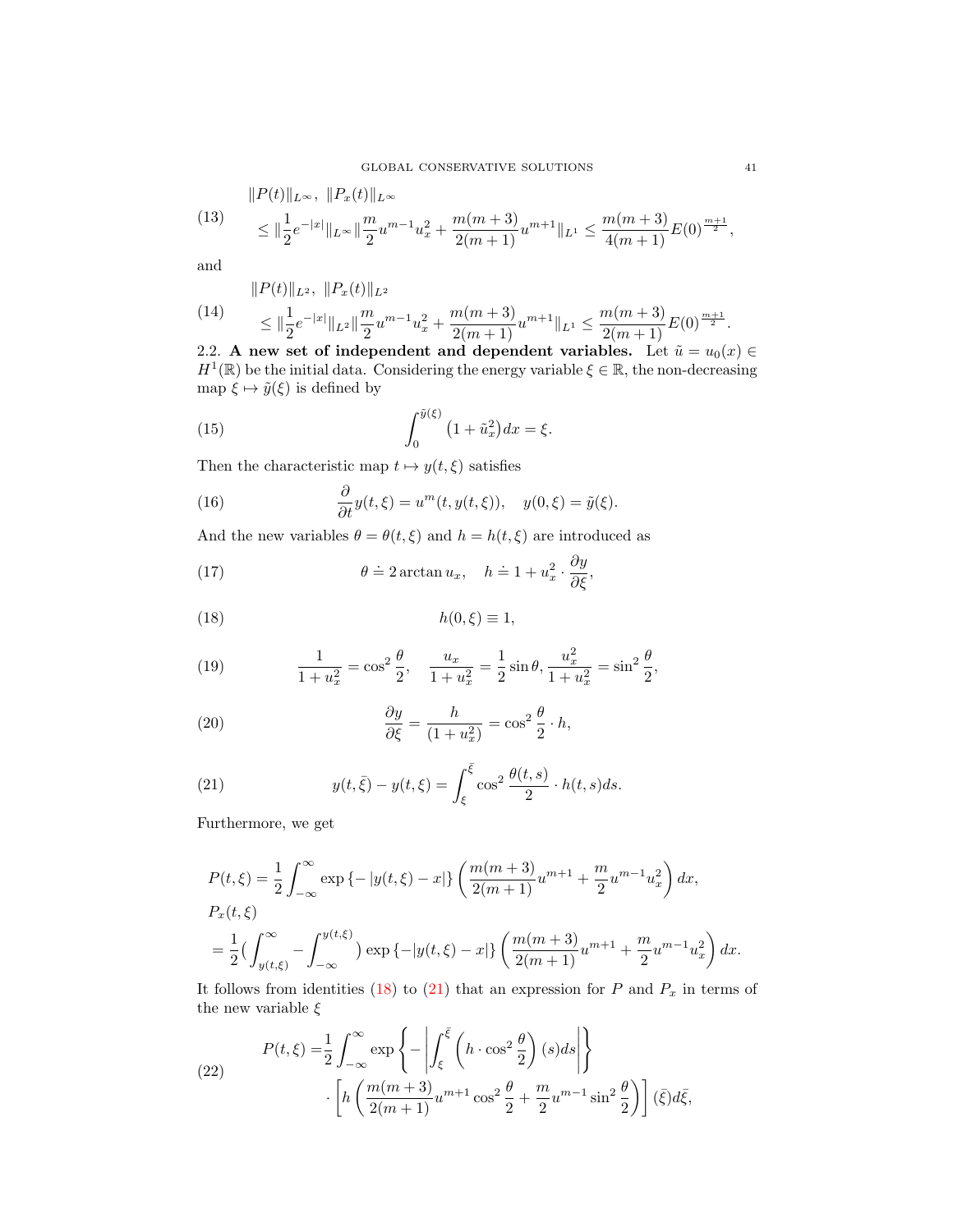42 LI YANG, CHUNLAI MU, SHOUMING ZHOU AND XINYU TU

<span id="page-5-2"></span>(23)  
\n
$$
P_x(t,\xi) = \frac{1}{2} \left( \int_{\xi}^{\infty} - \int_{-\infty}^{\xi} \right) \exp \left\{-\left| \int_{\xi}^{\overline{\xi}} \left( h \cdot \cos^2 \frac{\theta}{2} \right) (s) ds \right| \right\}
$$
\n
$$
\cdot \left[ h \left( \frac{m(m+3)}{2(m+1)} u^{m+1} \cos^2 \frac{\theta}{2} + \frac{m}{2} u^{m-1} \sin^2 \frac{\theta}{2} \right) \right] (\overline{\xi}) d\overline{\xi},
$$
\n
$$
P_x(t) \text{ and } (1\xi) \text{ the equilibrium equation for a taken the form}
$$

By  $(4)$  and  $(16)$ , the evolution equation for u takes the form

(24) 
$$
\frac{\partial}{\partial t}u(t,\xi) = u_t + u_y y_t = u_t + u^m u_x = -P_x(t,\xi),
$$

where  $P_x$  is given in [\(23\)](#page-5-2).

By the definition of variable  $h$ , it follows that

<span id="page-5-3"></span>
$$
\int_{\xi^1}^{\xi^2} h(t,\xi)d\xi = \int_{y(t,\xi^1)}^{y(t,\xi^2)} \left(1 + u_x^2(t,x)\right)dx.
$$

By using [\(16\)](#page-4-2) and  $P_{xx} = P - \frac{m}{2}u^{m-1}u_x^2 - \frac{m(m+3)}{2(m+1)}u^{m+1}$ , we have

$$
\frac{d}{dt} \int_{\xi^1}^{\xi^2} h(t,\xi) d\xi = \int_{y(t,\xi^1)}^{y(t,\xi^2)} \{[(1+u_x^2)]_t + [u(1+u_x^2)]_x\} dx
$$
  
= 
$$
\int_{y(t,\xi^1)}^{y(t,\xi^2)} \left(\frac{m(m+3)}{m+1}u^{m+1} + mu^{m-1} - 2P\right) u_x dx.
$$

Differentiating with respect to  $\xi$ , we obtain

(25) 
$$
\frac{\partial}{\partial t}h(t,\xi) = \left(\frac{m(m+3)}{m+1}u^{m+1} + mu^{m-1} - 2P\right)\frac{u_x}{1+u_x^2} \cdot h
$$

$$
= \left(\frac{m(m+3)}{m+1}u^{2(m+1)} + \frac{m}{2}u^{m-1} - P\right)\sin\theta \cdot h.
$$

Using  $(17)$  and  $(19)$ , we see

<span id="page-5-4"></span>(26)  
\n
$$
\frac{\partial}{\partial t}\theta(t,\xi) = \frac{2}{1+u_x^2}(u_{xt} + u^m u_{xx})
$$
\n
$$
= \frac{2}{1+u_x^2}\left(-\frac{m}{2}u^{m-1}(u_x)^2 + \frac{m(m+3)}{2(m+1)}u^{m+1} - P\right)
$$
\n
$$
= \left(\frac{m(m+3)}{m+1}u^{m+1} - 2P\right)\cos^2\frac{\theta}{2} - mu^{m-1}\sin^2\frac{\theta}{2},
$$

where  $P$  is defined by  $(22)$ .

# 3. Global conservative solutions

<span id="page-5-0"></span>3.1. Global solutions of semi-linear system. According to  $(24)-(26)$  $(24)-(26)$ , we obtain the following semi-linear system

<span id="page-5-1"></span>(27) 
$$
\begin{cases} u_t = -P_x, \\ \theta_t = \left(\frac{m(m+3)}{m+1}u^{m+1} - 2P\right)\cos^2\frac{\theta}{2} - mu^{m-1}\sin^2\frac{\theta}{2}, \\ h_t = \left(\frac{m(m+3)}{2(m+1)}u^{m+1} + \frac{m}{2}u^{m-1} - P\right)\sin\theta \cdot h \end{cases}
$$

with the initial data

<span id="page-5-5"></span>(28) 
$$
\begin{cases} u(0,\xi) = \tilde{u}(\tilde{y}(\xi)) \\ \theta(0,\xi) = 2 \arctan \tilde{u}_x(\tilde{y}(\xi)) \\ h(0,\xi) = 1, \end{cases}
$$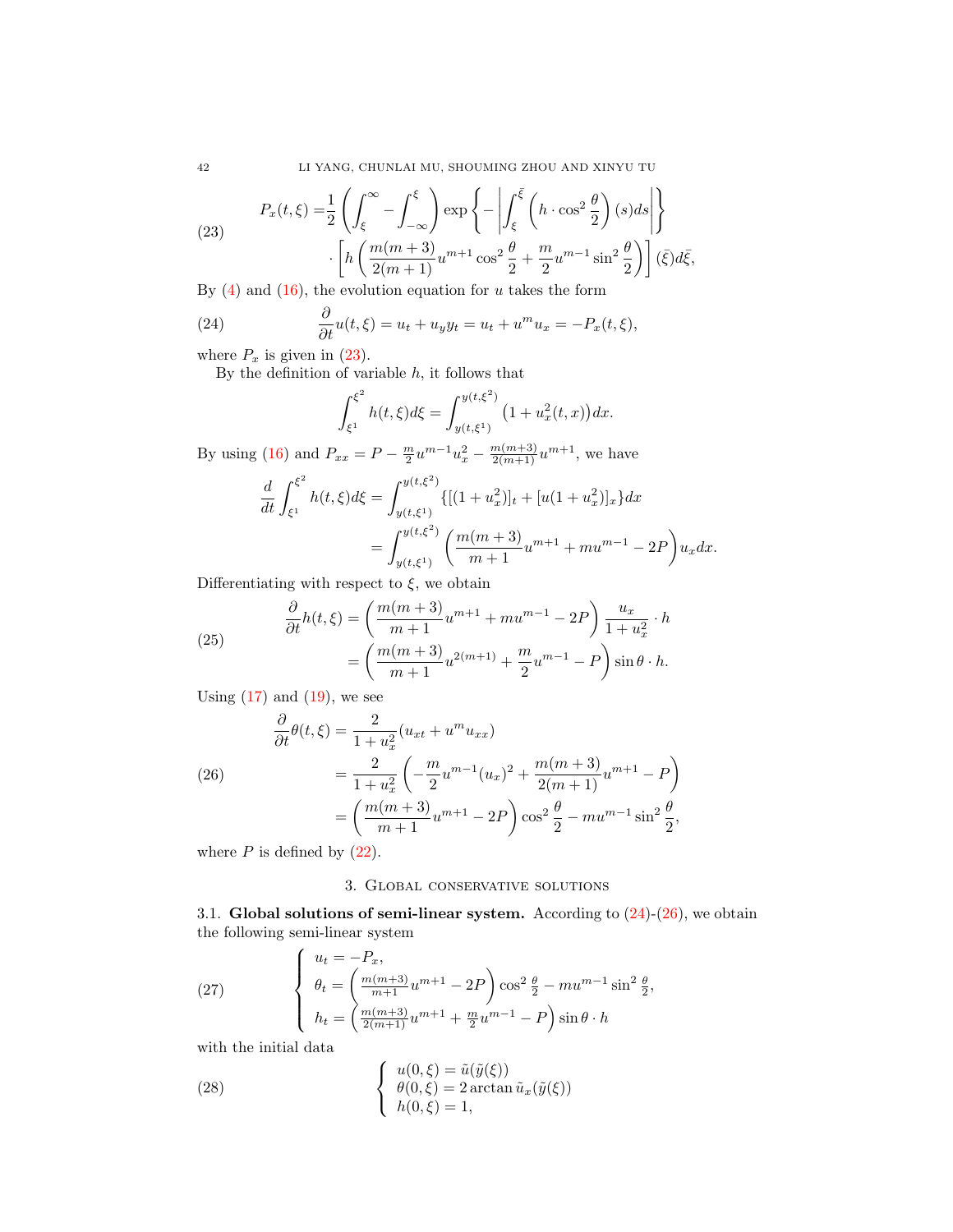where P and  $P_x$  are give by [\(22\)](#page-4-5)-[\(23\)](#page-5-2). System [\(27\)](#page-5-1) can be regarded as an ODE in the Banach space

(29) 
$$
X \doteq H^{1}(\mathbb{R}) \times [L^{2}(\mathbb{R}) \cap L^{\infty}(\mathbb{R})] \times L^{\infty}(\mathbb{R}),
$$

with  $||(u, \theta, h)|| \doteq ||u||_{H^1} + ||\theta||_{L^2} + ||\theta||_{L^{\infty}} + ||h||_{L^{\infty}}.$ 

In light of the standard theory of ODE in the Banach space, we can establish that all functions on the right-hand side of [\(27\)](#page-5-1) are locally Lipschitz continuous, this implies the local existence of solutions to the system [\(27\)](#page-5-1)-[\(28\)](#page-5-5).

**Lemma 3.1.** Given initial data  $\tilde{u} \in H^1(\mathbb{R})$ , the Cauchy problem [\(27\)](#page-5-1)-[\(28\)](#page-5-5) has a unique solution defined on any given time interval [0, T] with  $T \geq 0$ .

*Proof.* Set any bounded domain  $\Lambda \subset X$  defined by

$$
(30)
$$

$$
\Lambda=(u,\theta,h)=\{\|u\|_{H^1}\leq \gamma, \|\theta\|_{L^2}\leq \delta, \|\theta\|_{L^\infty}\leq \frac{3\pi}{2}, h^-\leq h(x)\leq h^+a.e. x\in\mathbb{R}\},
$$

for any positive constants  $\gamma$ ,  $\delta$ ,  $h^-$ ,  $h^+$ . In view of the Sobolev's inequality

(31) 
$$
||u||_{L^{\infty}} \leq ||u||_{H^{1}},
$$

and the uniform boundedness of  $\theta$ , h, it is easy to see that

$$
\frac{m(m+3)}{m+1}u^{m+1}\cos^2\frac{\theta}{2},\ mu^{m-1}\sin^2\frac{\theta}{2},\ \left(\frac{m(m+3)}{m+1}u^{m+1}+\frac{m}{2}u^{m-1}\right)\sin\theta\cdot h
$$

are Lipschitz continuous from  $\Lambda$  into  $L^2 \cap L^{\infty}$ . The next aim is to prove the maps

(32) 
$$
(u, \theta, h) \mapsto (P, P_x)
$$

are Lipschitz continuous from  $\Lambda$  into  $L^2 \cap L^{\infty}$ . Actually, we only need to show that these maps are Lipschitz continuous from  $\Lambda$  into  $H^1$ . To this, we first observe that

<span id="page-6-0"></span>
$$
\begin{aligned}\n\text{measure} & \left\{ \xi \in \mathbb{R}; |\frac{\theta(\xi)}{2}| \ge \frac{\pi}{4} \right\} \le \text{measure} \left\{ \xi \in \mathbb{R}; \sin^2 \frac{\theta(\xi)}{2} \ge \frac{1}{4} \right\} \\
& \le 4 \int_{\{\xi \in \mathbb{R}; \sin^2 \frac{\theta(\xi)}{2} \ge \frac{1}{4}\}} \sin^2 \frac{\theta(\xi)}{2} d\xi \\
& \le \frac{1}{4} \int_{\{\xi \in \mathbb{R}; \sin^2 \frac{\theta(\xi)}{2} \ge \frac{1}{4}\}} \frac{\theta(\xi)}{2} d\xi \le \frac{1}{4} \delta^2\n\end{aligned}
$$

for  $(u, \theta, h) \in \Lambda$ . Then we have (33)

$$
\int_{\xi}^{\overline{\xi}} \cos^2 \frac{\theta(\xi)}{2} h(\xi') d\xi \ge \int_{\{\xi \in [\xi,\overline{\xi}] \frac{\theta(\xi)}{2} \le \frac{\pi}{4}\}} \frac{h^-}{2} d\xi \ge \frac{h^-}{2} (\overline{\xi} - \xi - \frac{1}{4} \delta^2) \text{ for any } \xi \in \overline{\xi},
$$

which guarantees that exponential term in the  $(22)-(23)$  $(22)-(23)$  for P andP<sub>x</sub> decreases quickly as  $|\bar{\xi} - \xi| \to \infty$ . Taking

(34) 
$$
\Gamma(\epsilon) \doteq \min \left\{ 1, \exp \left( \frac{1}{8} \delta^2 h^- - \frac{h^-}{2} |\epsilon| \right) \right\},\,
$$

we see

(35) 
$$
\|\Gamma\|_{L^1} = \left(\int_{\epsilon \le \frac{1}{4}\delta^2} + \int_{\epsilon \ge \frac{1}{4}\delta^2}\right) \Gamma(\epsilon) d\epsilon = \frac{1}{2}\delta^2 + \frac{h^-}{4}.
$$

Next we show that  $P, P_x \in H^1$ , namely,

(36) 
$$
P, P_{\xi}, P_x, P_{x\xi} \in L^2
$$
.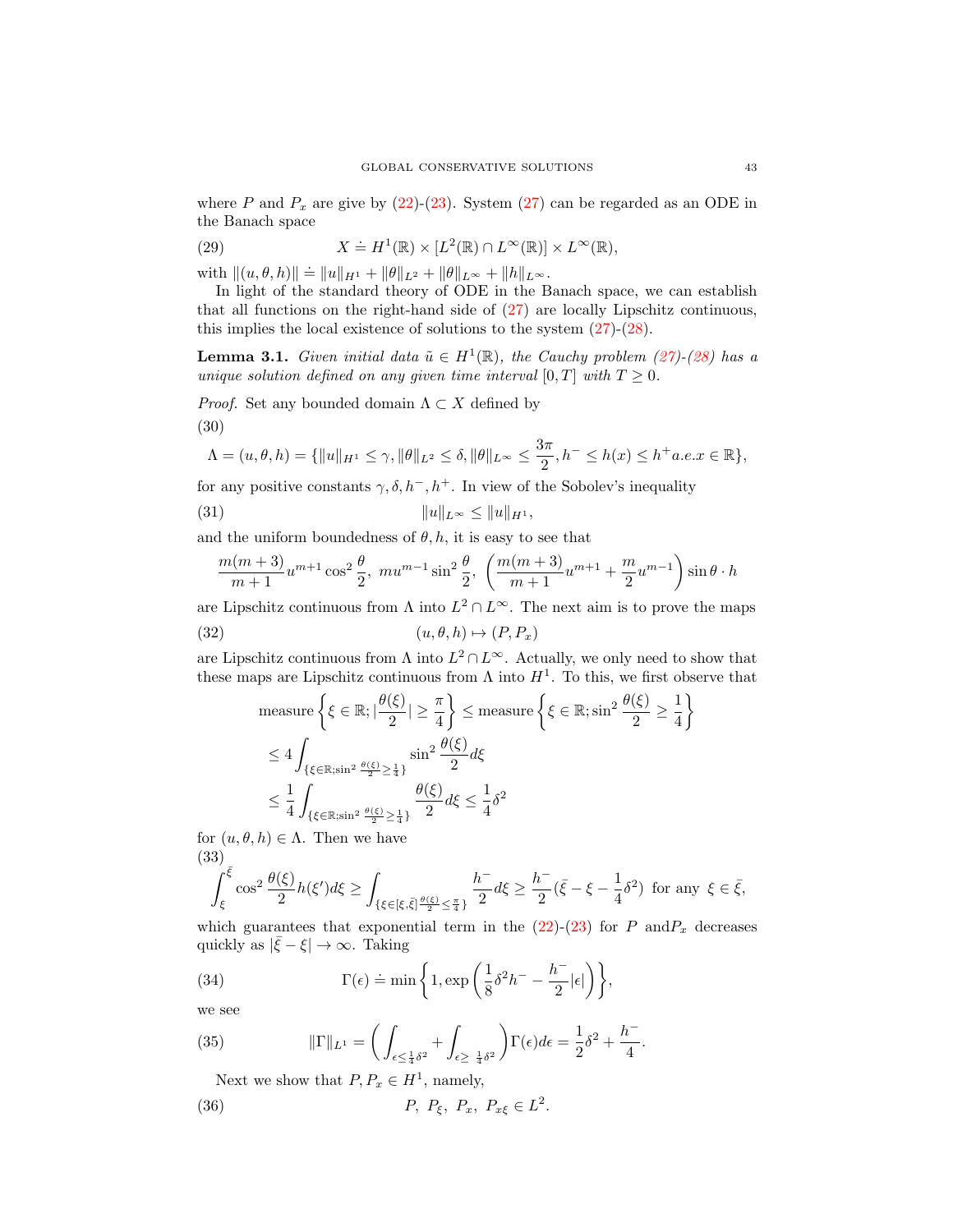Since the estimates for  $P$  and  $P_x$  are similar, we only need consider a priori bounds on  $P_x$ . From the definition of  $P_x$  in [\(23\)](#page-5-2), it follows that

(37) 
$$
|P_x(\xi)| \leq \frac{h^+}{2} \left| \Gamma \ast \left( \frac{m(m+3)}{2(m+1)} u^{m+1} \cos^2 \frac{\theta}{2} + \frac{m}{2} u^{m-1} \sin^2 \frac{\theta}{2} \right) \right|.
$$

A standard properties of convolutions ensures that

(38) 
$$
||P_x||_{L^2} \leq \frac{h^+}{2} ||\Gamma||_{L^1} \left( \frac{m(m+3)}{2(m+1)} ||u^{m+1}||_{L^2} + \frac{m}{8} ||u^{m-1}\theta^2||_{L^2} \right) \leq \frac{Ch^+}{2} ||\Gamma||_{L^1} \left( ||u||_{L^{\infty}}^m ||u||_{L^2} + ||u||_{L^{\infty}}^{m-2} ||u||_{L^2} ||\theta^2||_{L^2} \right) < \infty,
$$

where  $C = \frac{m(m+3)}{2(m+1)}$ . Next we observe that

<span id="page-7-1"></span>(39)  
\n
$$
P_{x\xi} = \left[ h \left( \frac{m(m+3)}{2(m+1)} u^{m+1} \cos^2 \frac{\theta}{2} + \frac{m}{2} u^{m-1} \sin^2 \frac{\theta}{2} \right) \right] (\xi)
$$
\n
$$
+ \frac{1}{2} \left( \int_{\xi}^{\infty} - \int_{-\infty}^{\xi} \right) \exp \left\{ - \left| \int_{\xi}^{\bar{\xi}} \left( h \cdot \cos^2 \frac{\theta}{2} \right) (s) ds \right| \right\} \left[ \cos^2 \frac{\theta}{2} h(\xi) \right]
$$
\n
$$
sign(\xi - \bar{\xi}) \cdot \left[ h \left( \frac{m(m+3)}{2(m+1)} u^{m+1} \cos^2 \frac{\theta}{2} + \frac{m}{2} u^{m-1} \sin^2 \frac{\theta}{2} \right) \right] (\bar{\xi}) d\bar{\xi}.
$$

Since

(40)  

$$
|P_{x\xi}(\xi)| \leq h^+ \left| \frac{m(m+3)}{2(m+1)} u^{m+1}(\xi) + \frac{m}{8} u^{m-1}(\xi) \theta^2(\xi) \right| + \frac{h^+}{2} \left| \Gamma \ast \left( \frac{m(m+3)}{2(m+1)} u^{m+1} \cos^2 \frac{\theta}{2} + \frac{m}{2} u^{m-1} \sin^2 \frac{\theta}{2} \right) (\xi) \right|,
$$

this implies

$$
||P_{x\xi}||_{L^2} = h^+ \left(\frac{m(m+3)}{2(m+1)}||u^{m+1}||_{L^2} + \frac{m}{8}||u^{m-1}\theta^2||_{L^2}\right) + \frac{h^+}{2}||\Gamma||_{L^1} \left(\frac{m(m+3)}{2(m+1)}u_{L^2}^{m+1} + \frac{m}{8}||u^{m-1}\theta^2||_{L^2}\right) \leq \frac{Ch^+}{2}||\Gamma||_{L^1} \left(||u||_{L^\infty}^m||u||_{L^2} + ||u||_{L^\infty}^{m-2}||u||_{L^2}||\theta^2||_{L^2}\right) \leq C(h^+ + \frac{h^+}{2})||\Gamma||_{L^1} < \infty.
$$

A similar argument leads to  $P, P_{\xi} \in L^2$ .

To show that the maps given in  $(32)$  are Lipschitz continuous. It suffices to verify that partial derivatives

<span id="page-7-0"></span>(42) 
$$
\frac{\partial P}{\partial u}, \frac{\partial P}{\partial \theta}, \frac{\partial P}{\partial h}, \frac{\partial P_x}{\partial u}, \frac{\partial P_x}{\partial \theta}, \frac{\partial P_x}{\partial h},
$$

are uniformly bounded for  $(u, \theta, h) \in \Lambda$ . We observe that above derivatives are bounded linear operators from appropriate spaces into  $H^1(\mathbb{R})$ . For the sake of illustration, we just give a detailed estimate for  $\frac{\partial_{P_x}}{\partial u}$ , the boundedness of other derivatives can be obtained in a similar way.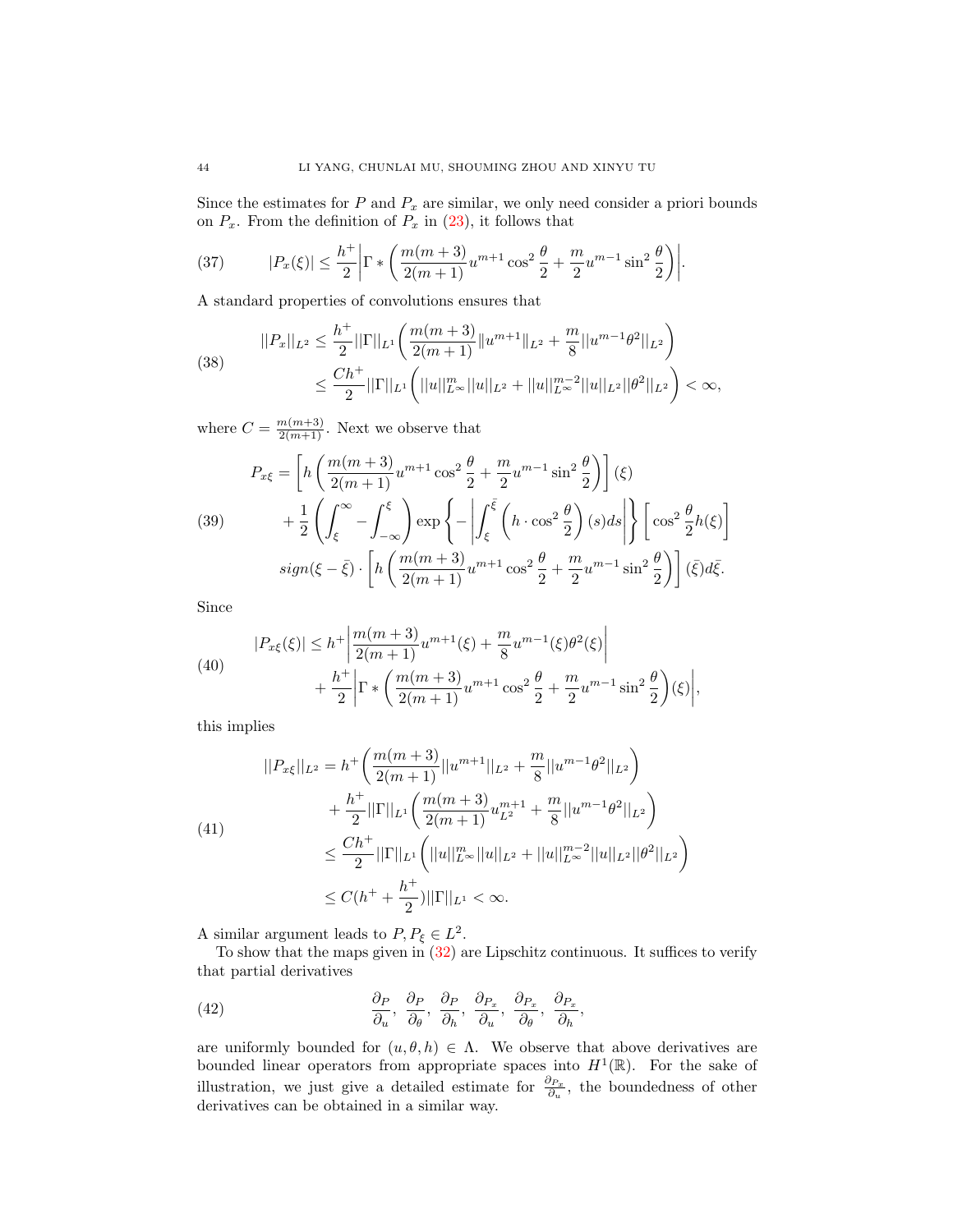For  $(u, \theta, h) \in \Lambda$ , the partial derivative  $\frac{\partial P_x}{\partial u}$  and  $\frac{\partial (\partial_{\xi} P_x)}{\partial u}$  are linear operator, defined by

(43)  
\n
$$
\left[\frac{\partial_{P_x}(u,\theta,h)}{\partial_u}u^*\right](\xi) = \frac{1}{2}\left(\int_{\xi}^{\infty} - \int_{-\infty}^{\xi}\right) \exp\left\{-\left|\int_{\xi}^{\overline{\xi}}\left(h \cdot \cos^2\frac{\theta}{2}\right)(s)ds\right|\right\}
$$
\n
$$
\cdot \left[hu^*\left(\frac{m(m+3)}{2}u^m\cos^2\frac{\theta}{2} + \frac{m(m-1)}{2}u^{m-2}\sin^2\frac{\theta}{2}\right)\right](\overline{\xi})d\overline{\xi}
$$

and

$$
\begin{aligned}\n&\left[\frac{\partial(\partial_{\xi}\partial_{P_x})(u,\theta,h)}{\partial_u}u^*\right](\xi) \\
&= -\left[hu^*\left(\frac{m(m+3)}{2}u^m\cos^2\frac{\theta}{2} + \frac{m(m-1)}{2}u^{m-2}\sin^2\frac{\theta}{2}\right)\right](\xi) \\
&+ \frac{1}{2}\left(\int_{\xi}^{\infty} - \int_{-\infty}^{\xi}\right)\exp\left\{-\left|\int_{\xi}^{\bar{\xi}}\left(h\cdot\cos^2\frac{\theta}{2}\right)(s)ds\right|\right\}\left(h\cdot\cos^2\frac{\theta}{2}\right) \\
&sign(\bar{\xi}-\xi)\left(\frac{m(m+3)}{2}u^m\cos^2\frac{\theta}{2} + \frac{m(m-1)}{2}u^{m-2}\sin^2\frac{\theta}{2}\right)u^*(\bar{\xi})d\bar{\xi}.\n\end{aligned}
$$

In view of  $||u^*||_{L^{\infty}} \le ||u^*||_{H^1}$ , the above operators norm can be estimated as follows: (45)

<span id="page-8-0"></span>
$$
\left\|\frac{\partial_{P_x}}{\partial u}u^*\right\|_{L^2} \le \frac{h^+}{2}\left\|\Gamma\ast\left(\frac{m(m+3)}{2}u^m\cos^2\frac{\theta}{2} + \frac{m(m-1)}{2}u^{m-2}\sin^2\frac{\theta}{2}\right)\right\|_{L^2}||u^*||_{L^\infty}
$$

$$
\le \frac{h^+}{2}||\Gamma||_L^1\left(\frac{m(m+3)}{2}||u^m||_{L^2} + \frac{m(m-1)}{8}||u^{m-2}\theta^2||_{L^2}\right)||u^*||_{H^1}
$$

and

<span id="page-8-1"></span>
$$
(46)
$$
\n
$$
\left\|\frac{\partial(\partial_{\xi}\partial_{P_x})}{\partial_{u}}u^*\right\|_{L^2} \leq \frac{h^+}{2}\left\|\frac{m(m+3)}{2}u^m\cos^2\frac{\theta}{2} + \frac{m(m-1)}{2}u^{m-2}\sin^2\frac{\theta}{2}\right\|_{L^2}\|u^*\|_{H^1} + \frac{(h^+)^2}{2}\left\|\Gamma*\left(\frac{m(m+3)}{2}u^m\cos^2\frac{\theta}{2} + \frac{m(m-1)}{2}u^{m-2}\sin^2\frac{\theta}{2}\right)\right\|_{L^2}\|u^*\|_{H^1}.
$$

By [\(45\)](#page-8-0) and [\(46\)](#page-8-1), we obtain  $\frac{\partial P_x}{\partial u}$  is a bounded linear operator from  $H^1(\mathbb{R})$  into  $H^1(\mathbb{R})$ . And the boundedness of other partial derivatives in [\(42\)](#page-7-0) can be proved by the same arguments. which means that the maps  $(32)$  are Lipschitz continuous.  $\Box$ 

Next we show that the local solutions of the system [\(27\)](#page-5-1) can be extended globally in time.

**Lemma 3.2.** Given initial data  $\tilde{u} \in H^1(\mathbb{R})$ , the Cauchy problem [\(27\)](#page-5-1))-[\(28\)](#page-5-5) has a unique solution defined for all time  $T > 0$ .

Proof. To extend the local solutions of the system [\(27\)](#page-5-1) to global solutions, we only need to prove that

(47) 
$$
||u||_{H^1} + ||\theta||_{L^2} + ||\theta||_{L^{\infty}} + ||h||_{L^{\infty}} + \left\|\frac{1}{h}\right\|_{L^{\infty}} < \infty
$$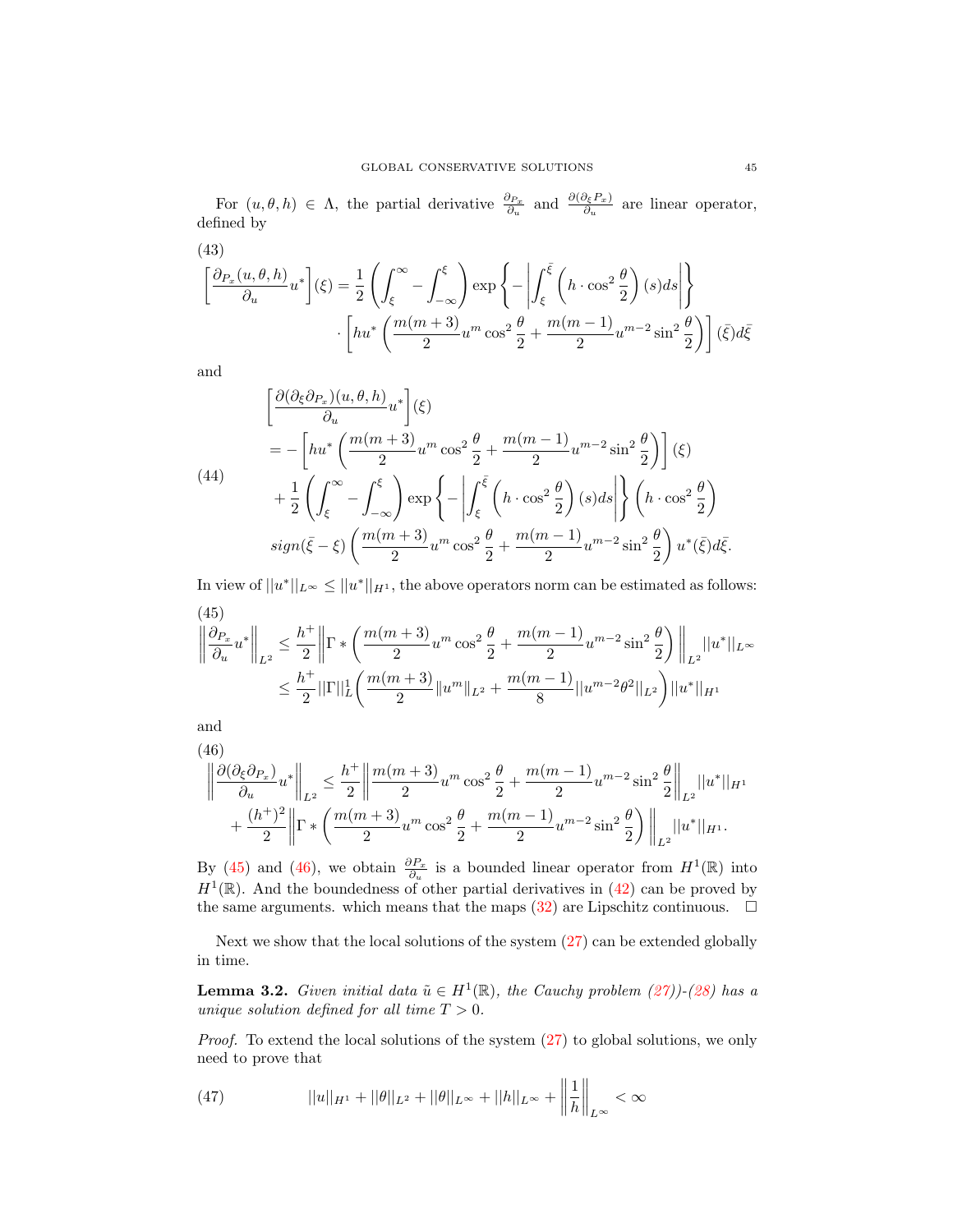for all  $T<\infty.$  We first claim

(48) 
$$
u_{\xi} = \frac{h}{2}\sin\theta.
$$

In fact, recalling  $(27)$ ,  $(22)$  and  $(23)$ , one can get

(49) 
$$
u_{\xi t} = h \left( \frac{m(m+3)}{2(m+1)} u^{m+1} \cos^2 \frac{\theta}{2} + \frac{m}{2} u^{m-1} \sin^2 \frac{\theta}{2} - P \cos^2 \frac{\theta}{2} \right) = u_{t\xi}.
$$

Moreover, from  $(19)$ ) and  $((20)$  $((20)$  we have

<span id="page-9-0"></span>
$$
u_{\xi} = \frac{u_x}{1 + u_x^2} = \frac{1}{2} \sin \theta, \ h = 1
$$

at  $t = 0$ . This implies that [\(48\)](#page-9-0) holds for all t, as long as the solution defined. Next we prove

(50) 
$$
\frac{d}{dt} \int_{\mathbb{R}} \left( u^2 \cos^2 \frac{\theta}{2} + \sin^2 \frac{\theta}{2} \right) h d\xi = 0.
$$

Using [\(27\)](#page-5-1), a direct calculation yields that

$$
\frac{d}{dt} \int_{\mathbb{R}} \left( u^2 \cos^2 \frac{\theta}{2} + \sin^2 \frac{\theta}{2} \right) h d\xi
$$
\n
$$
= \int_{\mathbb{R}} h \{ (u^2 \cos^2 \frac{\theta}{2} + \sin^2 \frac{\theta}{2}) \left( \frac{m(m+3)}{m+1} u^{m+1} + m u^{m-1} - 2P \right)
$$
\n
$$
\cos \frac{\theta}{2} \sin \frac{\theta}{2} - 2u P_x \cos^2 \frac{\theta}{2} + \cos \frac{\theta}{2} \sin \frac{\theta}{2} (1 - u^2)
$$
\n
$$
\left[ \left( \frac{m(m+3)}{m+1} u^{m+1} - 2P \right) \cos^2 \frac{\theta}{2} - m u^{m-1} \sin^2 \frac{\theta}{2} \right] \} d\xi
$$
\n
$$
= \int_{\mathbb{R}} h \{ \frac{2m(m+2)}{m+1} u^{m+1} \cos \frac{\theta}{2} \sin \frac{\theta}{2} - 2P
$$
\n
$$
\cos \frac{\theta}{2} \sin \frac{\theta}{2} - 2u P_x \cos^2 \frac{\theta}{2} \} d\xi.
$$

By  $(20)$ , we have

<span id="page-9-1"></span>
$$
P_{\xi}=hP_{x}\cos^{2}\frac{\theta}{2},
$$

which implies

(52) 
$$
(uP)_{\xi} = (P\sin\frac{\theta}{2}\cos\frac{\theta}{2} + uP_x\cos^2\frac{\theta}{2})h
$$

and

<span id="page-9-2"></span>(53) 
$$
\frac{2m(m+2)}{m+1}u^{m+1}\cos\frac{\theta}{2}\sin\frac{\theta}{2}h = \frac{2m(m+2)}{m+1}u^{m+1}u_{\xi} = \left(\frac{2m}{m+1}u^{m+2}\right)_{\xi}.
$$

From  $(52)$  and  $(53)$ , one has

$$
\frac{d}{dt} \int_{\mathbb{R}} \left( u^2 \cos^2 \frac{\theta}{2} + \sin^2 \frac{\theta}{2} \right) d\xi = 0,
$$

namely,

<span id="page-9-3"></span>(54) 
$$
\int_{\mathbb{R}} \left( u^2 \cos^2 \frac{\theta}{2} + \sin^2 \frac{\theta}{2} \right) d\xi = E(0) = E_0.
$$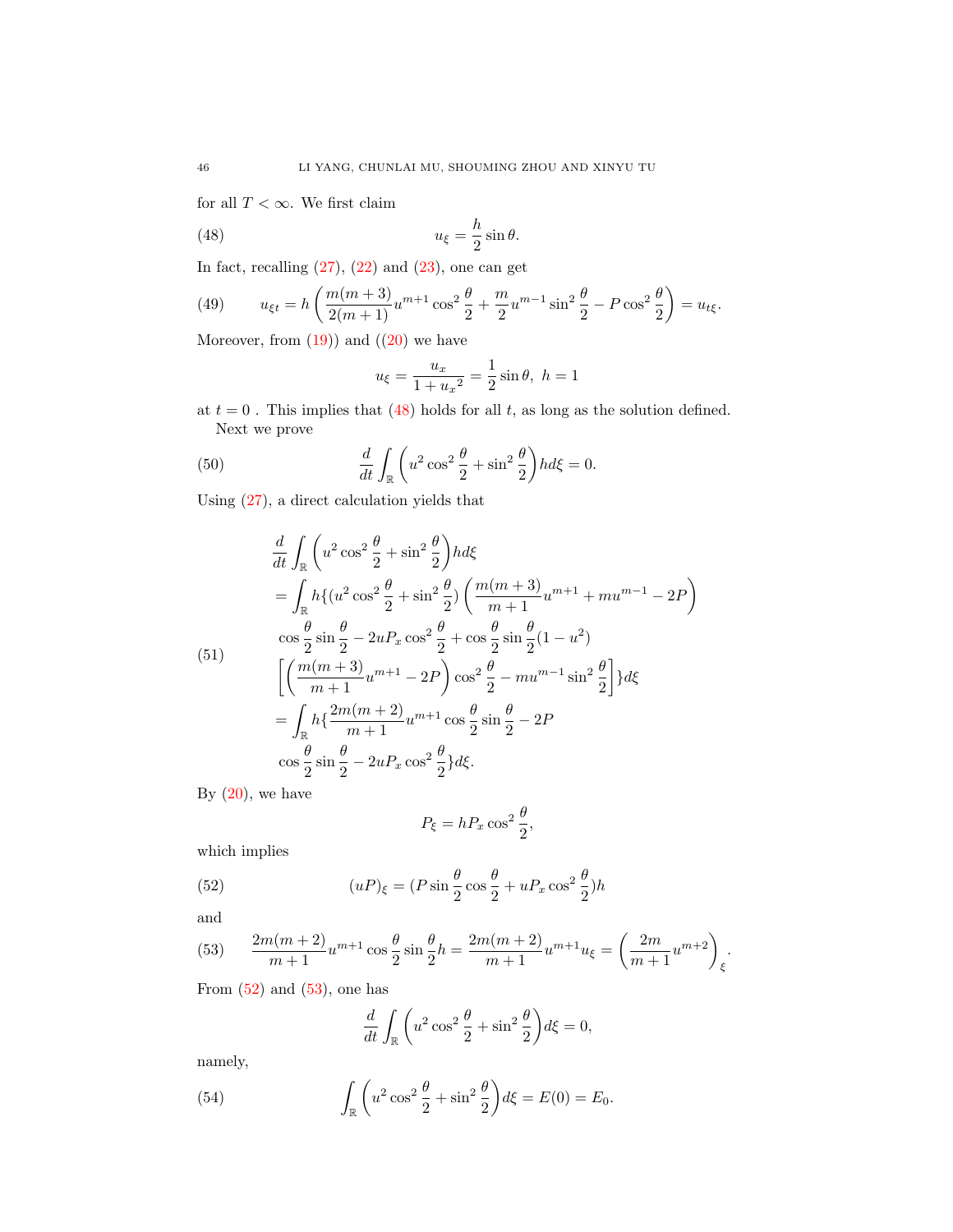If the solution is well defined, we obtain a priori bound on  $||u(t)||_{L^{\infty}(\mathbb{R})}$  as follows

<span id="page-10-0"></span>(55) 
$$
\sup_{\xi \in \mathbb{R}} |u^2(t,\xi)| \leq 2 \int_{\mathbb{R}} |uu_{\xi}| d\xi \leq 2 \int_{\mathbb{R}} |u| \cdot \left| \sin \frac{\theta}{2} \cos \frac{\theta}{2} \right| h d\xi \leq E_0.
$$

According to  $(22)$ ,  $(23)$  and  $(54)$  we know

$$
(56)
$$

<span id="page-10-1"></span>
$$
||P(t)||_{L^{\infty}}, ||P_x(t)||_{L^{\infty}} \le \frac{1}{2} \left\| h\left(\frac{m(m+3)}{2(m+1)}u^{m+1}\cos^2\frac{\theta}{2} + \frac{m}{2}u^{m-1}\sin^2\frac{\theta}{2}\right) \right\|_{L^1}
$$
  

$$
\le \frac{m(m+3)}{4(m+1)}E_0^{\frac{m+1}{2}}.
$$

Using the third equation in  $(27)$ , together with  $(55)$  and  $(56)$ , we conclude

$$
|h_t| \le \left(\frac{3m(m+3)}{8(m+1)}E_0^{\frac{m+1}{2}} + \frac{m}{4}E_0^{\frac{m-1}{2}}\right)h.
$$

Therefore, it follows that

<span id="page-10-2"></span>
$$
(57) \qquad e^{-\left(\frac{3m(m+3)}{8(m+1)}E_0^{\frac{m+1}{2}} + \frac{m}{4}E_0^{\frac{m-1}{2}}\right)t} \le h(t) \le e^{\left(\frac{3m(m+3)}{8(m+1)}E_0^{\frac{m+1}{2}} + \frac{m}{4}E_0^{\frac{m-1}{2}}\right)t}.
$$

Also, we observe that there exists a suitable constant  $A = A(E_0)$  such that

(58) 
$$
\|\theta\|_{L^{\infty}} \leq e^{At}.
$$

Multiplying the first equation of  $(27)$  by u and integrating, one has

$$
\left|\frac{d}{dt}\left(\frac{1}{2}\|u(t)\|_{L^2}^2\right)\right| \leq \|u(t)\|_{L^\infty} \|P_x\|_{L^1}.
$$

Similarly, we deduce

$$
\left| \frac{d}{dt} \left( \frac{1}{2} ||u_{\xi}(t)||_{L^2}^2 \right) \right| \leq ||u_{\xi}(t)||_{L^\infty} ||\partial_{\xi} P_x||_{L^1}.
$$

Therefore, we obtain that u and  $u_{\xi}$  are uniformly bound on [0, T] by [\(48\)](#page-9-0), [\(55\)](#page-10-0)and [\(57\)](#page-10-2). A bound on the  $L^1$  norms of  $P_x$  and  $\partial_x P_x$  yield that  $||u||_{H^1}$  is bounded for any  $T \leq \infty$ . Therefore, we only consider estamates  $\|\partial_x P_x\|_{L^1}$ ,  $\|P_x\|_{L^1}$ . In fact, for  $\xi > \bar{\xi}$ , we find that

(59)  
\n
$$
\int_{\bar{\xi}}^{\xi} h \cos^2 \frac{\theta}{2} (s) ds \ge \int_{\{s \in [\bar{\xi}, \xi], |\frac{\theta}{2}(\bar{\xi})| \ge \frac{\pi}{4}\}} h \cos^2 \frac{\theta}{2} (s) ds \ge \int_{\{s \in [\bar{\xi}, \xi], |\frac{\theta}{2}(\bar{\xi})| \ge \frac{\pi}{4}\}} \frac{h}{2} (s) ds
$$
\n
$$
\ge \frac{h^-}{2} (\xi - \bar{\xi}) - \int_{\{s \in [\bar{\xi}, \xi], |\frac{\theta}{2}(\bar{\xi})| \ge \frac{\pi}{4}\}} \frac{h}{2} (s) ds \ge \frac{h^-}{2} (\xi - \bar{\xi})
$$
\n
$$
- \int_{\{s \in [\bar{\xi}, \xi], |\frac{\theta}{2}(\bar{\xi})| \ge \frac{\pi}{4}\}} h \sin^2 \frac{\theta}{2} (s) ds \ge \frac{h^-}{2} (\xi - \bar{\xi}) - 2E_0,
$$
\nwhere  $h^- = e^{-\left(\frac{3m(m+3)}{8(m+1)} E_0^{\frac{m+1}{2}} + \frac{m}{4} E_0^{\frac{m-1}{2}}\right)t} = e^{-Bt}$ . Denoting\n
$$
\Gamma_1(\epsilon) \doteq \min \left\{ 1, e^{(2E_0 - \frac{h^- |\xi|}{2})} \right\},
$$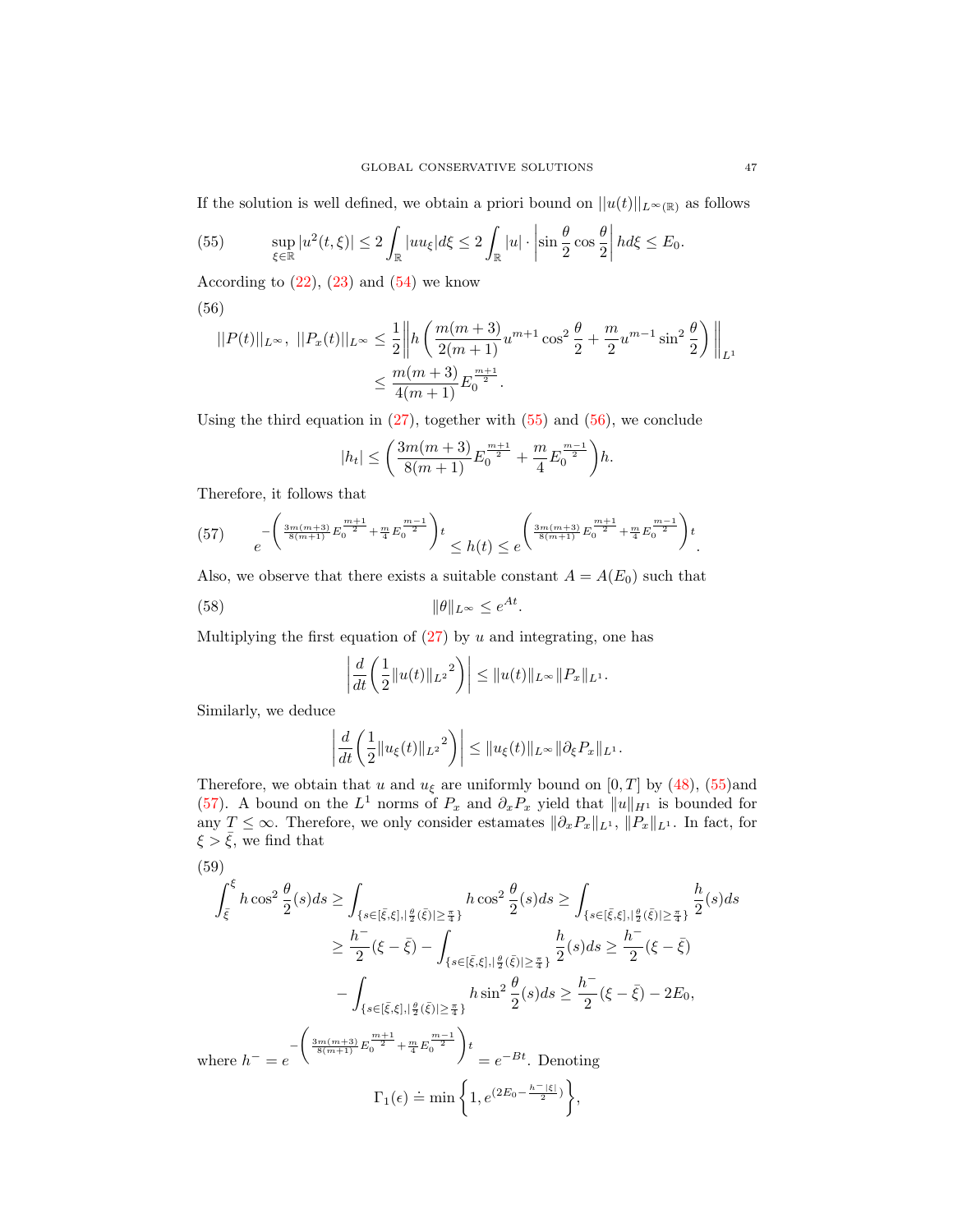it follows from [\(39\)](#page-7-1) that

$$
\begin{split} \|\partial_{\xi}(\partial_{x}P(t))\|_{L^{1}} &\leq |P_{x\xi}(\xi)| = \left\|h\left(\frac{m(m+3)}{2(m+1)}u^{m+1}\cos^{2}\frac{\theta}{2} + \frac{m}{2}u^{m-1}\sin^{2}\frac{\theta}{2}\right)(\xi)\right\|_{L^{1}} \\ &+ \left\|\frac{h^{+}}{2}\right\|_{L^{\infty}} \left\|\Gamma_{1}*\left(\frac{m(m+3)}{2(m+1)}u^{m+1}\cos^{2}\frac{\theta}{2} + \frac{m}{2}u^{m-1}\sin^{2}\frac{\theta}{2}\right)(\xi)\right\|_{L^{1}} \\ &\leq \left(1 + \frac{1}{2}\|h\|_{L^{\infty}}\|\Gamma_{1}\|_{L^{1}}\right) \left\|h\left(\frac{m(m+3)}{2(m+1)}u^{m+1}\cos^{2}\frac{\theta}{2} + \frac{m}{2}u^{m-1}\sin^{2}\frac{\theta}{2}\right)(\xi)\right\|_{L^{1}} \\ &\leq \frac{m(m+3)}{2(m+1)}[1 + 2e^{2Bt}(2E_{0} + 1)]E_{0}^{\frac{m+1}{2}}, \end{split}
$$

where

$$
\|\Gamma_1\|_{L^1} = 4e^{Bt}(2E_0 + 1).
$$

Multiplying the second equation [\(27\)](#page-5-1) by  $\theta$ , we see that

$$
\left| \frac{d}{dt} \left( \frac{1}{2} \| \theta(t) \|_{L^2}^2 \right) \right| \leq \int_{\mathbb{R}} \left| \left( \frac{m(m+3)}{m+1} u^{m+1} - 2P \right) \theta \right| d\xi + \int_{\mathbb{R}} \frac{m}{8} u^{m-1} |\theta|^3 d\xi
$$
  

$$
\leq ||\theta||_{L^{\infty}} \left( \frac{m(m+3)}{m+1} \| u \|_{L^2}^2 \| u^{m-1} \|_{L^{\infty}} + 2 ||P||_{L^1} \right) + \frac{m}{8} \| u^{m-1} \|_{L^{\infty}} ||\theta||_{L^{\infty}} ||\theta||_{L^2}^2.
$$

From this, we prove that  $\|\theta\|_{L^2}$  remains bounded on bounded intervals of time. This complete the proof of Lemma 3.2. □

3.2. Global existence of solutions to the equation [\(1\)](#page-0-0). Let  $(u, \theta, h)$  be a global solution to [\(27\)](#page-5-1), and

(60) 
$$
y(t,\xi) \doteq \tilde{y}(\xi) + \int_0^t u^m(\tau,\xi) d\tau.
$$

Then for each fixed  $\xi$ , the functions  $t \mapsto y(t, \xi)$  provides a solution to the Cauchy problem

(61) 
$$
\frac{\partial}{\partial t}y(t,\xi) = u^m(t,\xi), y(0,\xi) = \tilde{y}(\xi).
$$

Now we claim that

 $(62)$ 

<span id="page-11-0"></span>
$$
u(t, x) \doteq u(t, \xi) \text{ if } y(t, \xi) = x,
$$

is a weak solutions of equation [\(3\)](#page-1-0).

Proof of Theorem [1.2.](#page-2-0) The proof is divided into the following steps.

Step 1. It is clearly that we have the uniform bound

$$
|u(t,\xi)| \le E_0^{\frac{1}{2}}.
$$

From  $(60)$ , we have the estimate

$$
\tilde{y}(\xi) - E_0^{\frac{m}{2}} t \le y(t, \xi) \le \tilde{y}(\xi) + E_0^{\frac{m}{2}} t, t \ge 0.
$$

The definition of  $\xi$  in [\(15\)](#page-4-7) implies

<span id="page-11-1"></span>
$$
\lim_{\xi \to \pm \infty} y(t, \xi) = \pm \infty.
$$

Hence the image of the map  $(t, \xi) \mapsto (t, y(t, \xi))$  is the entire plane  $\mathbb{R}^2$ . Step 2. We check

(63) 
$$
y_{\xi} = h \cos^2 \frac{\theta}{2}
$$
 for all  $t \ge 0$  and a.e  $\xi \in \mathbb{R}$ .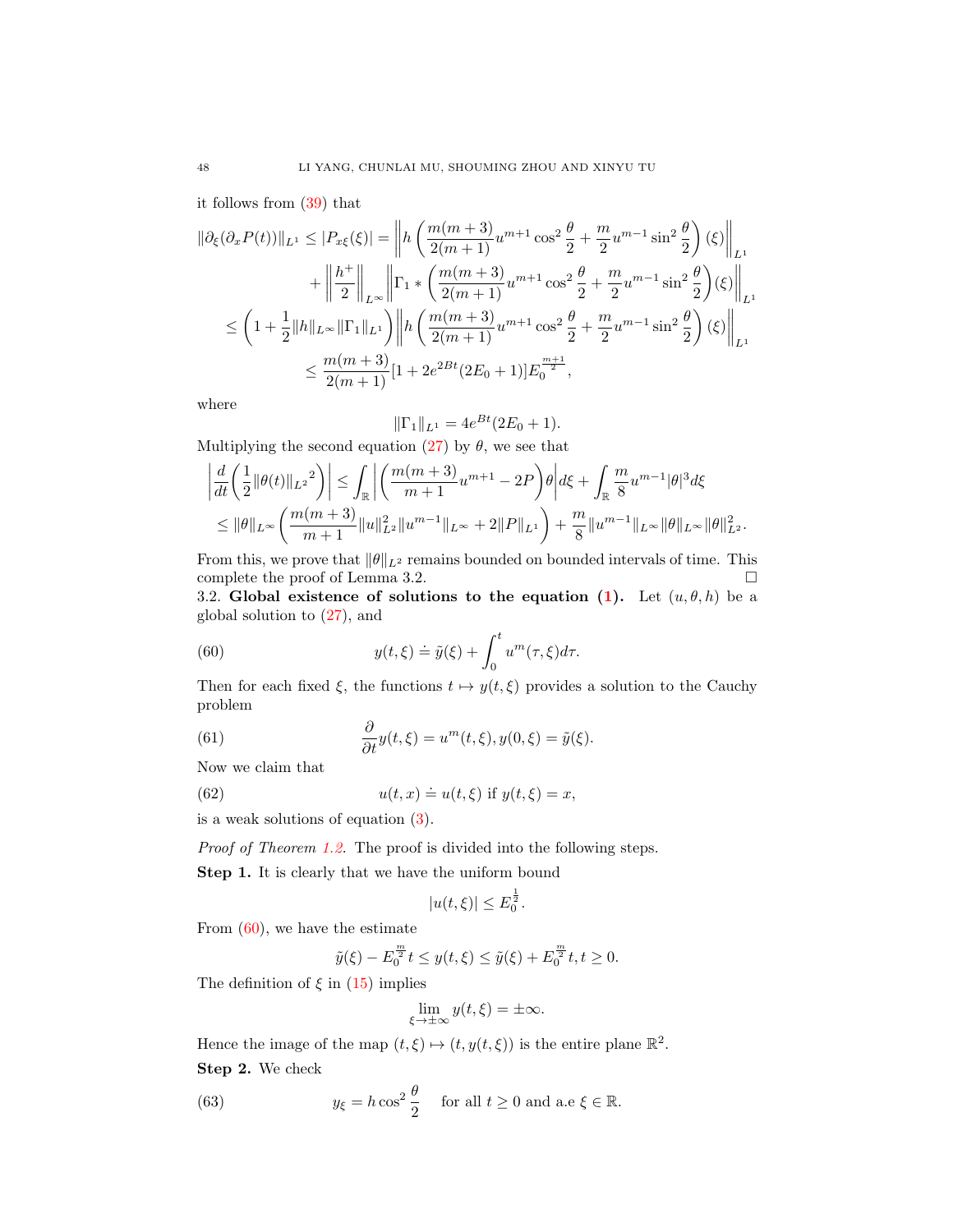Indeed, thanks to system [\(27\)](#page-5-1), by a straightforward computation we have

$$
\frac{\partial}{\partial t} \left( h \cos^2 \frac{\theta}{2} \right) (t, \xi) = -h\theta_t \sin \frac{\theta}{2} \cdot \cos \frac{\theta}{2} + h_t \cos^2 \frac{\theta}{2}
$$

$$
= mu^{m-1}h \sin \frac{\theta}{2} \cdot \cos \frac{\theta}{2}
$$

$$
= (u^m)_{\xi}(t, \xi).
$$

On the other hand, [\(60\)](#page-11-0) implies

$$
\frac{\partial}{\partial t}y_{\xi}(t,\xi)=(u^{m})_{\xi}(t,\xi).
$$

Since the function  $x \mapsto 2 \arctan \tilde{u}_x(x)$  is measurable, hence [\(63\)](#page-11-1) is true for almost every  $\xi$  at  $t = 0$ , then the above calculation [\(63\)](#page-11-1) remains true for all  $t \geq 0$ , and  $y(t,\xi)$  is non-deceasing. Moreover, if  $\xi < \overline{\xi}$  but  $y(t,\xi) = y(t,\overline{\xi})$ , then

$$
\int_{\xi}^{\overline{\xi}} y_{\xi}(t,s)ds = \int_{\xi}^{\overline{\xi}} h(t,s) \cos^2 \frac{\theta}{2} ds = 0.
$$

Hence  $\cos \frac{\theta}{2} \equiv 0$  throughout the interval of the integration. By [\(48\)](#page-9-0), we have

$$
u(t, \bar{\xi}) - u(t, \xi) = \int_{\xi}^{\bar{\xi}} \frac{h(t, s)}{2} \sin \theta(t, s) \cos \frac{\theta}{2} ds = 0.
$$

This shows that the map  $(t, x) \mapsto u(t, y(\xi))$  is well defined for all  $t \geq 0$  and  $x \in \mathbb{R}$ . Step 3. Recalling the basic relations, we have

<span id="page-12-0"></span>(64) 
$$
\frac{\partial u(t,\xi)}{\partial \xi} = \frac{h(t,\xi)}{2} \sin \theta(t,\xi), \ \frac{\partial y(t,\xi)}{\partial \xi} = h(t,\xi) \cos^2 \frac{\theta(t,\xi)}{2}.
$$

In addition, if  $x = y(t, \xi)$ ,  $\cos \theta(t, \xi) \neq -1$ , and

<span id="page-12-1"></span>(65) 
$$
u_x(t,x) = \frac{\sin \theta(t,\xi)}{1 + \cos \theta(t,\xi)},
$$

then for any time t, it follows from  $(64)$  and  $(65)$  that

(66) 
$$
\int_{\mathbb{R}} \left( u^{2}(t,x) + u_{x}^{2}(t,x) \right) dx = \int_{\mathbb{R} \cap \cos \frac{\theta}{2} \neq -1} \left( u^{2}(t,\xi) \cos^{2} \frac{\theta(t,\xi)}{2} + \sin^{2} \frac{\theta(t,\xi)}{2} \right) h(t,\xi) d\xi \leq E_{0},
$$

which implies  $E(t) = E_0$ . Since the boundedness of  $||P_x||_{L^{\infty}}$ , we obtain

$$
\frac{du(t, y(t, \xi))}{dt} = u_t \le \infty.
$$

On the basis of the Sobolev inequality,  $u(t, x)$  is Hölder continuous with exponent  $\frac{1}{2}$  on both x and x.

**Step 4.** We are ready to show that the Lipschitz continuity of  $u(t, x)$  with values in  $L^2(\mathbb{R})$ . Consider any interval  $[\tau, \tau + h]$ , given a point x, we choose  $\xi \in \mathbb{R}$  such that the characteristic  $t \mapsto y(t, \xi)$  passes through the point  $(\tau, x)$ . By [\(27\)](#page-5-1) and [\(55\)](#page-10-0),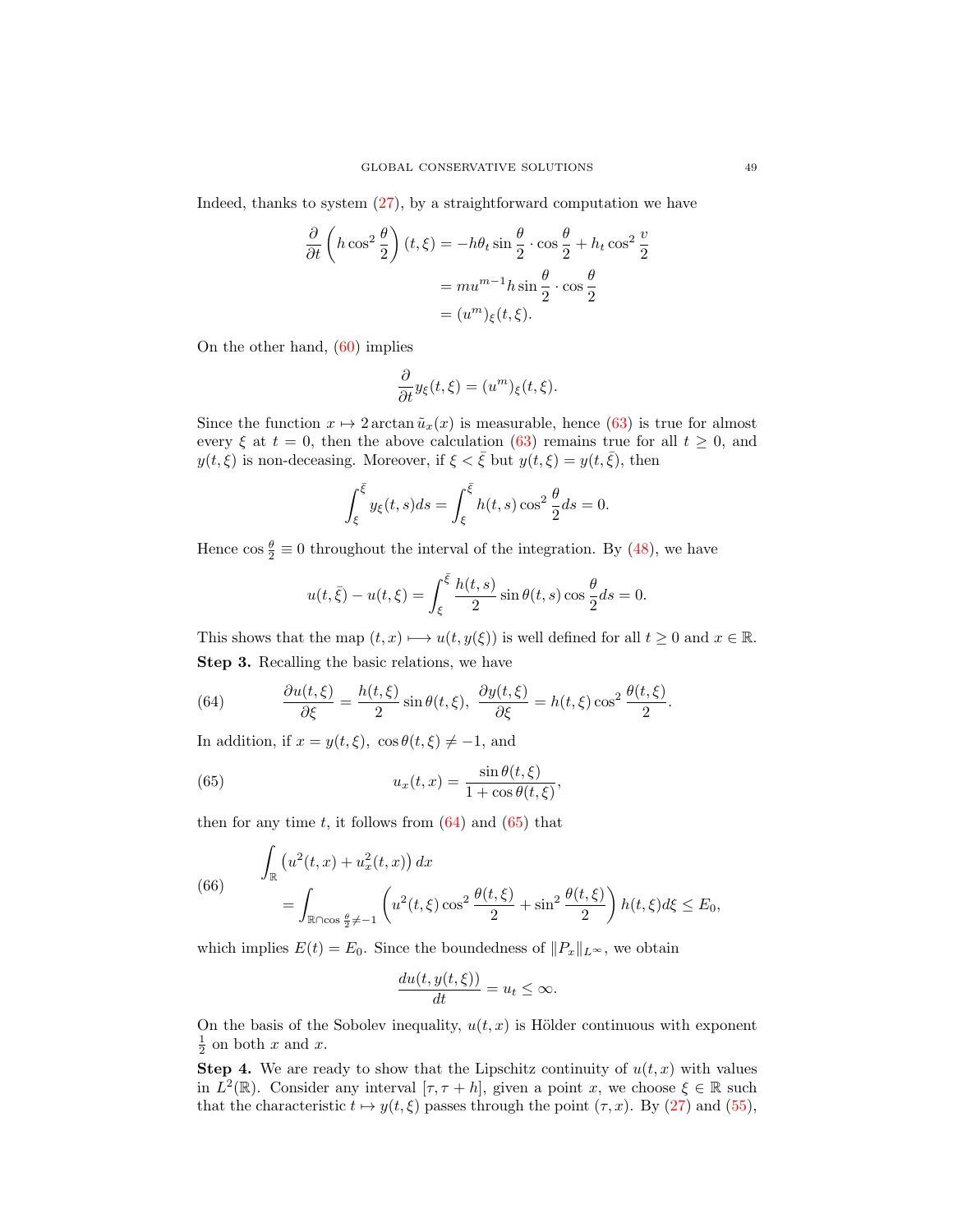it follows that

$$
|u(\tau+s,x) - u(\tau,x)| \le |u(\tau+s,x) - u(\tau+s,y(\tau+s,\xi))|
$$
  
+ |u(\tau+s,y(\tau+s,\xi)) - u(\tau,x)|  

$$
\le \sup_{|y-x| \le E_0^{\frac{m}{2}}s} |u(\tau+s,y) - u(\tau+s,x)| + \int_{\tau}^{\tau+s} |P_x(t,\xi)|dt.
$$

Integrating over R, using the boundedness of  $||P_x||_{L^2(\mathbb{R})}$  and  $||u_x||_{L^2}$ , we deduce that

$$
\int_{\mathbb{R}} |u(\tau+s,y) - u(\tau,y)|^2 dx
$$
\n
$$
\leq 2 \int_{\mathbb{R}} \left( \int_{x-E_0^{\frac{m}{2}}s}^{x+E_0^{\frac{m}{2}}s} |u_x(\tau+s,y)| dy \right)^2 dx
$$
\n
$$
+ 2 \int_{\mathbb{R}} \left( \int_{\tau}^{\tau+s} |P_x(t,\xi)| dt \right)^2 h(\tau,\xi) \cos^2 \frac{\theta(\tau,\xi)}{2} d\xi
$$
\n
$$
\leq 4 E_0^{\frac{m}{2}} s \int_{\mathbb{R}} \int_{x-E_0^{\frac{m}{2}}s}^{x+E_0^{\frac{m}{2}}s} |u_x(\tau+s,y)|^2 dy dx + 2s ||h||_{L^{\infty}} \int_{\mathbb{R}} \int_{\tau}^{\tau+s} |P_x(t,\xi)|^2 dt d\xi
$$
\n
$$
\leq 8 E_0^m s^2 ||u_x(\tau+s)||_{L^2(\mathbb{R})}^2 + 2s ||h||_{L^{\infty}} ||P_x(t)||_{L^2(\mathbb{R})}^2 dt \leq Cs,
$$

where the constant  $C$  depending only on  $T$ . The above inequality implies that the map  $t \mapsto u(t)$  is Lipschitz continuous for the variable x.

**Step 5.** Define  $\Omega = [0, \infty) \times \mathbb{R}$  and  $\Omega' = \Omega \cap \{(t, y) | \cos^2 \frac{\theta(\tau, \xi)}{2} \doteq 0\}$ , for any text function  $\phi(x,t) \in C_c^1(\Omega)$ , we have the following weak form (67)

$$
0 = \int \int_{\Omega} \left\{ u_{\xi t} \phi_t + h \phi \left( \frac{m(m+3)}{2(m+1)} u^{m+1} \cos^2 \frac{\theta}{2} + \frac{m}{2} u^{m-1} \sin^2 \frac{\theta}{2} - P \cos^2 \frac{\theta}{2} \right) \right\} \xi dt
$$
  
\n
$$
= \int \int_{\Omega} \left\{ -u_{\xi} \phi_t \phi_t + h \phi \left( \frac{m(m+3)}{2(m+1)} u^{m+1} \cos^2 \frac{\theta}{2} + \frac{m}{2} u^{m-1} \sin^2 \frac{\theta}{2} - P \cos^2 \frac{\theta}{2} \right) \right\} d\xi dt
$$
  
\n
$$
= \int \int_{\Omega'} \left\{ -u_{\xi} \phi_t \phi_t + h \phi \left( \frac{m(m+3)}{2(m+1)} u^{m+1} \cos^2 \frac{\theta}{2} + \frac{m}{2} u^{m-1} \sin^2 \frac{\theta}{2} - P \cos^2 \frac{\theta}{2} \right) \right\} \xi dt
$$
  
\n
$$
= \int \int_{\Omega} \left\{ -u_x (\phi_t + u^m \phi_x) + \phi \left( -\frac{m(m+3)}{2(m+1)} u^{m+1} - \frac{m}{2} u^{m-1} u_x^2 + P \right) \right\} dx dt,
$$

which proves that [\(5\)](#page-2-1) holds. Let us introduce the Radon measures  $\{\mu_{(t)}, t \in \mathbb{R}^+\}$ , for any Lebesgue measurable set  $\{x \in \mathcal{A}\}\$ in R, assuming the corresponding pre-image set of transformation is  $\{\xi \in \mathcal{F}(\mathcal{A})\}$ , one has

$$
\mu_t(\mathcal{A}) = \int_{\mathcal{F}(\mathcal{A})} \sin^2 \frac{\theta}{2} (t, \xi) d\xi.
$$

By [\(63\)](#page-11-1), the measure  $\mu(t)$  is absolutely continuous and has density  $u_x^2(t, \cdot)$  w.r.t. Lebesgue measure. It is easy to check that  $(6)$  is right. Indeed, from  $(3.1)$  we have (68)

$$
-\int_{\mathbb{R}^+} \left\{ \int (\phi_t + u^m \phi_x) d\nu(t) \right\} dt = -\int \int_{\Omega} \sin^2 \frac{\theta}{2} h \phi_t d\xi dt = \int \int_{\Omega} (\sin^2 \frac{\theta}{2} h)_t \phi d\xi dt
$$

$$
= \int \int_{\Omega} \left( \frac{m(m+3)}{m+1} u^{m+1} - 2P \right) \sin \frac{\theta}{2} \cos \frac{\theta}{2} h \phi d\xi dt
$$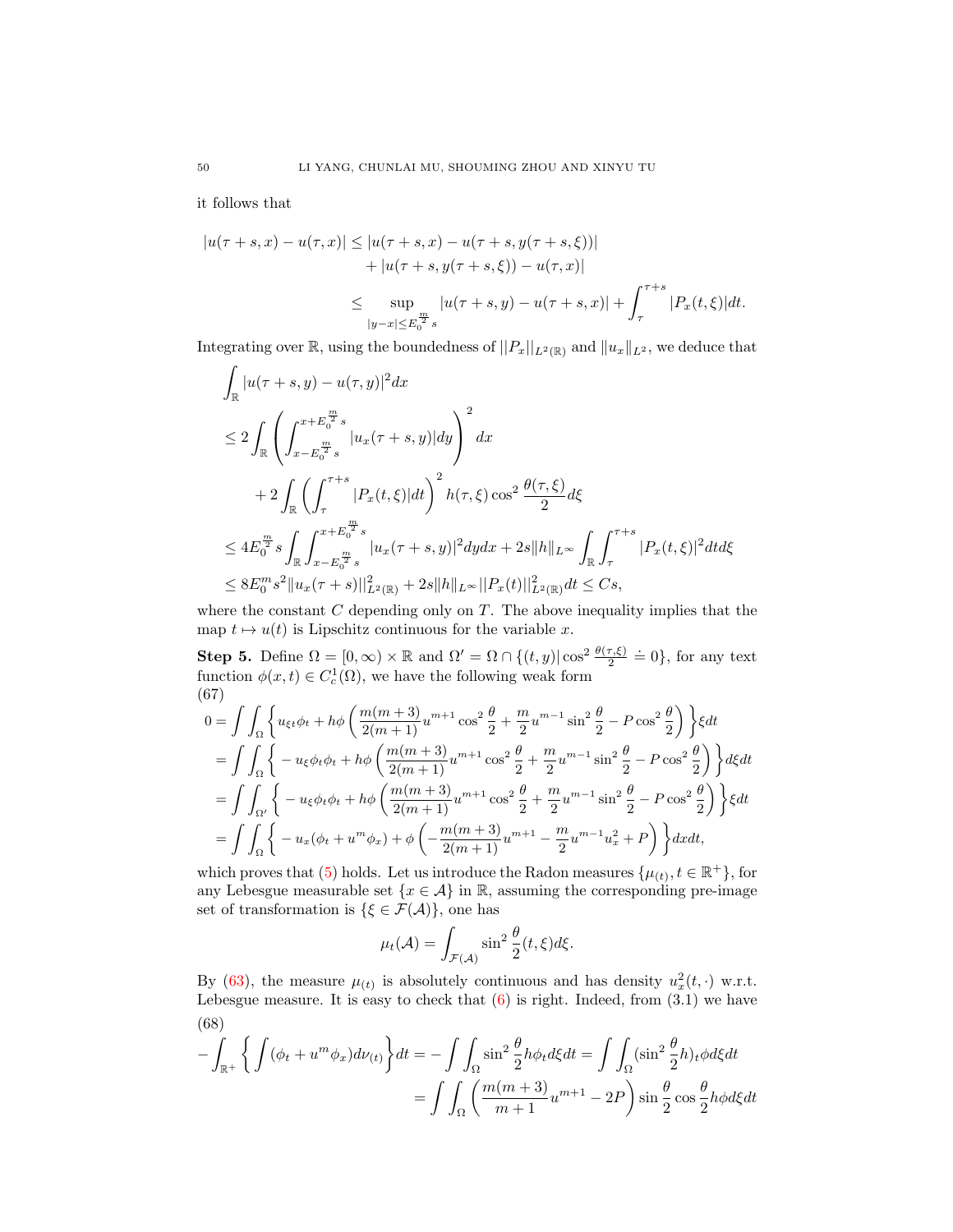$$
= \int \int_{\Omega} \bigg( \frac{m(m+3)}{m+1} u^{m+1} - 2P \bigg) u_x \phi dx dt.
$$

**Step 6.** Ultimately, we show that for almost every  $t \in \mathbb{R}^+$ , the singular part of  $v_t$ is concentrated on the set where  $u = 0$ . The proof is similar to the argument in [\[2\]](#page-29-13). Note that when blow up occurs,  $\cos \frac{\theta}{2} = 0$ , it follows that  $\theta_t = -mu^{m-1}$ , which implies  $\theta_t \neq 0$  only when  $m \neq 0$  or  $u \neq 0$ . Moreover, the proof in the seventh step is different from the Camassa-Holm equation.

## 4. The uniqueness of conservative solutions for equation [\(3\)](#page-1-0)

<span id="page-14-0"></span>4.1. Uniqueness of characteristics. Let  $u = u(t, x)$  be a conservative solution of equation [\(1\)](#page-0-0). We introduce the new coordinates  $(t, \beta)$ , and define  $x(t, \beta)$  is the unique point  $x$  such that

<span id="page-14-1"></span>(69) 
$$
x(t, \beta) + \mu_{(t)}\{(-\infty, x)\} \leq \beta \leq x(t, \beta) + \mu_{(t)}\{(-\infty, x]\}
$$

for any time t and  $\beta \in \mathbb{R}$ . When the measure  $\mu_{(t)}$  is absolutely continuous with density  $u_x^2$  w.r.t Lebesgue measure, the above definition gives that

(70) 
$$
x(t,\beta) + \int_{-\infty}^{x(t,\beta)} u_x^2(t,\xi) d\xi = \beta.
$$

Next, we will give following Lemma which is helpful to prove the Lipschitz continuity of x and u as functions of the variables  $t, \beta$ .

**Lemma 4.1.** Assume that  $u = u(t, x)$  is a conservative solution of [\(1\)](#page-0-0). For every **EXECUTE:** THE THEORGET TEXT TO EXECUTE THE MELTING THEORGET TEXT  $t \geq 0$ , then the maps  $\beta \mapsto x(t, \beta)$  and  $\beta \mapsto u(t, \beta) = u(t, x(t, \beta))$ , which are implicitly defined by [\(69\)](#page-14-1), are Lipschitz continuous. Moreover, The map  $t \mapsto x(t, \beta)$ is also Lipschitz continuous with a constant depending only on  $||u_0||_{H^1}$ .

Proof of Lemma 4.1. We split the proof into three steps.

**Step 1.** For any time  $t \geq 0$ , the map

 $x \mapsto \beta(t, x)$ 

is right continuous and strictly increasing. Thus, the inverse  $\beta \mapsto x(t, \beta)$  is well defined, continuous, nondecreasing. If  $\beta_1 < \beta_2$ , we see that

<span id="page-14-2"></span>
$$
x(t, \beta_2) - x(t, \beta_1) + \mu_{(t)} \{ (x(t, \beta_2), x(t, \beta_1)) \} \le \beta_2 - \beta_1,
$$

which implies

(71) 
$$
x(t, \beta_2) - x(t, \beta_1) \leq \beta_2 - \beta_1,
$$

and the map  $\beta \mapsto x(t, \beta)$  is Lipschitz continuous.

**Step 2.** For the map  $\beta \mapsto u(t, \beta)$ , as  $\beta_1 < \beta_2$ , it follows from [\(69\)](#page-14-1) and [\(71\)](#page-14-2) that (72)

<span id="page-14-3"></span>
$$
|u(t, x(t, \beta_2)) - u(t, x(t, \beta_1))| \le \int_{x(t, \beta_1)}^{x(t, \beta_2)} |u_x| dx \le \int_{x(t, \beta_1)}^{x(t, \beta_2)} \frac{1}{2} (1 + u_x^2) dy
$$
  

$$
\le \frac{1}{2} [x(t, \beta_2) - x(t, \beta_1) + \mu_{(t)} \{ (x(t, \beta_2), x(t, \beta_1)) \} ]
$$
  

$$
\le \frac{1}{2} (\beta_2 - \beta_1).
$$

Hence, the map  $\beta \mapsto u(t, \beta)$  is Lipschitz continuous.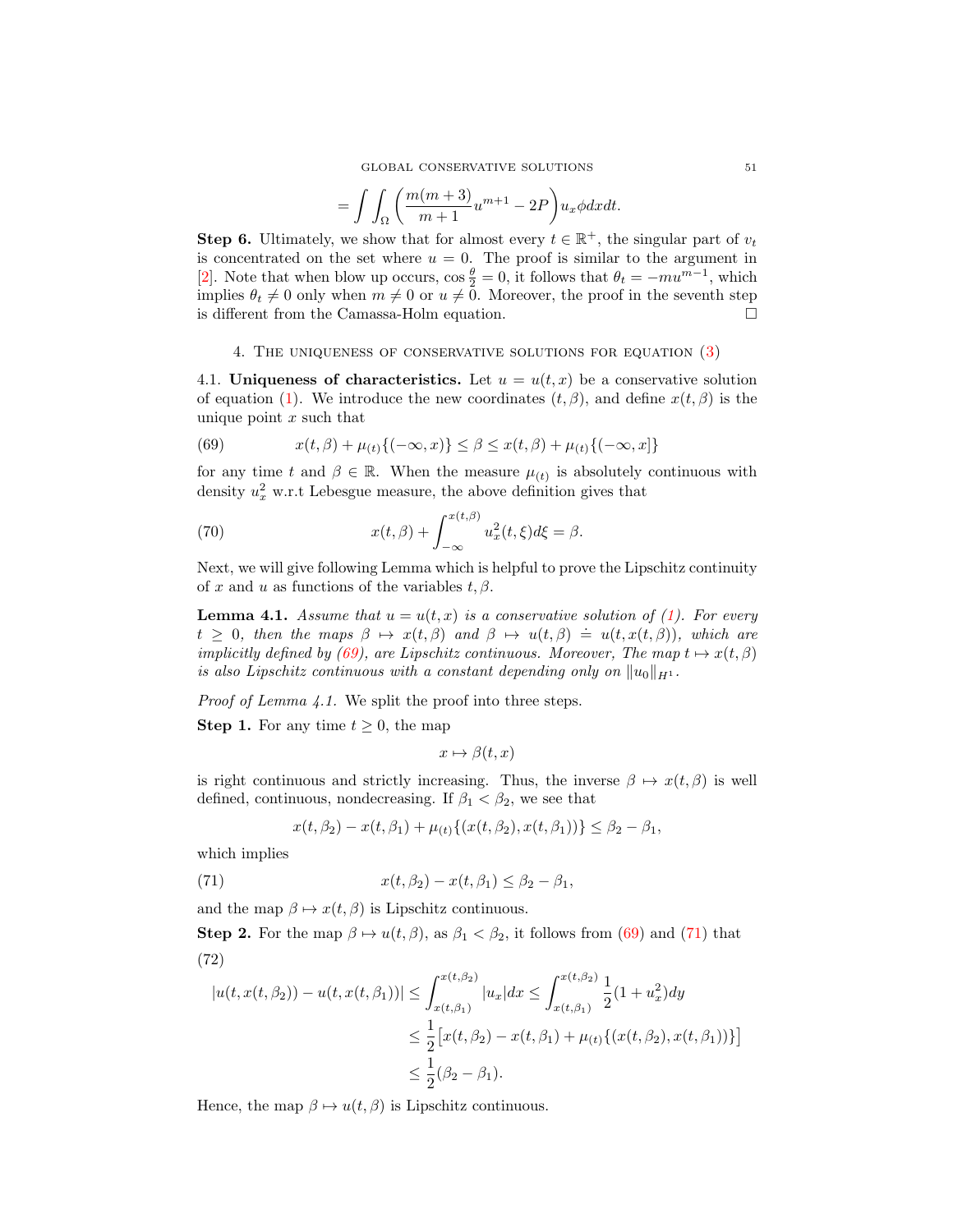**Step 3.** Now we claim the Lipschitz continuity of the map  $t \mapsto x(t, \beta)$ . Assume  $x(\tau, \beta) = y$ , since the family of measure  $\mu(t)$  satisfies the balance law [\(6\)](#page-2-2), we infer the source term  $2u_x\left(\frac{m(m+3)}{2(m+1)}u^{m+1}-P\right)$  satisfies

(73)

<span id="page-15-0"></span>
$$
||2u_x\left(\frac{m(m+3)}{2(m+1)}u^{m+1}-P\right)||_{L^1}\leq 2\left(\frac{m(m+3)}{2(m+1)}||u||_{L^{\infty}}^m||u||_{L^2}+||P||_{L^2}\right)||u_x||_{L^2}\leq C_s.
$$

For  $t \geq \tau$ , it follows from [\(73\)](#page-15-0) that

$$
\mu_{(t)}\{(-\infty, y - C_{\infty}(t-\tau))\} \leq \mu_{(\tau)}\{(-\infty, y)\} + C_s(t-\tau),
$$

where the constant  $C_s$  depending only on the  $H^1(\mathbb{R})$  norm of u and m. Denoting where the constant  $C_s$  depending only<br>  $y^-(t) \doteq y - (C_{\infty} + C_s)(t - \tau)$ , we have

$$
y^-(t) + \mu_{(t)}\{(-\infty, y^-(t)]\} \le y - (C_{\infty} + C_s)(t - \tau) + \mu_{(\tau)}\{(-\infty, y)\} + C_s(t - \tau)
$$
  

$$
\le y + \mu_{(\tau)}\{(-\infty, y)\} \le \beta,
$$

which implies  $x(t, \beta) \geq y^{-}(t)$  for all  $t > \tau$ . A similar argument yields

$$
x(t, \beta) \le y^+(t) \doteq y + (C_{\infty} + C_s)(t - \tau).
$$

This proves the uniform Lipschitz continuity of the map  $t \mapsto x(t, \beta)$ .

**Lemma 4.2.** Let  $u = u(t, x)$  be the conservative solution of equation [\(1\)](#page-0-0). Then there exists a unique Lipschitz continuous map  $t \mapsto x(t)$  for any  $\tilde{y} \in \mathbb{R}$ , where the map satisfies

<span id="page-15-1"></span>(74) 
$$
\frac{d}{dt}x(t) = u^{m}(t, x), \ x(0) = \tilde{y},
$$

and

<span id="page-15-2"></span>(75) 
$$
\frac{d}{dt} \int_{-\infty}^{x(t,\beta)} u_x^2 = \int_{-\infty}^{x(t,\beta)} 2u_x \left( \frac{m(m+3)}{2(m+1)} u^{m+1} - P \right) dx.
$$

Moreover, we have

<span id="page-15-5"></span>(76) 
$$
u(t, x(t)) - u(\tau, x(\tau)) = -\int_{\tau}^{t} P_x(s, x(s))ds,
$$

for any  $0 \leq \tau \leq t$ .

*Proof.* Step 1. According to the adapted coordinates  $(t, \beta)$ , we write the characteristic beginning with  $\tilde{y}$  in the form  $t \mapsto x(t) = x(t, \beta(t))$ .  $\beta(\cdot)$  is a map to be determined. Together with [\(74\)](#page-15-1) and [\(75\)](#page-15-2), we obtain

<span id="page-15-3"></span>(77) 
$$
x(t) + \int_{-\infty}^{x(t)} u_x^2(t, y) dy = \tilde{y} + \int_{-\infty}^{\tilde{y}} u_{0,x}^2 dy + \int_0^t \left( u^m(s, x(s)) + \int_{-\infty}^{x(s)} 2u_x \left( \frac{m(m+3)}{2(m+1)} u^{m+1} - P \right) (s, y) dy \right) ds.
$$

For convenience, let

<span id="page-15-4"></span>(78) 
$$
G(t, \beta) \doteq \int_{-\infty}^{x(s)} 2u_x \left( \frac{m(m+3)}{2(m+1)} u^{m+1} - P \right) dx
$$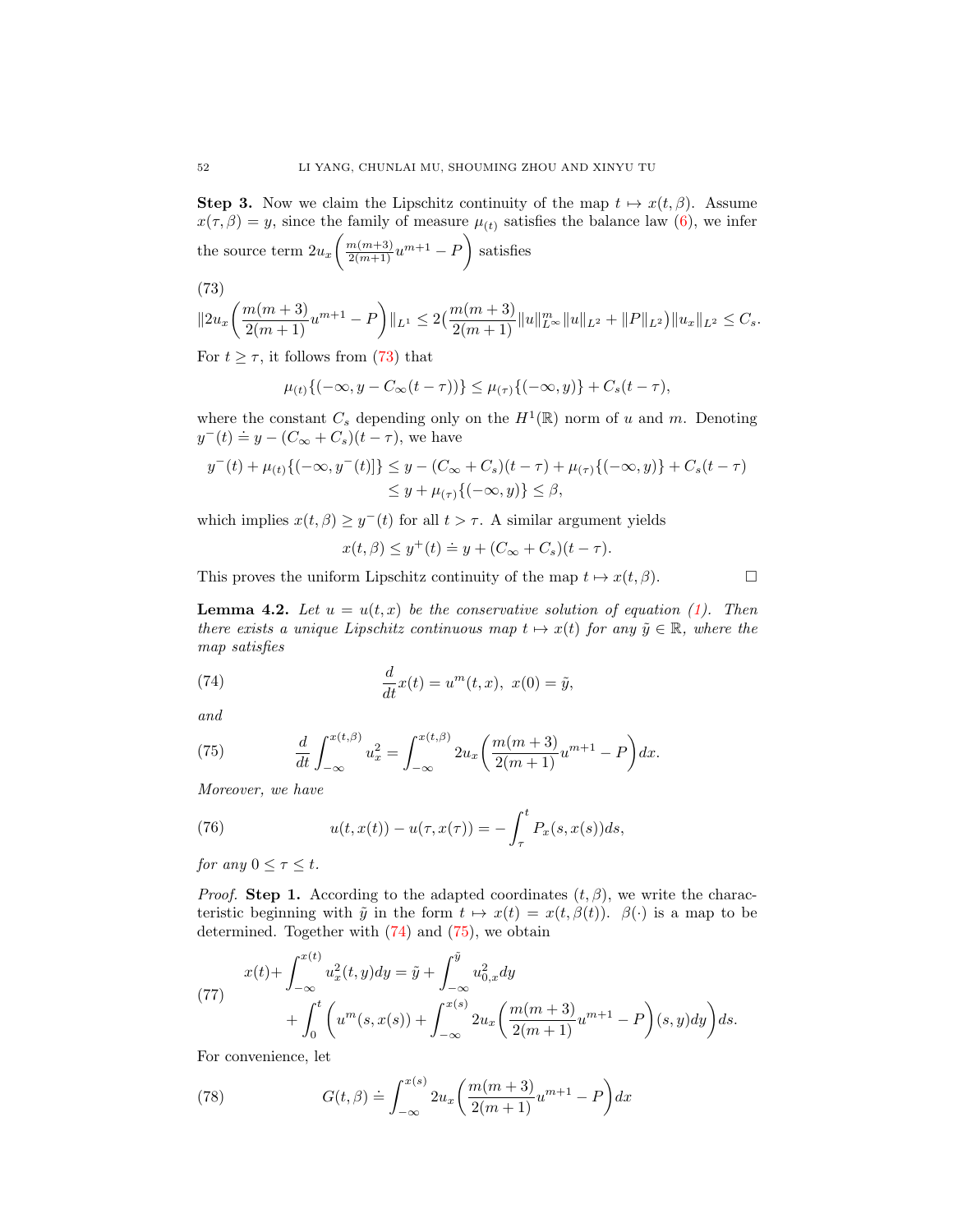and

(79) 
$$
\tilde{\beta} = \tilde{y} + \int_{-\infty}^{\tilde{y}} u_{0,x}^2(y) dy.
$$

Therefore, we can rewrite the equation [\(77\)](#page-15-3) as follow

<span id="page-16-0"></span>(80) 
$$
\beta(t) = \tilde{\beta} + \int_0^t G(s, \beta(s))ds, \text{ for all } t > 0.
$$

**Step 2.** For every fix  $t \geq 0$ , in view of the maps  $x \mapsto u(t, x)$ ,  $x \mapsto P(t, x) \in H^1(\mathbb{R})$ , and the function  $\beta \mapsto G(t, \beta)$  defined by [\(78\)](#page-15-4) is uniformly bounded and absolutely continuous. Furthermore, we have

(81)  

$$
G_{\beta} = 2u_x \left( \frac{m(m+3)}{2(m+1)} u^{m+1} - P \right) x_{\beta}
$$

$$
= \frac{2u_x \left( \frac{m(m+3)}{2(m+1)} u^{m+1} - P \right)}{1 + u_x^2} \in [-C, C]
$$

for some constant C, which depends only on the  $H<sup>1</sup>$  norm of u. Consequently, the function G in [\(80\)](#page-16-0) is uniformly Lipschitz continuous w.r.t.  $\beta$ .

**Step 3.** Based on the Lipschitz continuity of the function  $G$ , applying the standard fixed point theory, one can get the existence of a unique solution for the integral [\(80\)](#page-16-0). More details can refer to [\[4\]](#page-29-15).

**Step 4.** Owing to the previous construction, we conclude that the map  $t \mapsto x(t) =$  $x(t, \beta(t))$  is a unique solution for equation [\(77\)](#page-15-3).  $\beta(t)$  and  $x(t)$  are differentiable almost everywhere because of the Lipschitz continuity of  $\beta(t)$  and  $x(t) = x(t, \beta(t))$ , so we only consider the time where  $x(t)$  is differentiable. We prove that [\(74\)](#page-15-1) holds at almost every time. Suppose, on the contrary,  $\dot{x}(\tau) \doteq u^m(\tau, x(\tau))$ . Without loss of generality, let

(82) 
$$
\dot{x}(\tau) \doteq u^m(\tau, x(\tau)) + 2\varepsilon_0
$$

for some  $\varepsilon_0 > 0$ . The case  $\varepsilon_0 < 0$  can be proved by similar approach. For  $t \in$  $(\tau, \tau + \delta]$ , choosing  $\delta > 0$  small enough, we find

(83) 
$$
x^+(t) \doteq x(\tau) + (t - \tau)[u^m(\tau, x(\tau)) + \varepsilon_0] < x(t).
$$

We also observe that [\(6\)](#page-2-2) still holds for any test  $\phi$  with compact support.

For any  $\epsilon > 0$ , we consider the test functions as

(84) 
$$
\rho^{\epsilon}(s, y) = \begin{cases}\n0 & \text{if } y \leq -\epsilon^{-1}, \\
(y + \epsilon^{-1}) & \text{if } -\epsilon^{-1} \leq y \leq 1 - \epsilon^{-1}, \\
1 & \text{if } 1 - \epsilon^{-1} \leq y \leq x^{+}(s), \\
1 - \epsilon^{-1}(y - x(s)) & \text{if } x^{+}(s) \leq y \leq x^{+}(s) + \epsilon, \\
0 & \text{if } y \geq x^{+}(s) + \epsilon,\n\end{cases}
$$
\n(84) 
$$
\chi^{\epsilon}(s, y) = \begin{cases}\n0 & \text{if } s \leq \tau - \epsilon, \\
\epsilon^{-1}(s - \tau + \epsilon) & \text{if } \tau - \epsilon \leq s \leq \tau, \\
1 - \epsilon^{-1}(s - t) & \text{if } t \leq s < t + \epsilon, \\
0 & \text{if } s \geq t + \epsilon.\n\end{cases}
$$

<span id="page-16-1"></span>We define

(85) 
$$
\psi^{\epsilon}(s, y) \doteq \min \{ \rho^{\epsilon}(s, y), \chi^{\epsilon}(s) \}.
$$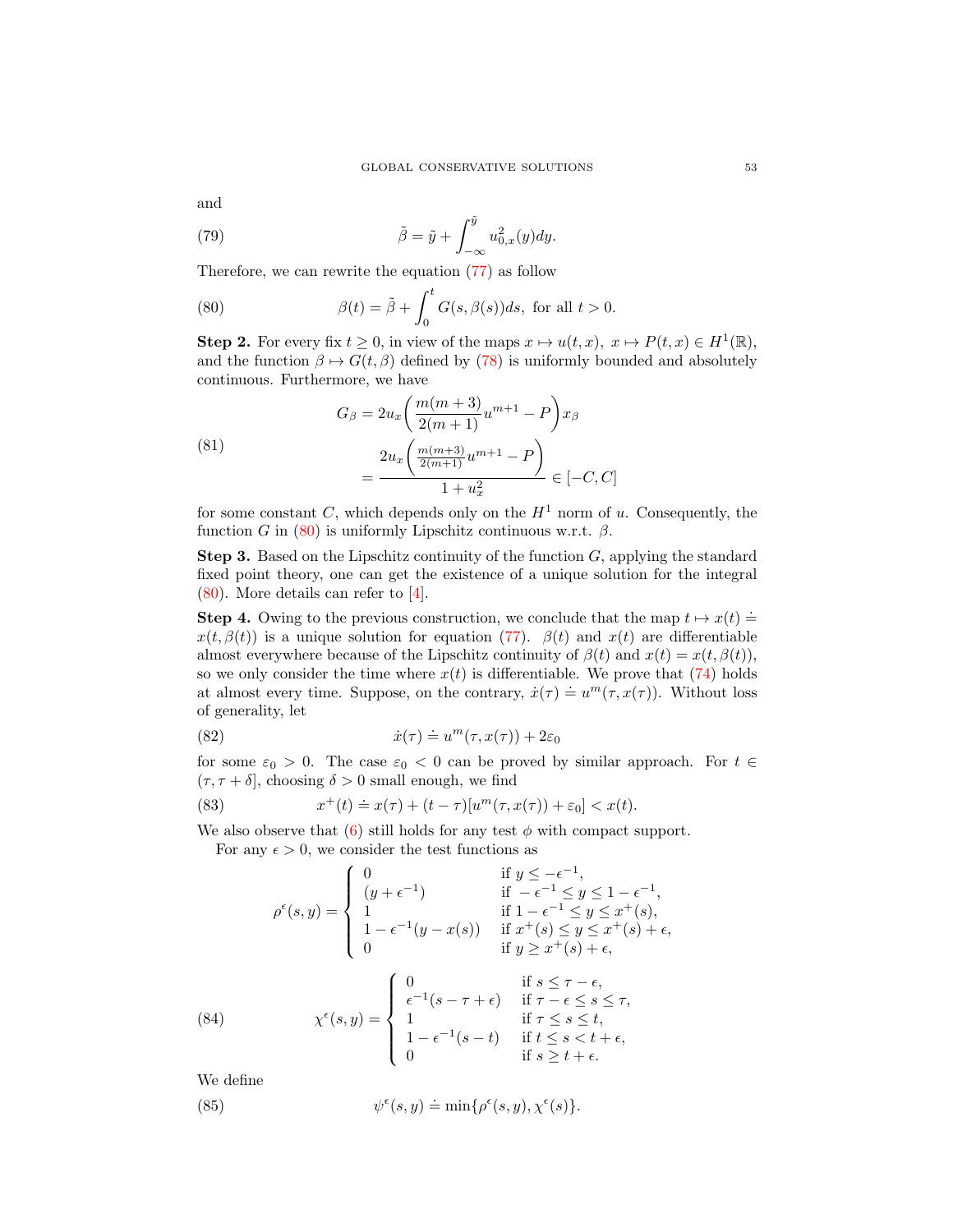Using  $\psi^{\epsilon}$  as a test function in [\(6\)](#page-2-2), it follows that

<span id="page-17-0"></span>(86) 
$$
\int \int \left[ u_x^2 \psi_t^{\epsilon} + u^m u_x^2 \psi_x^{\epsilon} + 2u_x \left( \frac{m(m+3)}{2(m+1)} u^{m+1} - P \right) \psi^{\epsilon} \right] dx dt = 0.
$$

If  $t \to \tau$ , we have

(87) 
$$
\lim_{\epsilon \to 0} \int_{\tau}^{t} \int_{x^+(s)-\epsilon}^{x^+(s)+\epsilon} u_x^2(\psi_t^{\epsilon} + u^m \psi_x^{\epsilon}) dy ds \ge 0.
$$

Actually, for  $s \in [\tau + \epsilon, t - \epsilon],$  one has

(88) 
$$
0 = \psi_t^{\epsilon} + [u^m(\tau, x(\tau)) + \varepsilon_0] \psi_x^{\epsilon} \leq \psi_t^{\epsilon} + u^m(s, x) \psi_x^{\epsilon},
$$

where we use the fact that  $u^m(s, x) < u^m(\tau, x(\tau)) + \varepsilon_0$  and  $\psi_x^{\epsilon} \leq 0$ .

Due to the family of measures  $\mu_{(t)}$  depend continuously on t in the topology of weak convergence, taking the limit of  $(86)$  as  $\epsilon \to 0$ , we have

$$
0 = \int_{-\infty}^{x(\tau)} u_x^2(\tau, y) dy - \int_{-\infty}^{x^+(t)} u_x^2(t, y) dy
$$
  
+ 
$$
\int_{\tau}^{t} \int_{-\infty}^{x^+(s)} 2u_x \left( \frac{m(m+3)}{2(m+1)} u^{m+1} - P \right) dy ds
$$
  
+ 
$$
\lim_{\epsilon \to 0} \int_{\tau}^{t} \int_{x^+(s)-\epsilon}^{x^+(s)+\epsilon} u_x^2(\psi_t^{\epsilon} + u^m \psi_x^{\epsilon}) dy ds
$$
  

$$
\geq \int_{-\infty}^{x(\tau)} u_x^2(\tau, y) dy - \int_{-\infty}^{x^+(t)} u_x^2(t, y) dy
$$
  
+ 
$$
\int_{\tau}^{t} \int_{-\infty}^{x^+(s)} 2u_x \left( \frac{m(m+3)}{2(m+1)} u^{m+1} - P \right) dy ds,
$$

which yields

$$
\int_{-\infty}^{x^+(t)} u_x^2(t, y) dy \ge \int_{-\infty}^{x(\tau)} u_x^2(\tau, y) dy + \int_{\tau}^t \int_{-\infty}^{x^+(s)} 2u_x \left( \frac{m(m+3)}{2(m+1)} u^{m+1} - P \right) dy ds
$$
  
= 
$$
\int_{-\infty}^{x(\tau)} u_x^2(\tau, y) dy + \int_{\tau}^t \int_{-\infty}^{x(s)} 2u_x \left( \frac{m(m+3)}{2(m+1)} u^{m+1} - P \right) dy ds + o_1(t - \tau).
$$

Note that the last term is higher order infinitesimal, satisfying  $\frac{o_1(t-\tau)}{t-\tau} \to 0$  as  $t \to \tau$ . Indeed,

$$
|o_1(t-\tau)| = \left| \int_{\tau}^{t} \int_{x+(s)}^{x^+(s)+\epsilon} 2u_x \left( \frac{m(m+3)}{2(m+1)} u^{m+1} - P \right) dx dy ds \right|
$$
  
\n
$$
\leq ||2 \left( \frac{m(m+3)}{2(m+1)} u^{m+1} - P \right) ||_{L^{\infty}} \int_{\tau}^{t} \int_{x+(s)}^{x^+(s)+\epsilon} |u_x| dy ds
$$
  
\n
$$
\leq ||2 \left( \frac{m(m+3)}{2(m+1)} u^{m+1} - P \right) ||_{L^{\infty}} \int_{\tau}^{t} (x(s) - x^+(s))^{\frac{1}{2}} ||u_x(s, \cdot)||_{L^2} ds
$$
  
\n
$$
\leq C \cdot (t - \tau)^{\frac{3}{2}}.
$$

On the other hand, together with  $(78)$  and  $(80)$ , we see (89)

<span id="page-17-1"></span>
$$
\beta(t) = \beta(\tau) + (t - \tau) \left[ u^m(\tau, x(\tau) + \int_{-\infty}^{x(\tau)} 2u_x \left( \frac{m(m+3)}{2(m+1)} u^{m+1} - P \right) dy \right] + o_2(t - \tau),
$$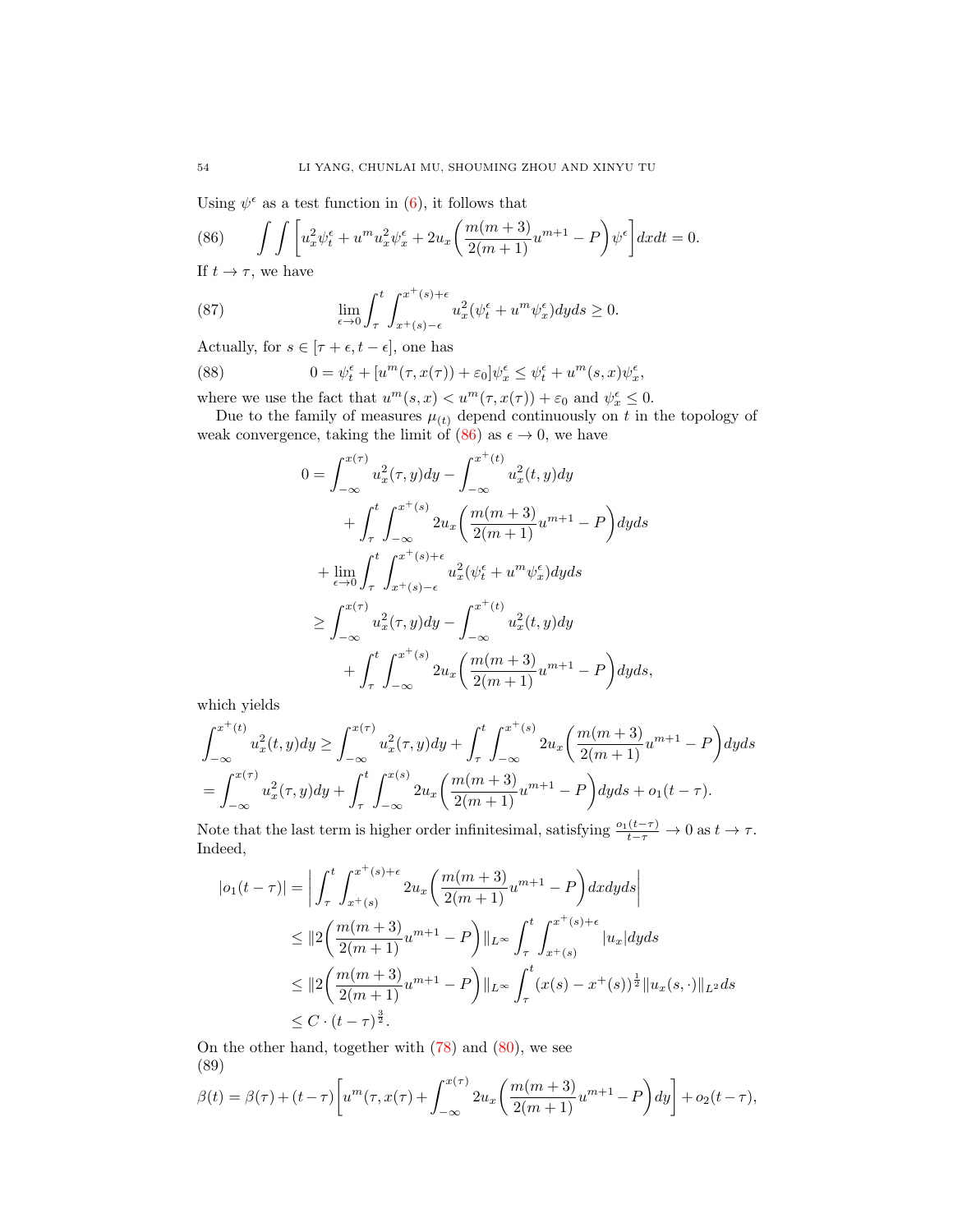with  $\frac{o_2(t-\tau)}{t-\tau}$  as  $t \to \tau$ . For t sufficiently close to  $\tau$ , we have

<span id="page-18-0"></span>
$$
\beta(t) = x(t) + \int_{-\infty}^{x(t)} (u_x^2(t, y) dy
$$
  
\n
$$
> x(\tau) + (t - \tau)[u^m(\tau, x(\tau)) + \varepsilon_0] + \int_{-\infty}^{x^+(t)} u_x^2(t, y) dy
$$
  
\n
$$
\geq x(\tau) + (t - \tau)[u^m(\tau, x(\tau)) + \varepsilon_0] + \int_{-\infty}^{x(\tau)} u_x^2(\tau, y) dy
$$
  
\n
$$
+ \int_{\tau}^t \int_{-\infty}^{x(s)} 2u_x \left( \frac{m(m+3)}{2(m+1)} u^{m+1} - P \right) dy ds + o_1(t - \tau).
$$

By  $(89)$  and  $(90)$ , we have

(91)  
\n
$$
\beta(t) + (t - \tau) \left[ u^m(\tau, x(\tau)) + \int_{-\infty}^{x(\tau)} 2u_x \left( \frac{m(m+3)}{2(m+1)} u^{m+1} - P \right) dy \right] + o_2(t - \tau)
$$
\n
$$
\geq \left[ x(\tau) + \int_{-\infty}^{x(\tau)} u_x^2(\tau, y) dy \right] + (t - \tau) \left[ u^m(\tau, x(\tau)) + \varepsilon_0 \right]
$$
\n
$$
+ \int_{\tau}^t \int_{-\infty}^{x(s)} 2u_x \left( \frac{m(m+3)}{2(m+1)} u^{m+1} - P \right) dy ds + o_1(t - \tau).
$$
\nDividing both sides by  $t$ ,  $\tau$  and letting  $t$  is a contradiction, namely. (7)

Dividing both sides by  $t - \tau$  and letting  $t \to \tau$ , we get a contradiction, namely, [\(74\)](#page-15-1) holds.

**Step 5.** Now we prove  $(75)$ . By  $(3)$ , one has

(92) 
$$
\int_0^\infty \int \left[ u\phi_t + \frac{u^{m+1}}{m+1} \phi_x + P_x \phi \right] dx dt + \int u_0(x)\phi(0, x) dx = 0,
$$

for every test function  $\phi \in \mathcal{C}_c^{\infty}(\mathbb{R})$ . Let  $\phi = \psi_x$ , where  $\psi \in \mathcal{C}_c^{\infty}$ . Due to the fact that the map  $x \mapsto u(t, x)$  is absolutely continuous, integrating by part w.r.t. x, then we get

<span id="page-18-1"></span>(93) 
$$
\int_0^\infty \int \left[ u_x \psi_t + u^m u_x \psi_x + P_x \psi_x \right] dx dt + \int u_{0,x}(x) \psi(0, x) dx = 0.
$$

By an approximation argument, we find the identity [\(93\)](#page-18-1) still holds for any test function  $\psi$  which is Lipschitz continuous with compact support. consider the function  $\lambda$ −1

$$
\eta(s,y) = \begin{cases}\n0 & \text{if } y \le -\epsilon^{-1}, \\
(y+\epsilon^{-1}) & \text{if } -\epsilon^{-1} \le y \le 1-\epsilon^{-1}, \\
1 & \text{if } 1-\epsilon^{-1} \le y \le x(s), \\
1-\epsilon^{-1}(y-x(s)) & \text{if } x(s) \le y \le x(s)+\epsilon, \\
0 & \text{if } y \ge x(s)+\epsilon,\n\end{cases}
$$

for any  $\epsilon > 0$  sufficiently small. We define

(94) 
$$
\varphi^{\epsilon}(s, y) = \min \{ \eta^{\epsilon}(s, y), \chi^{\epsilon}(s) \},
$$

with  $\chi^{\epsilon}(s)$  defined in [\(84\)](#page-16-1). We use the test function  $\psi = \varphi^{\epsilon}$  in [\(93\)](#page-18-1). And let  $\epsilon \to 0$ . Since the function  $P_x$  is continuous, we have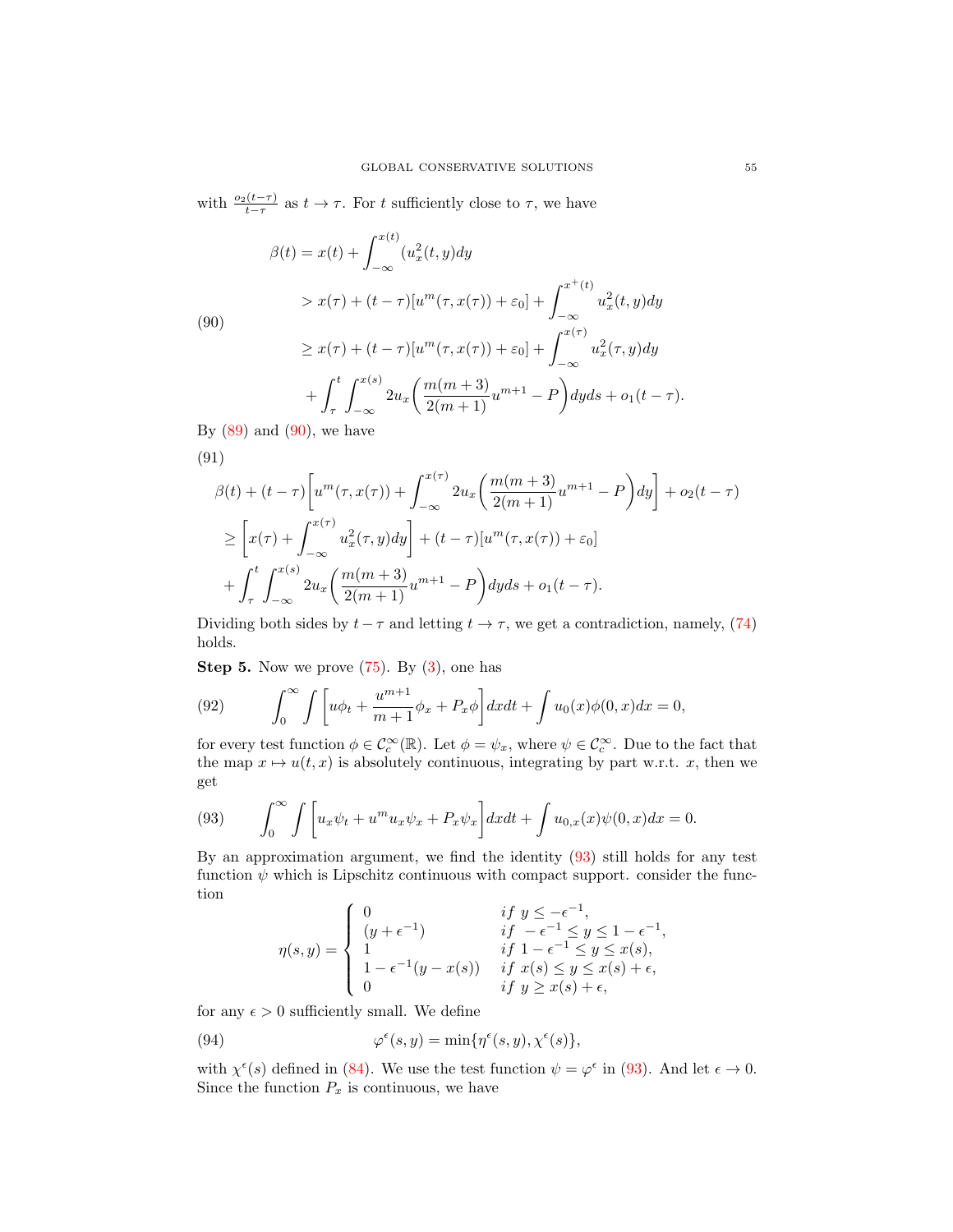56 LI YANG, CHUNLAI MU, SHOUMING ZHOU AND XINYU TU

<span id="page-19-0"></span>(95) 
$$
\int_{-\infty}^{x(t)} u_x(t, y) dy = \int_{-\infty}^{x(\tau)} u_x(\tau, y) dy - \int_{\tau}^{t} P_x(s, x(s)) ds + \lim_{\epsilon \to 0} \int_{\tau-\epsilon}^{t+\epsilon} \int_{x(s)}^{x(s)+\epsilon} u_x^2 (\varphi_t^{\epsilon} + u^m \varphi_x^{\epsilon}) dy ds.
$$

It suffices to prove that the last term of the limit in [\(95\)](#page-19-0) is zero. The Cauchy's inequality implies

<span id="page-19-3"></span>(96) 
$$
\left| \int_{\tau}^{t} \int_{x(s)}^{x(s)+\epsilon} u_x (\varphi_t^{\epsilon} + u^m \varphi_x^{\epsilon}) dy ds \right|
$$
  
 
$$
\leq \int_{\tau}^{t} \left( \int_{x(s)}^{x(s)+\epsilon} |u_x|^2 dy \right)^{\frac{1}{2}} \left( \int_{x(s)}^{x(s)+\epsilon} (\varphi_t^{\epsilon} + u^m \varphi_x^{\epsilon})^2 dy \right)^{\frac{1}{2}} ds,
$$

where  $u_x \in L^2$ . For each  $\epsilon > 0$ , denoting

(97) 
$$
\varsigma_{\epsilon}(s) \doteq \left(\sup_{x \in \mathbb{R}} \int_{x}^{x+\epsilon} u_x^2(s,y) dy\right)^{\frac{1}{2}},
$$

we see that all functions  $\varsigma_{\epsilon}$  are uniformly bounded and  $\varsigma_{\epsilon}(t) \to 0$  pointwise at a.e. time t as  $\epsilon \to 0$ . Therefore, it follows from the dominated convergence theorem that

(98) 
$$
\lim_{\epsilon \to 0} \int_{\tau}^{t} \left( \int_{x(s)}^{x(s)+\epsilon} |u_x(s,y)|^2 dx \right)^{\frac{1}{2}} ds \leq \lim_{\epsilon \to 0} \int_{\tau}^{t} \varsigma_{\epsilon}(s) ds = 0.
$$

On the other hand, for every time  $s \in [\tau, t]$ , we obtain

<span id="page-19-1"></span>
$$
\varphi_x^{\epsilon}(s,y) = \epsilon^{-1}, \ \varphi_t^{\epsilon}(s,y) + u^m(s,x(s))\varphi_x^{\epsilon}(s,y) = 0,
$$

for  $x(s) < y < x(s) + \epsilon$ . This yields

<span id="page-19-2"></span>
$$
\int_{x(s)}^{x(s)+\epsilon} |\varphi_t^{\epsilon}(s,y) + u^m(s,x(s))\varphi_x^{\epsilon}(s,y)|^2 dy
$$
\n
$$
= \epsilon^{-2} \int_{x(s)}^{x(s)+\epsilon} |u^m(s,y) - u^m(s,x(s))|^2 dy
$$
\n(99)\n
$$
\leq \epsilon^{-1} \cdot \left( \max_{x(s) \leq y \leq x(s)+\epsilon} |u^m(s,y) - u^m(s,x(s))| \right)^2
$$
\n
$$
\leq m^2 \epsilon^{-1} \cdot \left( \int_{x(s)}^{x(s)+\epsilon} |u^{m-1}u_x(s,y)| dy \right)^2
$$
\n
$$
\leq \epsilon^{-1} m^2 (\|u\|_{L^\infty}^{m-1} \epsilon^{\frac{1}{2}} \cdot \|u_x(s)\|_{L^2})^2 \leq m^2 \|u(s)\|_{H^1}^{2m}.
$$

By [\(98\)](#page-19-1) and [\(99\)](#page-19-2), one has the integral in [\(96\)](#page-19-3) approaches to zero as  $\epsilon \to 0$ . We now estimate the integral near the corners of the domain,

$$
\left| \left( \int_{\tau-\epsilon}^{\tau} + \int_{t}^{t+\epsilon} \right) \int_{x(s)}^{x(s)+k\epsilon} u_x(\psi_t^{\epsilon} + u^m \varphi_x^{\epsilon}) dx ds \right|
$$
  
(100) 
$$
\leq \left( \int_{\tau-\epsilon}^{\tau} + \int_{t}^{t+\epsilon} \right) \left( \int_{x(s)}^{x(s)+\epsilon} |u_x|^2 dx \right)^{\frac{1}{2}} \left( \int_{x(s)}^{x(s)+\epsilon} (\psi_t^{\epsilon} + u^m \varphi_x^{\epsilon})^2 dx \right)^{\frac{1}{2}} ds
$$
  

$$
\leq 2\epsilon \cdot \|u(s)\|_{H^1} \left( \int_{x(s)}^{x(s)+\epsilon} 4\epsilon^{-2} \|u\|_{L^{\infty}} \right)^{2m} dx \right)^{\frac{1}{2}} \leq C\epsilon^{\frac{1}{2}} \to 0
$$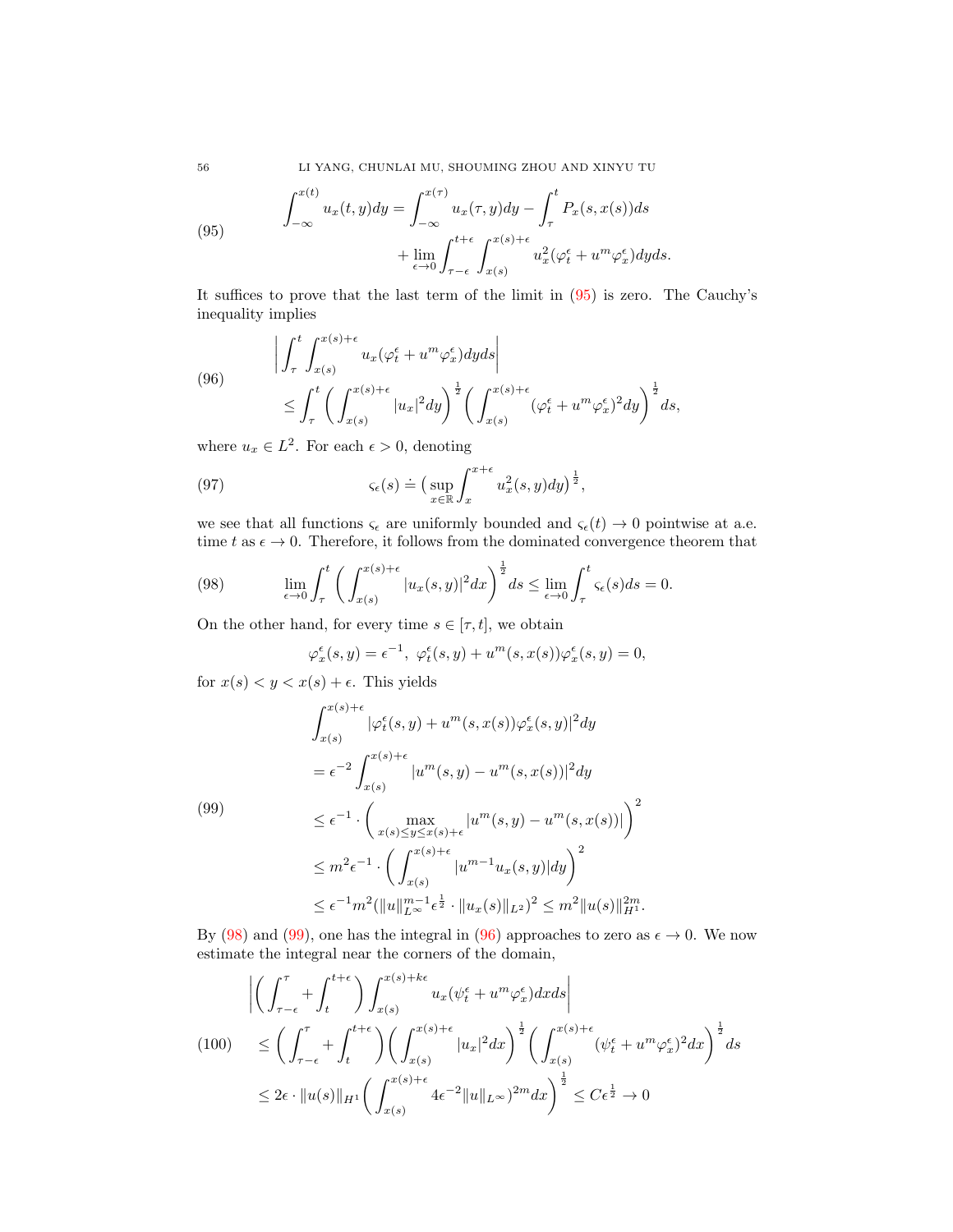as  $\epsilon \to 0$ . We conclude

(101) 
$$
\lim_{\epsilon \to 0} \int_{\tau-\epsilon}^{t+\epsilon} \int_{x(s)}^{x(s)+\epsilon} u_x^2(\psi_t^{\epsilon} + u^m u \varphi_x^{\epsilon}) dx ds = 0.
$$

Therefore, using  $(95)$ , we deduce  $(76)$ .

**Step 6.** Finally, the uniqueness of the solution  $x(t)$  is clear.

**Lemma 4.3.** If  $u = u(t, x)$  is a conservative solution of equation [\(3\)](#page-1-0), then the map **EXECUTE:**  $f(x, \beta) \mapsto u(t, \beta) = u(t, x(t, \beta))$  is Lipschitz continuous, where the Lipschitz constant depending only on the norm  $||u_0||_{H^1}$ .

*Proof.* By  $(72)$ ,  $(76)$  and  $(80)$ , we have

$$
\begin{aligned} \left| u(t, x(t, \tilde{\beta})) - u(\tau, \tilde{\beta}) \right| \\ &\leq \left| u(t, x(t, \tilde{\beta})) - u(t, x(t, \beta(t))) \right| + \left| u(t, x(t, \beta(t))) - u(t, x(\tau, \beta(\tau))) \right| \\ &\leq \frac{1}{2} |\beta(t) - \tilde{\beta}| + C(t - \tau) \leq C(t - \tau), \end{aligned}
$$

where C is a constant depending only on  $||u_0||_{H^1}$ .

**Lemma 4.4.** Let u be a conservative solution to the equation [\(3\)](#page-1-0). If  $t \mapsto \beta(t; \tau, \tilde{\beta})$ is the solution to the integral equation

<span id="page-20-0"></span>(103) 
$$
\beta(t) = \tilde{\beta} + \int_{\tau}^{t} G(\tau, \beta(\tau)) d\tau,
$$

where the G is defined in  $(78)$ , then there exists a constant C, such that for any two initial data  $\tilde{\beta}_1, \tilde{\beta}_2$  and any  $t, \tau \geq 0$  the corresponding solutions satisfy

(104) 
$$
|\beta(t;\tau,\tilde{\beta}_1) - \beta(t;\tau,\tilde{\beta}_2)| \leq e^{C|t-\tau|}|\tilde{\beta}_1 - \tilde{\beta}_2|.
$$

*Proof.* Using the Lipschitz continuity of G with respect to  $\beta$ , the lemma can be proved. We omit here for brevity.

**Lemma 4.5.** Suppose  $u \in H^1(\mathbb{R})$ . Then  $P_x$  is absolutely continuous and satisfies

(105) 
$$
P_{xx} = P - \frac{m}{2}u^{m-1}u_x^2 - \frac{m(m+3)}{2(m+1)}u^{m+1}.
$$

*Proof.* The function  $\phi(x) = \frac{1}{2}e^{-|x|}$  satisfies the distributional identity

$$
D_x^2 \phi = \phi - \delta_0.
$$

Here  $\delta_0$  denotes a unit Dirac mass at the origin. For every function  $f \in L^1(\mathbb{R})$ , the convolution satisfies

$$
D_x^2(\phi * f) = \phi * f - f.
$$

Choosing  $f = \frac{m}{2}u^{m-1}u_x^2 + \frac{m(m+3)}{2(m+1)}u^{m+1}$ , we obtain the result.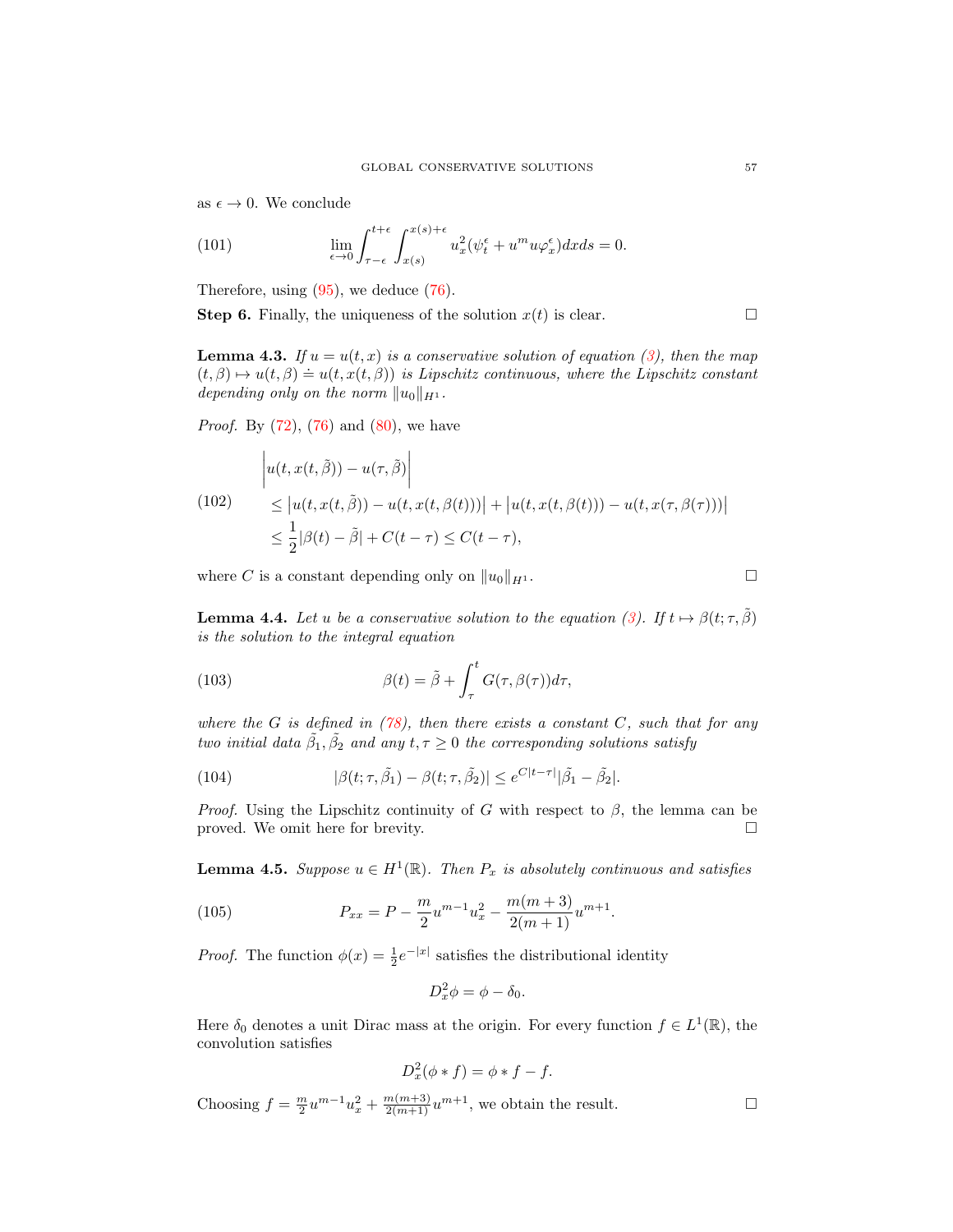4.2. Uniqueness of conservative solutions for equation [\(1\)](#page-0-0). In this subsection, we mainly prove the uniqueness of conservative solutions for equation [\(1\)](#page-0-0).

Proof of Theorem [1.3.](#page-2-3) The proof is divided into following steps.

**Step 1.** It follows from Lemma 4.1 and Lemma 4.3 that the map  $(t, \beta) \mapsto (x, u)(t, \beta)$ is Lipschitz continuous. By a similar approach, we find the maps  $\beta \mapsto G(t, \beta)$  =  $G(t, x(\beta))$  and  $\beta \mapsto P_x(t, \beta) \doteq P_x(t, x(t, \beta))$  are also Lipschitz continuous. Thanks to the Rademacher's theorem, the partial derivatives  $x_t, x_\beta, u_t, u_\beta$  and  $P_{x,\beta}$  exist almost everywhere. And for these derivatives, a.e. point  $(t, \beta)$  is a Lebesgue one. Recalling that  $t \mapsto \beta(t, \hat{\beta})$  the unique solution of the equation [\(80\)](#page-16-0), for a.e  $\hat{\beta}$ , from Lemma 4.4 we can draw the following conclusion.

(GC) For a.e.  $t > 0$ , except a measure zero set  $\mathcal{N} \in \mathbb{R}^+$ , the point  $(t, \beta(t, \tilde{\beta}))$ is a Legbesgue point with respect to the partial derivatives  $x_t, x_\beta, u_t, u_\beta, G_\beta, P_{x,\beta}$ . And  $x_{\beta}(t, \beta(t, \tilde{\beta})) > 0$  for a.e.  $t > 0$ .

If the above condition is true, we say that  $t \mapsto \beta(t, \tilde{\beta})$  is a **good characteristic.** 

Step 2. We find an ODE to describe a change in these two quantities  $u_{\beta}$  and  $x_{\beta}$ along a good characteristic. Denote  $t \mapsto \beta(t; \tau, \hat{\beta})$  to be the solution of [\(103\)](#page-20-0). For  $\tau, t \notin \mathcal{N}$ , let  $\beta(\cdot; \tau, \tilde{\beta})$  be a good characteristic. Differentiating [\(103\)](#page-20-0) w.r.t  $\tilde{\beta}$  we obtain

(106) 
$$
\frac{\partial \beta(t)}{\partial \tilde{\beta}} = 1 + \int_{\tau}^{t} G_{\beta}(s, \beta(s; \tau, \tilde{\beta})) \cdot \frac{\partial}{\partial \tilde{\beta}} \beta(s; \tau, \tilde{\beta}) ds.
$$

Next, differentiating w.r.t.  $\tilde{\beta}$  the identity

<span id="page-21-0"></span>
$$
x(t, \beta(t; \tau, \tilde{\beta})) = x(\tau, \tilde{\beta}) + \int_{\tau}^{t} u^{m}(s, x(s, \beta(t; \tau, \tilde{\beta})))ds,
$$

we have

<span id="page-21-1"></span>(107)  

$$
x_{\beta}(t, \beta(t; \tau, \tilde{\beta})) \cdot \frac{\partial}{\partial \tilde{\beta}} \beta(t; \tau, \tilde{\beta})
$$

$$
= x_{\beta}(\tau, \tilde{\beta}) + \int_{\tau}^{t} u_{\beta}^{m}(s, \beta(s; \tau, \tilde{\beta})) \cdot \frac{\partial}{\partial \tilde{\beta}} \beta(t; s, \tilde{\beta}) ds.
$$

Finally, by [\(76\)](#page-15-5), differentiating w.r.t.  $\tilde{\beta}$ , we have (108)

<span id="page-21-2"></span>
$$
u_{\beta}(t,\beta(t;\tau,\tilde{\beta}))\cdot\frac{\partial}{\partial\tilde{\beta}}\beta(t;\tau,\tilde{\beta})=u_{\beta}(\tau,\tilde{\beta})+\int_{\tau}^{t}P_{x,\beta}(s,\beta(s;\tau,\tilde{\beta}))\cdot\frac{\partial}{\partial\tilde{\beta}}\beta(t;s,\tilde{\beta})ds.
$$

Together with [\(106\)](#page-21-0), [\(107\)](#page-21-1) and [\(108\)](#page-21-2) yield the following ODE system:

<span id="page-21-3"></span>(109) 
$$
\begin{cases} \frac{d}{dt} \Big[ \frac{\partial}{\partial \tilde{\beta}} \beta(t; \tau, \tilde{\beta}) \Big] = G_{\beta}(t, \beta(t; \tau, \tilde{\beta})) \cdot \frac{\partial}{\partial \tilde{\beta}} \beta(t; \tau, \tilde{\beta}), \\ \frac{d}{dt} \Big[ x_{\beta}(t, \beta(t; \tau, \tilde{\beta})) \cdot \frac{\partial}{\partial \tilde{\beta}} \beta(t; \tau, \tilde{\beta}) \Big] = (u^{m})_{\beta}(t, \beta(t; \tau, \tilde{\beta})) \cdot \frac{\partial}{\partial \tilde{\beta}} \beta(t; \tau, \tilde{\beta}), \\ \frac{d}{dt} \Big[ u_{\beta}(t, \beta(t; \tau, \tilde{\beta})) \cdot \frac{\partial}{\partial \tilde{\beta}} \beta(t; \tau, \tilde{\beta}) \Big] = P_{x, \beta}(\beta(t; \tau, \tilde{\beta})) \cdot \beta(t; \tau, \tilde{\beta}). \end{cases}
$$

The quantities within square brackets on the left hand sides of [\(109\)](#page-21-3) are absolutely continuous. By the above system and using Lemma 4.5, along a good characteristic, we deduce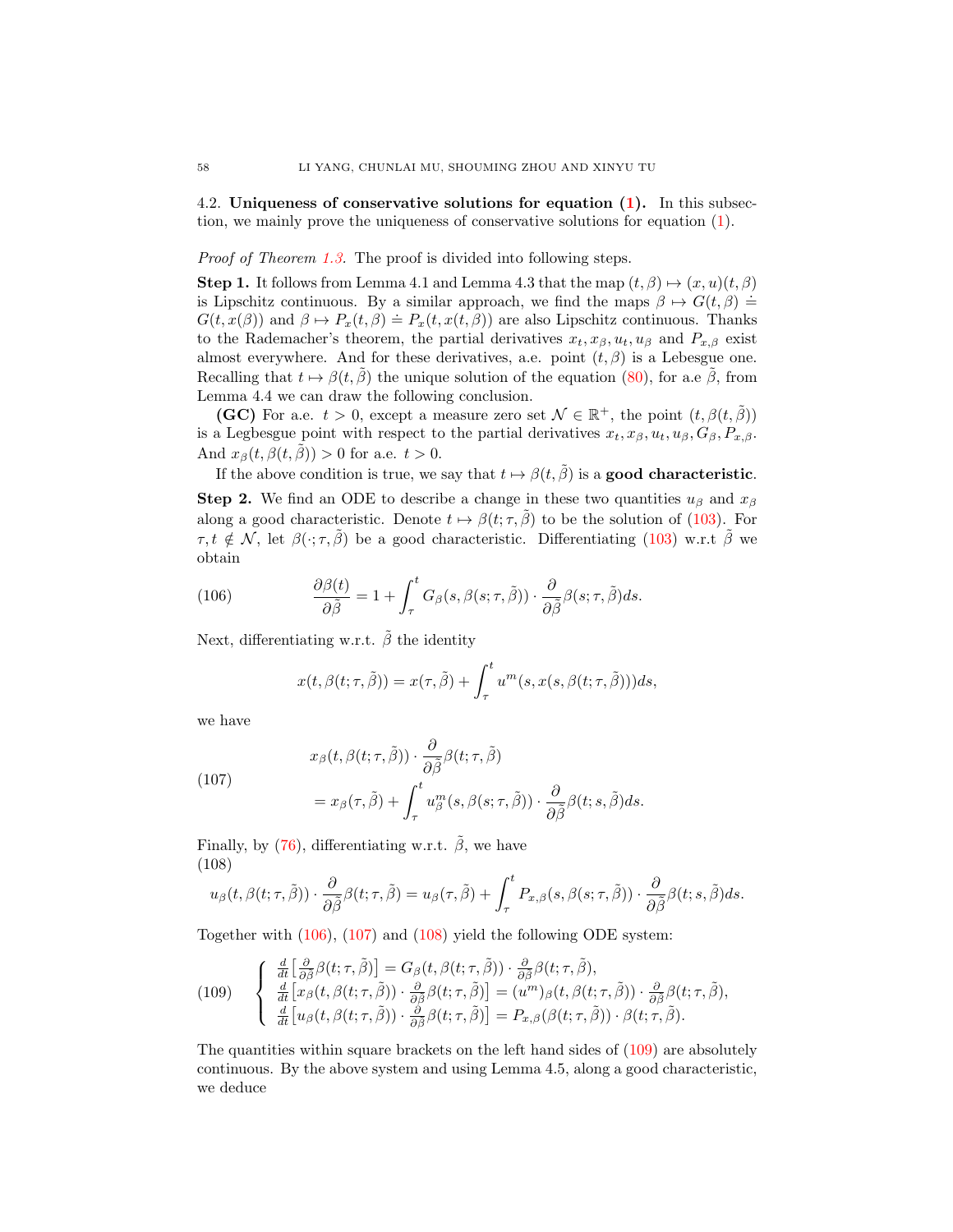<span id="page-22-0"></span>(110)  
\n
$$
\begin{cases}\n\frac{d}{dt}x_{\beta} + G_{\beta}x_{\beta} = mu^{m-1}u_{\beta}, \\
\frac{d}{dt}u_{\beta} + G_{\beta}u_{\beta} = \left(\frac{m}{2}u^{m-1}u_{x}^{2} + \frac{m(m+3)}{2(m+1)}u^{m+1} - P\right)x_{\beta} \\
= \left(\frac{m(m+3)}{2(m+1)}u^{m+1} + \frac{m}{2}u^{m-1}\left(\frac{1}{x_{\beta}} - 1\right) - P\right)x_{\beta} \\
= \left(\frac{m(m+3)}{2(m+1)}u^{m+1} - P - \frac{m}{2}u^{m-1}\right)x_{\beta} + \frac{m}{2}u^{m-1}.\n\end{cases}
$$

**Step 3.** Now we return to the original coordinates  $(t, x)$  and deduce an evolution equation for  $u_x$  along a "good" characteristic curve.

Fixed a point  $(\tau, \tilde{x})$  for  $\tau \notin \mathcal{N}$ . Suppose that  $\tilde{x}$  is a Lebesgue point for the map  $x \mapsto u_x(\tau, x)$ . Let  $\tilde{\beta}$  be such that  $\tilde{x} = x(\tau, \tilde{\beta})$ . Assume that  $t \mapsto \beta(t; \tau, \tilde{\beta})$  is a good characteristic, so that (GC) holds. Notice that

$$
u_x^2(\tau, x) = \frac{1}{x_\beta(\tau, \tilde{\beta})} - 1 \ge 0, \ x_\beta(\tau, \tilde{\beta}) > 0.
$$

If  $x_{\beta} > 0$ , along the characteristic though  $(\tau, \tilde{x})$ , it follows that

(111) 
$$
u_x\bigg(t, x(t, \beta(t; \tau, \tilde{\beta}))\bigg) = \frac{u_\beta(t, \beta(t; \tau, \tilde{\beta}))}{x_\beta(t, \beta(t; \tau, \tilde{\beta}))}.
$$

From [\(110\)](#page-22-0), we obtain that the map  $t \mapsto u_x(t, x(t, \beta(t; \tau \tilde{\beta})))$  is absolutely continuous (as long as  $x_{\beta} \neq 0$ ) and satisfies

$$
(112)
$$
\n
$$
\frac{d}{dt}u_x(t, x(t, \beta(t; \tau \tilde{\beta}))) = \frac{d}{dt}(\frac{u_{\beta}}{x_{\beta}})
$$
\n
$$
= \frac{x_{\beta}\left\{\left(\frac{m(m+3)}{2(m+1)}u^{m+1} - P - \frac{m}{2}u^{m-1}\right)x_{\beta} + \frac{m}{2}u^{m-1}x_{\beta} - u_{\beta}G_{\beta}\right\} - u_{\beta}\{mu^{m-1}u_{\beta} - x_{\beta}G_{\beta}\}}{x_{\beta}^{2}}
$$
\n
$$
= \frac{m(m+3)}{2(m+1)}u^{m+1} - P - \frac{m}{2}u^{m-1} + \frac{mu^{m-1}}{2x_{\beta}} - \frac{u_{\beta}G_{\beta}}{x_{\beta}} - \frac{mu^{m-1}u_{\beta}^{2}}{x_{\beta}^{2}} + \frac{u_{\beta}G_{\beta}}{x_{\beta}}
$$
\n
$$
= \frac{m(m+3)}{2(m+1)}u^{m+1} - P - \frac{m}{2}u^{m-1} + \frac{mu^{m-1}}{2x_{\beta}} - \frac{mu^{m-1}u_{\beta}^{2}}{x_{\beta}^{2}}.
$$

Thus, for  $x_\beta > 0$ , one has

<span id="page-22-1"></span>(113)  
\n
$$
\frac{d}{dt} \arctan u_x(t, x(t, \beta(t; \tau \tilde{\beta}))) = \frac{1}{1 + u_x^2} \cdot \frac{d}{dt} u_x
$$
\n
$$
= \left(\frac{m(m+3)}{2(m+1)} u^{m+1} - P - \frac{m}{2} u^{m-1} + \frac{m u^{m-1}}{2x_\beta} - \frac{m u^{m-1} u_\beta^2}{x_\beta^2}\right) x_\beta
$$
\n
$$
= \left(\frac{m(m+3)}{2(m+1)} u^{m+1} - P - \frac{m}{2} u^{m-1}\right) x_\beta + \frac{m u^{m-1}}{2} - \frac{m u^{m-1} u_\beta^2}{x_\beta}
$$
\n
$$
= \left(\frac{m(m+3)}{2(m+1)} u^{m+1} - m u^{m-1} u_x^2 - P - \frac{m}{2} u^{m-1}\right) x_\beta + \frac{m u^{m-1}}{2}.
$$

Step 4. Introduce the function

(114) 
$$
\theta = \begin{cases} 2 \arctan u_x & \text{if } 0 < x_\beta \leq 1, \\ \pi & \text{if } x_\beta = 0. \end{cases}
$$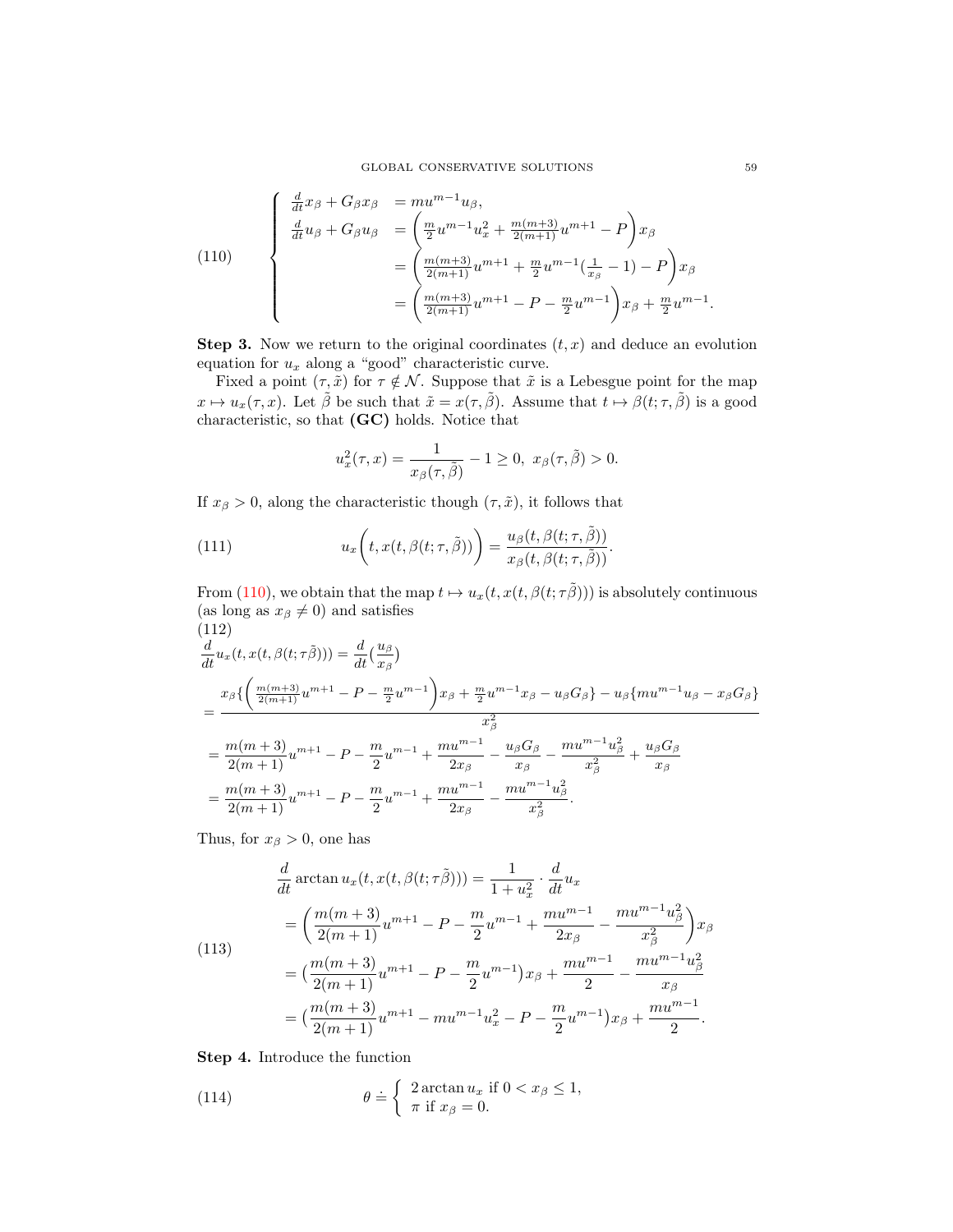This yields

<span id="page-23-0"></span>(115) 
$$
x_{\beta} = \frac{1}{1 + u_x^2} = \cos^2 \frac{\theta}{2}, \ \frac{u_x}{1 + u_x^2} = \frac{1}{2} \sin \theta, \ \frac{u_x^2}{1 + u_x^2} = \sin^2 \frac{\theta}{2}.
$$

where  $\theta$  can be seen as a map taking values in the unit circle  $\Omega = [-\pi, \pi]$  with endpoints identified. We say that this map  $t \mapsto \theta(t) \doteq \theta(t, x(t, \beta(t; \tau \tilde{\beta})))$  is absolutely continuous and satisfies

<span id="page-23-1"></span>(116) 
$$
\frac{d}{dt}\theta(t) = \theta_t = \left(\frac{m(m+3)}{m+1}u^{m+1} - 2P\right)\cos^2\frac{\theta}{2} - \frac{m}{2}u^{m-1}\sin^2\frac{\theta}{2},
$$

along each good characteristic. In fact, for simplicity, denote by  $x_{\beta}(t), u_{\beta}(t)$  and  $u_x(t) = \frac{u_\beta(t)}{x_\beta(t)}$  the values of  $x_\beta, u_\beta$  and  $u_x$  along this particular characteristic. From (GC), for a.e.  $t > 0$ , we have  $x_{\beta}(t) > 0$ . Assume that  $\tau$  is any time where  $x_{\beta}(\tau) > 0$ , we find a neighborhood  $I = [\tau - \delta, \tau + \delta]$  satisfies  $x_{\beta}(\tau) > 0$  on I. It follows from [\(113\)](#page-22-1) and [\(115\)](#page-23-0) that  $v = 2 \arctan(\frac{u_\beta}{x_\beta})$  is absolutely continuous restricted to I and satisfies [\(116\)](#page-23-1). To prove our previous conclusion, we need to prove that  $t \mapsto v(t)$ is continuous on the null set N of times at  $x_\beta(t) = 0$ . Let  $x_\beta(t_0) = 0$ . By the following identity

(117) 
$$
u_x^2(t) = \frac{1 - x_\beta(t)}{x_\beta(t)},
$$

which is valid as long as  $x_{\beta} > 0$ , we have  $u_x^2 \to \infty$  as  $t \to t_0$  and  $x_{\beta}(t) \to 0$ , which denotes  $\theta(t) = 2 \arctan u_x(t) \rightarrow \pm \pi$ . Since we identify the points  $\pm \pi$  in  $\Omega$ , so we establish the continuity of  $\theta$  for all  $t \geq 0$ . This completes our conclusion.

**Step 5.** If  $u = u(t, x)$  is a conservation solution, in terms of the variables  $t, \beta$ , the quantities  $x, u, \theta$ , we deduce

<span id="page-23-2"></span>(118) 
$$
\begin{cases} \frac{d}{dt}\beta(t,\tilde{\beta}) = G(t,\beta(t,\tilde{\beta})),\\ \frac{d}{dt}x(t,\beta(t,\tilde{\beta})) = u^{m}(t,\beta(t,\tilde{\beta})),\\ \frac{d}{dt}u(t,\beta(t,\tilde{\beta})) = -P_{x}(t,\beta(t,\tilde{\beta})),\\ \frac{d}{dt}v(t,\beta(t,\tilde{\beta})) = \left(\frac{m(m+3)}{m+1}u^{m+1} - 2P\right)\cos^{2}\frac{\theta}{2} - \frac{m}{2}u^{m-1}\sin^{2}\frac{\theta}{2}.\end{cases}
$$

Recalling the definition of P and G, in term of the variable  $\beta$ , the function P and  $P_x$  have representations as follows

(119)  
\n
$$
P(x(\beta)) = \frac{1}{2} \int_{-\infty}^{\infty} \exp\left\{-\left|\int_{\beta}^{\beta'} \cos^2 \frac{v(s)}{2} ds\right|\right\}
$$
\n
$$
\cdot \left[\left(\frac{m(m+3)}{2(m+1)} u^{m+1} \cos^2 \frac{\theta}{2} + \frac{m}{2} u^{m-1} \sin^2 \frac{\theta}{2}\right)(\beta')\right] d\beta',
$$
\n
$$
P_x(x(\beta)) = \frac{1}{2} \left(\int_{\xi}^{\infty} - \int_{-\infty}^{\xi} \right) \exp\left\{-\left|\int_{\xi}^{\beta'} \cos^2 \frac{v(s)}{2} ds\right|\right\}
$$
\n
$$
\cdot \left[\left(\frac{m(m+3)}{2(m+1)} u^{m+1} \cos^2 \frac{\theta}{2} + \frac{m}{2} u^{m-1} \sin^2 \frac{\theta}{2}\right)(\beta')\right] d\beta'.
$$

For every  $\tilde{\beta} \in \mathbb{R}$ , the initial condition is

<span id="page-23-3"></span>(121) 
$$
\begin{cases} \beta(0, \tilde{\beta}) = \tilde{\beta}, \\ x(0, \tilde{\beta}) = x(0, \tilde{\beta}), \\ u(0, \tilde{\beta}) = u_0(x(0, \tilde{\beta})), \\ \theta(0, \tilde{\beta}) = 2 \arctan u_{0,x}(x(0, \tilde{\beta})). \end{cases}
$$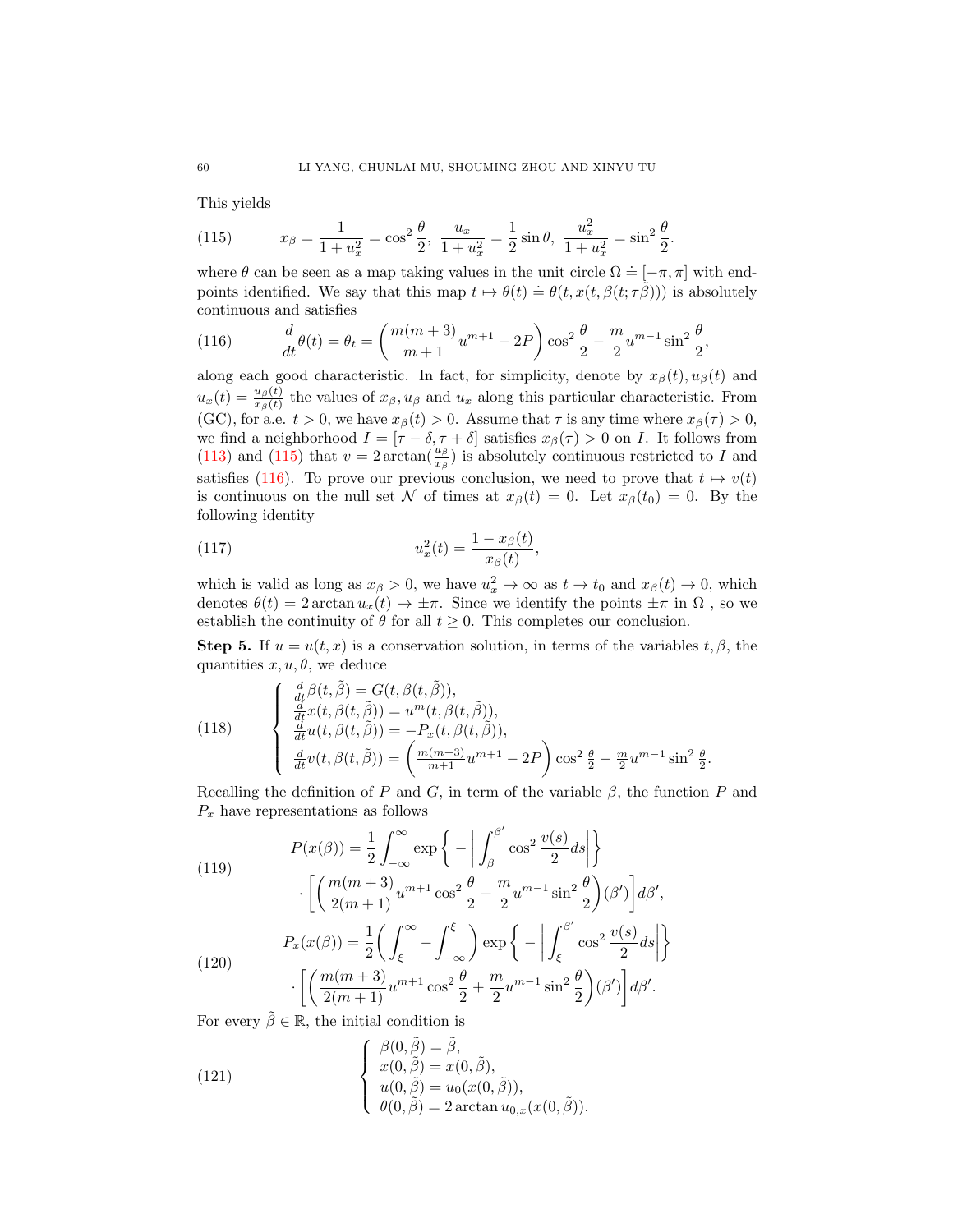Since the Lipschitz continuity of coefficients, the Cauchy problem [\(118\)](#page-23-2), [\(121\)](#page-23-3) has a unique solution with initial data condition [\(121\)](#page-23-3), which is globally defined for all  $t \geq 0, x \in \mathbb{R}$ .

**Step 6.** Suppose that  $u, \bar{u}$  are two conservative solutions of equation [\(3\)](#page-1-0) with the same initial data  $u_0 \in H^1(\mathbb{R})$ . For a.e.  $t > 0$ , the Lipschitz continuous maps  $\beta \mapsto x(t, \beta)$ ,  $\beta \mapsto \bar{x}(t, \beta)$  are strictly increasing. Therefore, the above maps have continuous inverses, i.e.  $x \mapsto \beta^*(t, x)$ ,  $x \mapsto \overline{\beta^*}(t, x)$ . In summary, the map  $(t, \beta) \mapsto (x, u, \theta)(t, \beta)$  is uniquely resolved by the initial data  $u_0$ . Accordingly,

$$
x(t, \beta) = \bar{x}(t, \beta), \ u(t, \beta) = \bar{u}(t, \beta).
$$

In turn, for a.e.  $t > 0$ , we conclude

$$
u(t, x) = u(t, \beta^*(t, x)) = \bar{u}(t, \bar{\beta}^*(t, x)) = \bar{u}(t, x).
$$

### 5. Generic regularity

<span id="page-24-0"></span>To prove the singularities of the solution for u to [\(3\)](#page-1-0) in  $t - x$  plane, we need to consider the level sets  $\{\theta(t,\xi) = \pi\}$ . According to the fact that  $u, \theta$  and h are smooth, the generic structure of these level sets can be studied by Thom's transversality theorem [\[1,](#page-29-22) [15\]](#page-29-23). Our aim is to establish several families of perturbations for a given solution of [\(27\)](#page-5-1). To this, we introduce the following lemma.

**Lemma 5.1.** Let  $(u, \theta, h)$  be a smooth solution of the semilinear system for [\(27\)](#page-5-1). Given a point  $(t_0, \xi_0) \in \mathbb{R}_+ \times \mathbb{R}$ .

(1) If  $(\theta, \theta_{\xi}, \theta_{\xi\xi})(t_0, \xi_0) = (\pi, 0, 0)$ , then there exists a 3-parameter family of smooth solutions  $(u^{\lambda}, \theta^{\lambda}, h^{\lambda})$ , depending smoothly on  $\lambda \in \mathbb{R}^3$ , such that the following holds. i) When  $\lambda = 0 \in \mathbb{R}^3$ , one goes back to the original solution, namely,  $(u^0, \theta^0) =$  $(u, \theta).$ 

ii) At the point  $(t_0, \xi_0)$ , when  $\lambda = 0$  one can obtain

$$
rank\ D_{\lambda}(v^{\lambda}, \theta_{\xi}^{\lambda}, \theta_{\xi\xi}^{\lambda}) = 3.
$$

2) If  $(\theta, \theta_{\xi}, \theta_t) = (\pi, 0, 0)$ , then there exists a 3-parameter family of smooth solutions  $(u^{\lambda}, \theta^{\lambda}, h^{\lambda})$ , depending smoothly on  $\lambda \in \mathbb{R}^{3}$ , satisfying (i)-(ii).

*Proof.* Let  $(u, \theta, h)$  be a smooth solution of the semilinear system [\(27\)](#page-5-1). Given a point  $(t_0, \xi)$ . Taking derivatives to the equation of  $\theta$  in the semilinear system [\(27\)](#page-5-1), one has

<span id="page-24-1"></span>(122)  
\n
$$
\frac{\partial}{\partial_t} \theta_{\xi}(t,\xi) = \left(\frac{m(m+3)}{2} u^m u_{\xi} - P_{\xi}\right) (1 + \cos \theta)
$$
\n
$$
- \left(\frac{m(m+3)}{2(m+1)} u^{m+1} - P + \frac{m}{2} u^{m-1}\right) \sin \theta \theta_{\xi} - \frac{m(m-1)}{2} u^{m-2} u_{\xi} (1 - \cos \theta),
$$

(123)

<span id="page-24-2"></span>
$$
\frac{\partial}{\partial_t} \theta_t(t,\xi) = \left(\frac{m(m+3)}{2} u^m P_x - P_t\right) (1 + \cos \theta) \n- \left(\frac{m(m+3)}{2(m+1)} u^{m+1} - P + \frac{m}{2} u^{m-1}\right) \sin \theta \left[ \left(\frac{m(m+3)}{m+1} u^{m+1} - 2P\right) \right]
$$

 $\Box$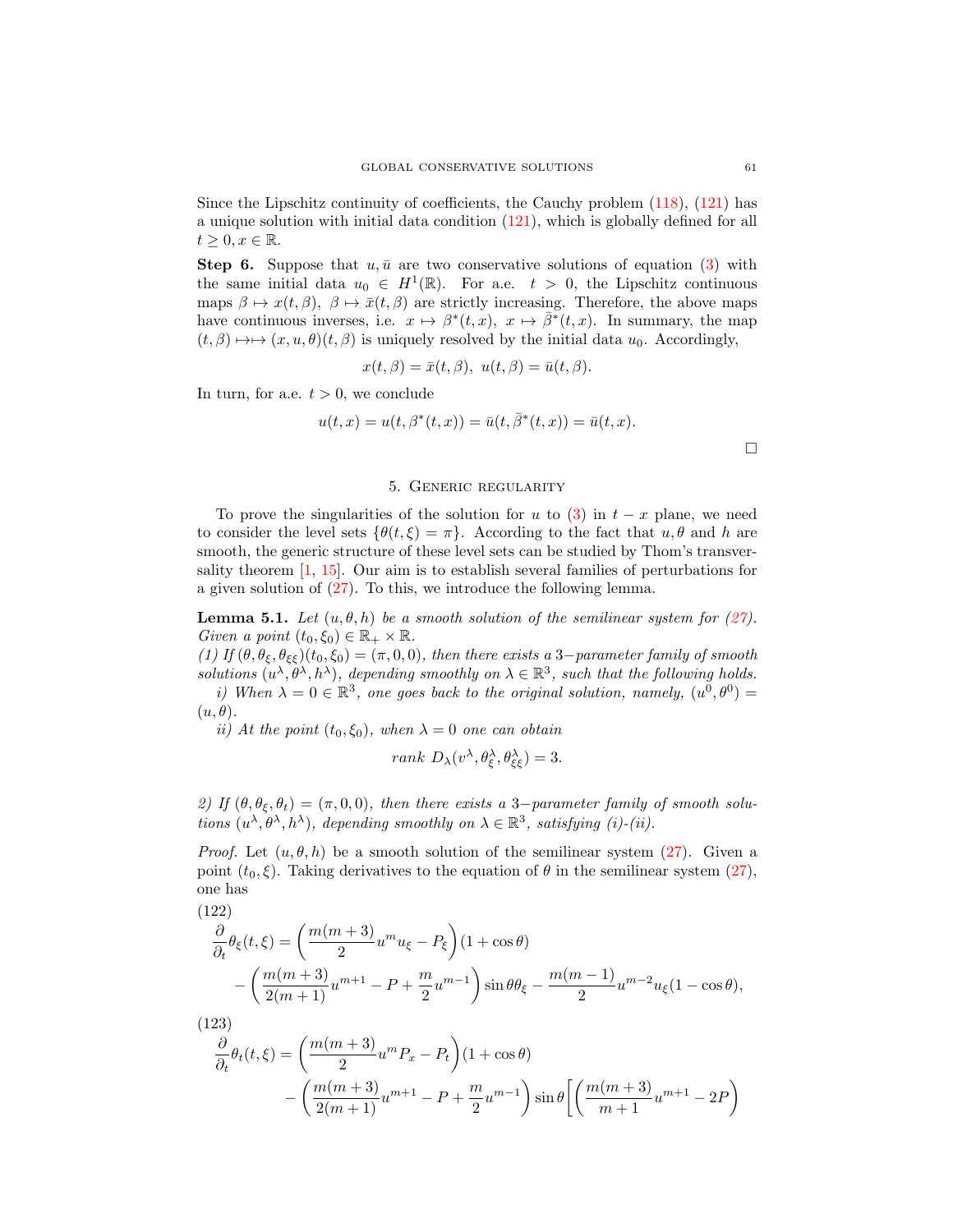$$
\cos^2 \frac{\theta}{2} - m u^{m-1} \sin^2 \frac{\theta}{2} + \frac{m(m-1)}{2} u^{m-2} P_x (1 - \cos \theta),
$$

<span id="page-25-0"></span>(124)  
\n
$$
\frac{\partial}{\partial_t} \theta_{\xi\xi}(t,\xi) = \left(\frac{m^2(m+3)}{2} u^{m-1} u_{\xi}^2 + \frac{m(m+3)}{2} u^m u_{\xi\xi} - P_{\xi\xi}\right) (1 + \cos \theta)
$$
\n
$$
- \left(m(m+3) u^m u_{\xi} - 2P_{\xi} + \frac{m(m-1)}{2} u^{m-2} u_{\xi}\right) \sin \theta \theta_{\xi}
$$
\n
$$
- \left(\frac{m(m+3)}{2(m+1)} u^{m+1} - P + \frac{m}{2} u^{m-1} (\cos \theta \theta_{\xi}^2 + \sin \theta \theta_{\xi\xi})\right)
$$
\n
$$
- \frac{m(m-1)}{2} u^{m-2} u_{\xi} \sin \theta \theta_{\xi} - \frac{m(m-1)}{2} u^{m-2} u_{\xi}^2 - \frac{m(m-1)(m-2)}{2} u^{m-3} u_{\xi}^2,
$$
\n
$$
\frac{\partial}{\partial_t} h_{\xi}(t,\xi) = \left(\frac{m(m+3)}{2(m+1)} u^{m+1} + \frac{m}{2} u^{m-1} - P\right) \sin \theta h_{\xi}
$$
\n(125)  
\n
$$
\left(\frac{m(m+3)}{2(m+1)} u^{m+1} + \frac{m}{2} u^{m-1} - P\right) \cos \theta \theta_{\xi} h
$$
\n
$$
\left(\frac{m(m+3)}{2} u^m u_{\xi} + \frac{m(m-1)}{2} u^{m-2} u_{\xi} - P_{\xi}\right) \sin \theta h,
$$

<span id="page-25-1"></span>with

(126) 
$$
u_{\xi} = \frac{1}{2}\sin\theta h, \quad u_{\xi\xi} = \frac{1}{2}\sin\theta h_{\xi} + \frac{1}{2}\cos\theta h \theta_{\xi}.
$$

We consider the families  $(\bar{u}^{\lambda}, \bar{\theta}^{\lambda}, \bar{h}^{\lambda})$  of perturbations of the initial data as

<span id="page-25-2"></span>(127) 
$$
\bar{u}^{\lambda} = \bar{u}(\xi) + \sum_{i=1,2,3} \lambda_i U_i(\xi),
$$

(128) 
$$
\bar{\theta}^{\lambda} = \bar{\theta}(\xi) + \sum_{i=1,2,3} \lambda_i \Theta_i(\xi),
$$

<span id="page-25-3"></span>(129) 
$$
\bar{h}^{\lambda} = \bar{h}(\xi) + \sum_{i=1,2,3} \lambda_i H_i(\xi).
$$

Together with  $(27)$ ,  $((122)$  $((122)$ ,  $(124)$  and  $(125)$  form a complete system.

Next, the following lemma will be used to get the rank which we desired.

**Lemma 5.2** ([\[5\]](#page-29-24)). Consider the following ODE system

(130) 
$$
\frac{d}{dt}u^{\epsilon} = g(u^{\epsilon}), \quad u^{\epsilon}(0) = u_0 + \epsilon_1 v_1 + \cdots + \epsilon_k v_k,
$$

where  $u^{\epsilon}(t) : \mathbb{R} \to \mathbb{R}^{n}$  and g is a Lipschitz continuous function. The system is well-posed in  $[0, T)$ . If the matrix

(131) 
$$
D_{\epsilon}u_0^{\epsilon} = (v_1, v_2, \cdots, v_k) \in \mathbb{R}^{n \times k},
$$

and the rank of this matrix is

(132) 
$$
rank(D_{\epsilon}u_0^{\epsilon})=l.
$$

Then  $rank(D_{\epsilon}u^{\epsilon}(t)) = l$  for any  $t \in [0, T)$ .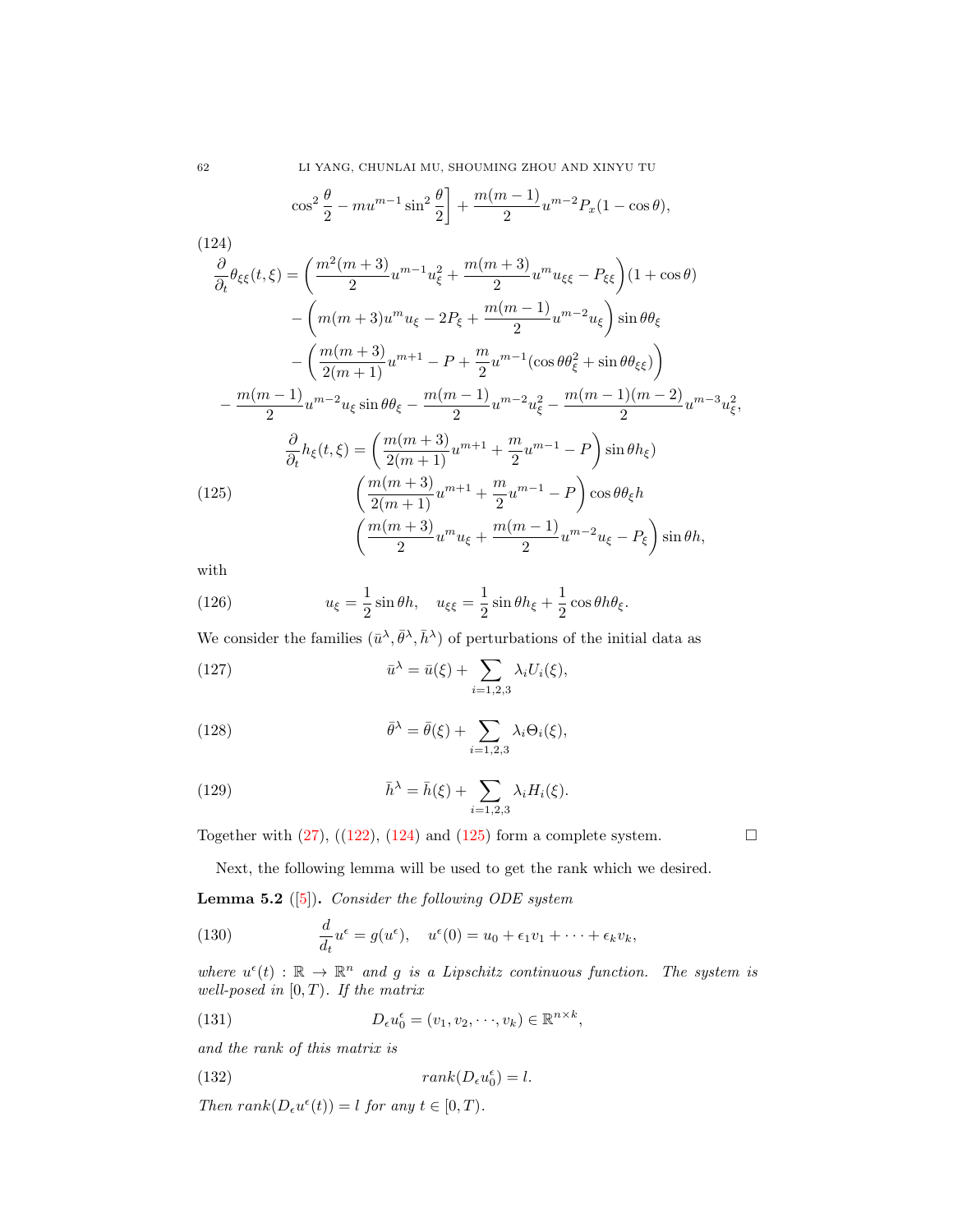*Proof Lemma 5.1.* By  $(27)$ ,  $(122)$  and  $(124)$ , we achieve an ODE system as follows,

$$
\frac{\partial}{\partial t} \begin{pmatrix} u \\ \theta \\ h \\ \theta_{\xi} \\ \theta_{\xi} \end{pmatrix} =
$$
\n
$$
(133)
$$
\n
$$
\begin{pmatrix} -P_x \\ \frac{m(m+3)}{m+1}u^{m+1} - 2P \\ \frac{m(m+3)}{2}u^{m+1} + \frac{m}{2}u^{m-1} - P \end{pmatrix} \sin \theta \cdot h
$$
\n
$$
(133)
$$
\n
$$
\begin{pmatrix} \frac{m(m+3)}{2}u^{m+1} + \frac{m}{2}u^{m-1} - P \end{pmatrix} \sin \theta \cdot h
$$
\n
$$
-\left(\frac{m(m+3)}{2}(m+1)u^{m+1} - P + \frac{m}{2}u^{m-1}\right) \sin \theta \theta_{\xi}
$$
\n
$$
-\frac{m(m-1)}{2}u^{m-2}u_{\xi}(1 - \cos \theta)
$$
\n
$$
\left(\frac{m^{2}(m+3)}{2}u^{m-1}u_{\xi}^{2} + \frac{m(m+3)}{2}u^{m}u_{\xi\xi} - P_{\xi\xi}\right)(1 + \cos \theta)
$$
\n
$$
-\left(m(m+3)u^{m}u_{\xi} - 2P_{\xi} + \frac{m(m-1)}{2}u^{m-2}u_{\xi}\right) \sin \theta \theta_{\xi}
$$
\n
$$
-\left(\frac{m(m+3)}{2}(m+1)u^{m+1} - P + \frac{m}{2}u^{m-1}(\cos \theta \theta_{\xi}^{2} + \sin \theta \theta_{\xi\xi})\right)
$$
\n
$$
-\frac{m(m-1)}{2}u^{m-2}u_{\xi} \sin \theta \theta_{\xi} - \frac{m(m-1)}{2}u^{m-2}u_{\xi}^{2} - \frac{m(m-1)(m-2)}{2}u^{m-3}u_{\xi}^{2}
$$

Then we establish a family of solutions  $(\bar{u}^{\lambda}, \bar{v}^{\lambda}, \bar{h}^{\lambda})$  of perturbations with the initial data given in [\(127\)](#page-25-2)-[\(129\)](#page-25-3). Differentiating w.r.t.  $\lambda$ , one has

<span id="page-26-0"></span>(134) 
$$
\frac{\partial}{\partial_t} \begin{pmatrix} D_{\lambda} \bar{u}^{\lambda} \\ D_{\lambda} \bar{\theta}^{\lambda} \\ D_{\lambda} \bar{h}^{\lambda} \\ D_{\lambda} \bar{\theta}^{\lambda} \\ D_{\lambda} \bar{\theta}^{\lambda}_{\xi\xi} \end{pmatrix} = \begin{pmatrix} D_{\lambda} g_1^{\lambda} \\ D_{\lambda} g_2^{\lambda} \\ D_{\lambda} g_3^{\lambda} \\ D_{\lambda} g_4^{\lambda} \\ D_{\lambda} g_5^{\lambda} \end{pmatrix},
$$

where  $g_1^{\lambda}, \dots, g_5^{\lambda}$  are the perturbation of the right-hand-side of [\(134\)](#page-26-0). Therefore, we have

(135)  
\n
$$
\frac{\partial}{\partial t} \begin{pmatrix}\nD_{\lambda} \bar{u}^{\lambda} \\
D_{\lambda} \bar{\theta}^{\lambda} \\
D_{\lambda} \bar{\theta}^{\lambda} \\
D_{\lambda} \bar{\theta}^{\lambda} \\
D_{\lambda} \bar{\theta}^{\lambda} \\
D_{\lambda} \bar{\theta}^{\lambda} \\
D_{\lambda} \bar{\theta}^{\lambda} \\
D_{\lambda} \bar{\theta}^{\lambda} \\
D_{\mu} g_{\lambda}^{\lambda} D_{\theta} g_{\lambda}^{\lambda} D_{\mu} g_{\lambda}^{\lambda} D_{\theta_{\xi}} g_{\lambda}^{\lambda} \\
D_{\mu} g_{\lambda}^{\lambda} D_{\mu} g_{\lambda}^{\lambda} D_{\theta_{\xi}} g_{\lambda}^{\lambda} D_{\theta_{\xi}} g_{\lambda}^{\lambda} \\
D_{\mu} g_{\lambda}^{\lambda} D_{\theta} g_{\lambda}^{\lambda} D_{\mu} g_{\lambda}^{\lambda} D_{\theta_{\xi}} g_{\lambda}^{\lambda} D_{\theta_{\xi}} g_{\lambda}^{\lambda} \\
D_{\mu} g_{\lambda}^{\lambda} D_{\theta} g_{\lambda}^{\lambda} D_{\theta} g_{\lambda}^{\lambda} D_{\theta_{\xi}} g_{\lambda}^{\lambda} D_{\theta_{\xi}} g_{\lambda}^{\lambda} \\
D_{\mu} g_{\lambda}^{\lambda} D_{\theta} g_{\lambda}^{\lambda} D_{\theta} g_{\lambda}^{\lambda} D_{\theta_{\xi}} g_{\lambda}^{\lambda} D_{\theta_{\xi}} g_{\lambda}^{\lambda}\n\end{pmatrix} \cdot \begin{pmatrix}\nD_{\lambda_1} \bar{u}^{\lambda} D_{\lambda_2} \bar{u}^{\lambda} D_{\lambda_3} \bar{u}^{\lambda} \\
D_{\lambda_1} \bar{u}^{\lambda} D_{\lambda_2} \bar{u}^{\lambda} D_{\lambda_3} \bar{u}^{\lambda} \\
D_{\lambda_1} \bar{u}^{\lambda} D_{\lambda_2} \bar{h}^{\lambda} D_{\lambda_3} \bar{h}^{\lambda} \\
D_{\lambda_1} \bar{u}^{\lambda} D_{\lambda_2} \bar{\theta}^{\lambda} \\
D_{\lambda_2} \bar{\theta}^{\lambda} D_{\lambda_3} \bar{\theta}^{\lambda} \\
D_{\lambda_3} \bar{\theta}^{\lambda} \\
D_{\lambda_4} \bar{\theta}^{\lambda} D
$$

Based on Lemma 5.2, we need to explain the Lipschitz continuity of  $g_i^{\lambda}$   $(i = 1 \cdots 5)$ . Since the function  $(u, \theta, h)$  is smooth, we only need to prove the Lipschitz continuity of the nonlocal term of  $P$  and  $P_x$ . In Section 3, we have obtained the boundedness of

.

.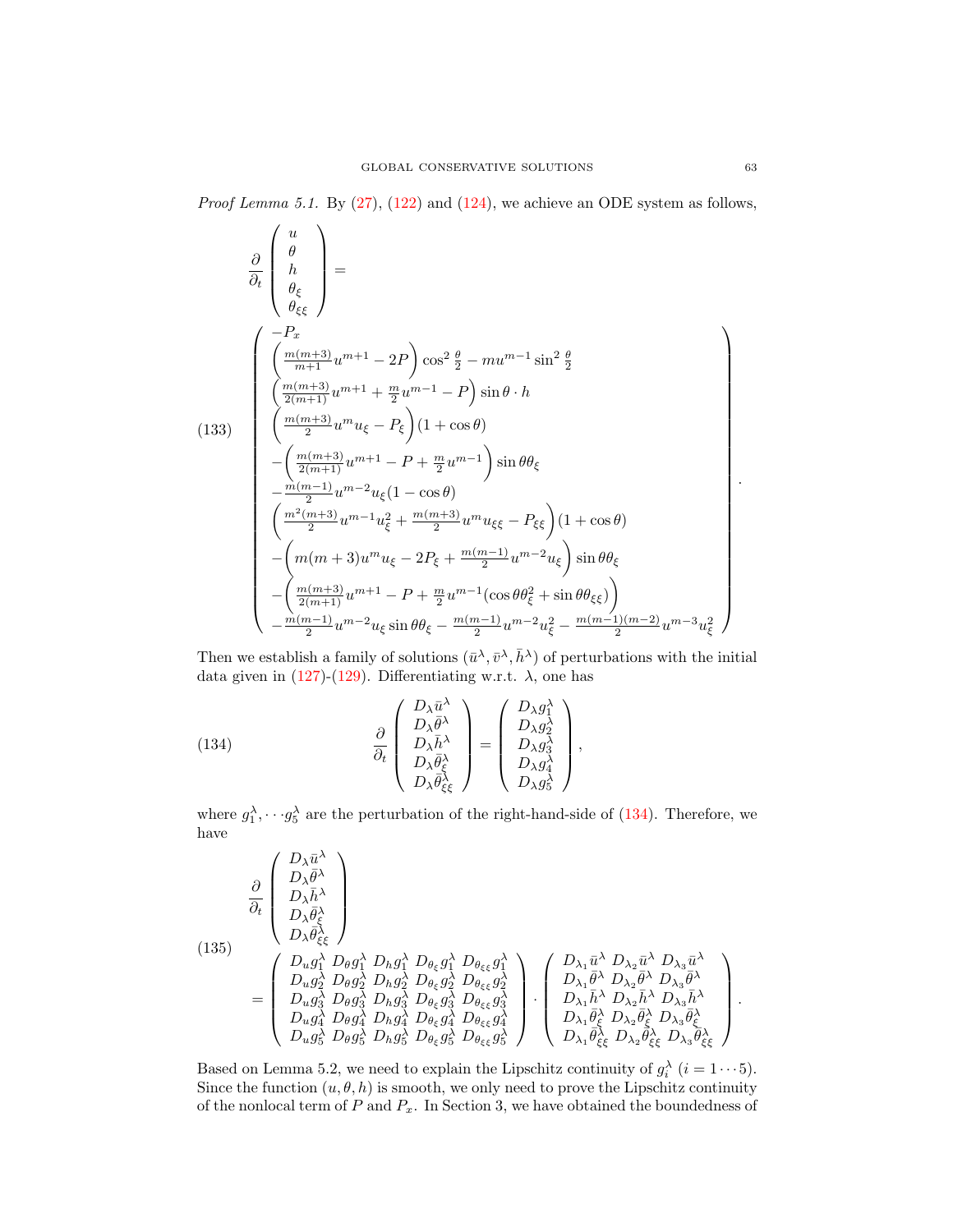$\left|\frac{\partial P}{\partial u}\right|, \left|\frac{\partial P}{\partial \theta}\right|, \left|\frac{\partial P_x}{\partial u}\right|, \left|\frac{\partial P_x}{\partial \theta}\right|, \left|\frac{\partial P_x}{\partial h}\right|$ . Choosing suitable perturbation  $\Theta_i(i=1,2,3)$ , when  $\lambda = 0$ , we have

(136) 
$$
rankD_{\lambda} \begin{pmatrix} \theta \\ \theta_{\xi} \\ \theta_{\xi\xi} \end{pmatrix} = 3.
$$

The system  $(27)$  combine with  $(122)$ ,  $(123)$  forms a complete system. By choosing suitable perturbation  $\Theta_i(i = 1, 2, 3)$  observe that

(137) 
$$
rankD_{\lambda} \begin{pmatrix} \theta \\ \theta_{\xi} \\ \theta_t \end{pmatrix} = 3,
$$

while  $\lambda = 0$ .

Next, we are going to investigate smooth solutions to the semi-linear system [\(27\)](#page-5-1), and determine the generic structure of level sets  $\{\theta(t,\xi) = \pi\}$ . We give the key lemma to prove Theorem [1.4.](#page-3-4)

**Lemma 5.3** ([\[5\]](#page-29-24)). Given a compact domain

<span id="page-27-0"></span>
$$
\mathcal{D} := \{ (t,\xi); 0 \le t \le T, |\xi| \le M \},\
$$

let W be the family of all  $C^2$  solutions  $(u, \theta, h)$  for the semi-linear system [\(27\)](#page-5-1), with  $h > 0$  for all  $(t, \xi) \in [0, T] \times \mathbb{R}^+$ . Moreover, let  $\mathcal{W}' \subset \mathcal{W}$  be the subfamily of all solutions  $(u, \theta, h)$ , such that for  $(t, \xi) \in \mathcal{D}$ , the value

(138) 
$$
(\theta, \theta_{\xi}, \theta_{\xi\xi}) = (\pi, 0, 0), \ (\theta, \theta_{\xi}, \theta_{t}) = (\pi, 0, 0)
$$

cannot be obtained. Then  $W'$  is a relatively open and dense subset of  $W$ , in the topology induced by  $C^2(\mathcal{D})$ .

*Proof of Theorem [1.4.](#page-3-4)* Step 1. For convenience, we denote the space

$$
\mathcal{M} := C^3(\mathbb{R}^+) \cap H^1(\mathbb{R}^+),
$$

with the norm

$$
\|u_0\|_{\mathcal M}:=\|u_0\|_{C^3}+\|u_0\|_{H^1}.
$$

Given a initial data  $u_0^* \in \mathcal{M}$ , and we introduce the open ball

$$
B_{\delta} := \{u_0 \in \mathcal{M}; \|u_0 - u_0^*\|_{\mathcal{M}} < \delta\}.
$$

By the definition of the space of M, it follows that  $u_0(x) \to 0$  and  $u_{0,x}(x) \to 0$ . Therefore, we choose  $\kappa > 0$  big enough such that  $u_0(x)$  and  $u_{0x}(x)$  are uniformly bounded for  $|x| > \kappa$ . By a standard comparison argument on the domain  $\{(t, x); t \in$  $[0,T], |x| \geq \kappa + ||u||_{L^{\infty}}^m$ , we see that the partial derivative  $u_x$  is uniformly bounded. This implies the singularity of  $u(t, x)$  in set  $[0, T] \times \mathbb{R}$  only appears on the compact set  $\Delta := [0, T] \times [-r - ||u||_{L^{\infty}}^m T, r + ||u||_{L^{\infty}}^m T]$ , where  $||u||_{L^{\infty}} := \max\{u(t, x), (t, x) \in$  $[0, T] \times \mathbb{R}$ . In  $(t, x)$  plane, we take a domain D such that  $\Delta \subset \mathcal{J}(\mathcal{D})$ , where  $\mathcal J$  is a map from  $(t, \xi)$  to  $(t, x(t, \xi))$ .

We define the subset  $\Gamma \subset B_\delta$  as follows:  $u_0 \in \Gamma$  if  $u_0 \in B_\delta$  and for the corresponding solution  $(u, \theta, h)$  of [\(27\)](#page-5-1), the values [\(138\)](#page-27-0) are never attained for  $(t, x) \in \Delta$ . **Step 2.** We now claim the set  $\Gamma$  is open, in the topology of  $C^3$ . Take a sequence of initial data  $(u_0^n)_{n\geq 1}$  such that the sequence converges to  $u_0$ . From the definition of Γ, there exists a point  $(t^n, \xi^n)$  such that

$$
(\theta^n,\theta_\xi^n,\theta_\xi^n)(t^n,\theta^n)=(\pi,0,0),\ (t^n,x^n(t^n,\xi^n))\in\Delta
$$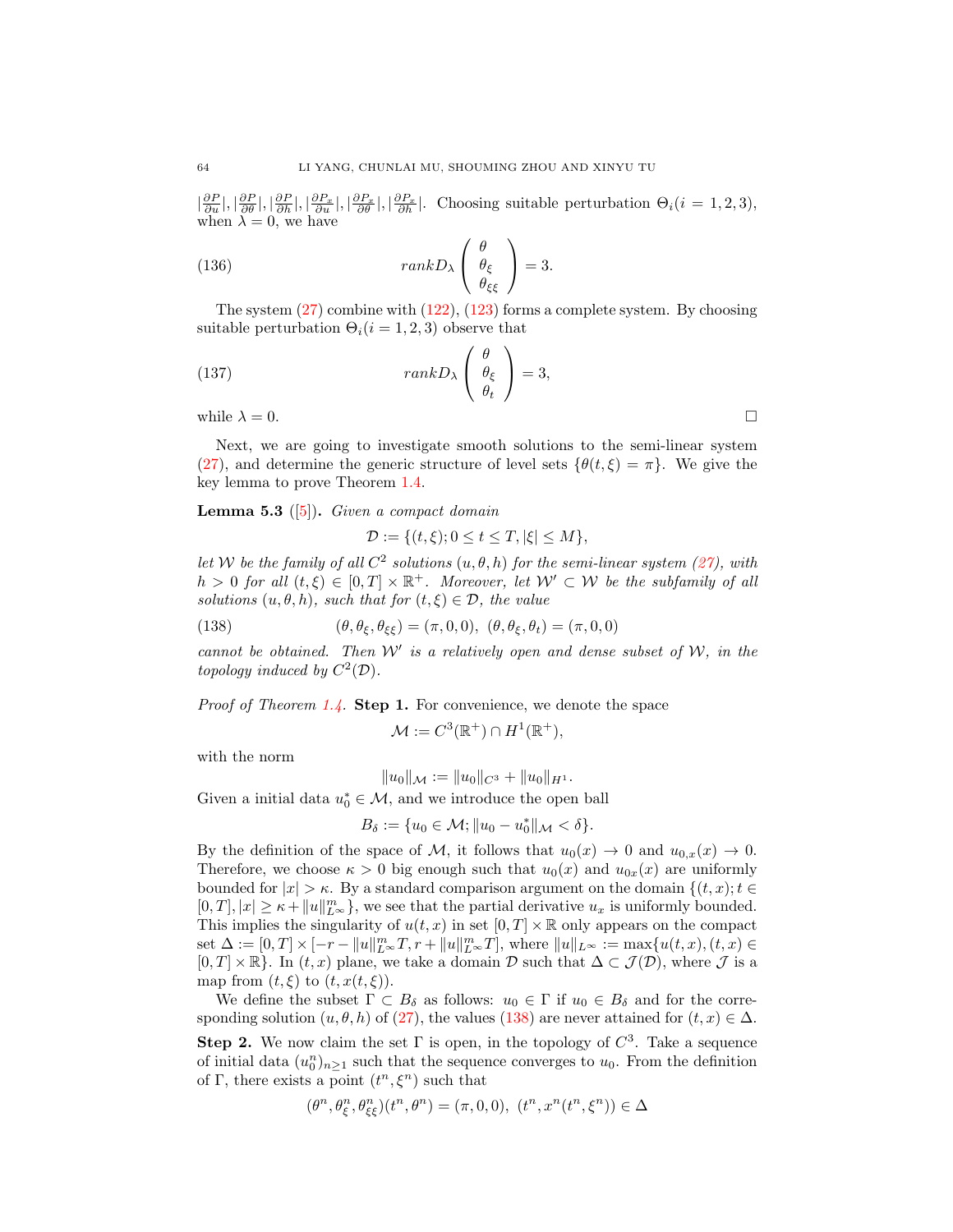for all  $n \geq 1$ . Since the domain  $\Delta$  is compact, we can take a subsequence  $(t^n, \xi^n)$ , which converges to some point  $(t, \xi)$ . It follows from continuity that

$$
(\theta, \theta_{\xi}, \theta_{\xi\xi})(t, \xi = (\pi, 0, 0), (t, x(t, \xi)) \in \Delta.
$$

This denotes  $u_0 \notin \Gamma$ . Using similar procedure, other case  $(\theta, \theta_{\xi}, \theta_t) = (\pi, 0, 0)$  can be proved. So  $\Gamma$  is open.

Step 3. We explain that  $\Gamma$  is dense in  $B_{\delta}$ . Let  $u_0 \in B_{\delta}$ , by a small perturbation, we assume  $u_0 \in C^{\infty}$ . From Lemma 5.3, we construct a sequence of solutions  $(u^n, \theta^n, h^n)$  of (3.1), such that

i) for every  $n \geq 1$ , the values in [\(138\)](#page-27-0) are never attained for any  $(t, \xi) \in \mathcal{D}$ .

ii) The  $C^k(k>1)$  norm of the difference satisfies

$$
\lim_{n \to \infty} \|(u^n - u, \theta^n - \theta, h^n - h, x^n - x)\|_{C^k(I)} = 0,
$$

for every bounded set  $I \subset [0, T] \times \mathbb{R}^+$ . When  $t = 0$ , the corresponding sequence of initial value satisfies

$$
\lim_{n \to \infty} \|u_0^n - u_0\|_{C^k[a,b]} = 0
$$

for every bounded set  $[a, b] \in \mathbb{R}^+$ .

Introducing a cutoff function

(139) 
$$
p(x) = \begin{cases} 1, & \text{if } |x| \le r, \\ 0, & \text{if } |x| \ge r+1, \end{cases}
$$

where  $r \gg \kappa + ||u||_{L^{\infty}}^{m-1}T$  is large enough. For every  $n \geq 1$ , let the initial data

$$
\tilde{u}_0^v := pu_0^n + (1 - p)u_0.
$$

We obtain

$$
\lim_{n \to \infty} \|\tilde{u}_0^n - u_0\|_{\mathcal{M}} = 0.
$$

Furthermore, choosing  $r > 0$  sufficiently large for any  $(t, x) \in \Delta$ , we have

$$
\tilde{u}^n(t,x) = u^n(t,x).
$$

It is obvious that  $\tilde{u}^n(t,x)$  is  $C^2$  on the outer domain. Therefore,  $\tilde{u}^n(t,x) \in \Gamma$  for every  $n \geq 1$  sufficiently large. Thus  $\Gamma$  is dense in  $B_{\delta}$ .

Step 4. Finally, we prove that, for every initial data  $u_0 \in \Gamma$ , the solution of [\(3\)](#page-1-0) is piecewise  $C^2$  on the domain  $[0, T] \times \mathbb{R}^+$ . By previous argument, we only study the singularity of u on the inner domain  $\Delta$ . For every point  $(t_0, \xi_0) \in \mathcal{D}$ , two cases can appear.

**Case I.**  $\theta(t_0, \xi_0) \neq \pi$ . By the coordinate change  $x_{\xi} = h \cos^2 \frac{\theta}{2}$ , we know that the map  $(t, \xi) \mapsto (t, x)$  is locally invertible in a neighborhood of  $(t_0, \xi_0)$ . Then we conclude that the function u is  $C^2$  in a neighborhood of the point  $(t_0, x(t_0, \xi_0))$ .

**Case II.**  $\theta(t_0, \xi_0) = \pi$ . From [\(138\)](#page-27-0),  $\theta_t(t_0, \xi_0) \neq 0$  or  $\theta_\xi(t_0, \xi_0) \neq 0$ . Thanks to the implicit function theorem, we derive that the set

$$
\mathcal{W}^{\theta} := \{ (t, \xi) \in \Delta; \theta(t, \xi) = \pi \}
$$

is the union of finitely many  $C^2$  curves.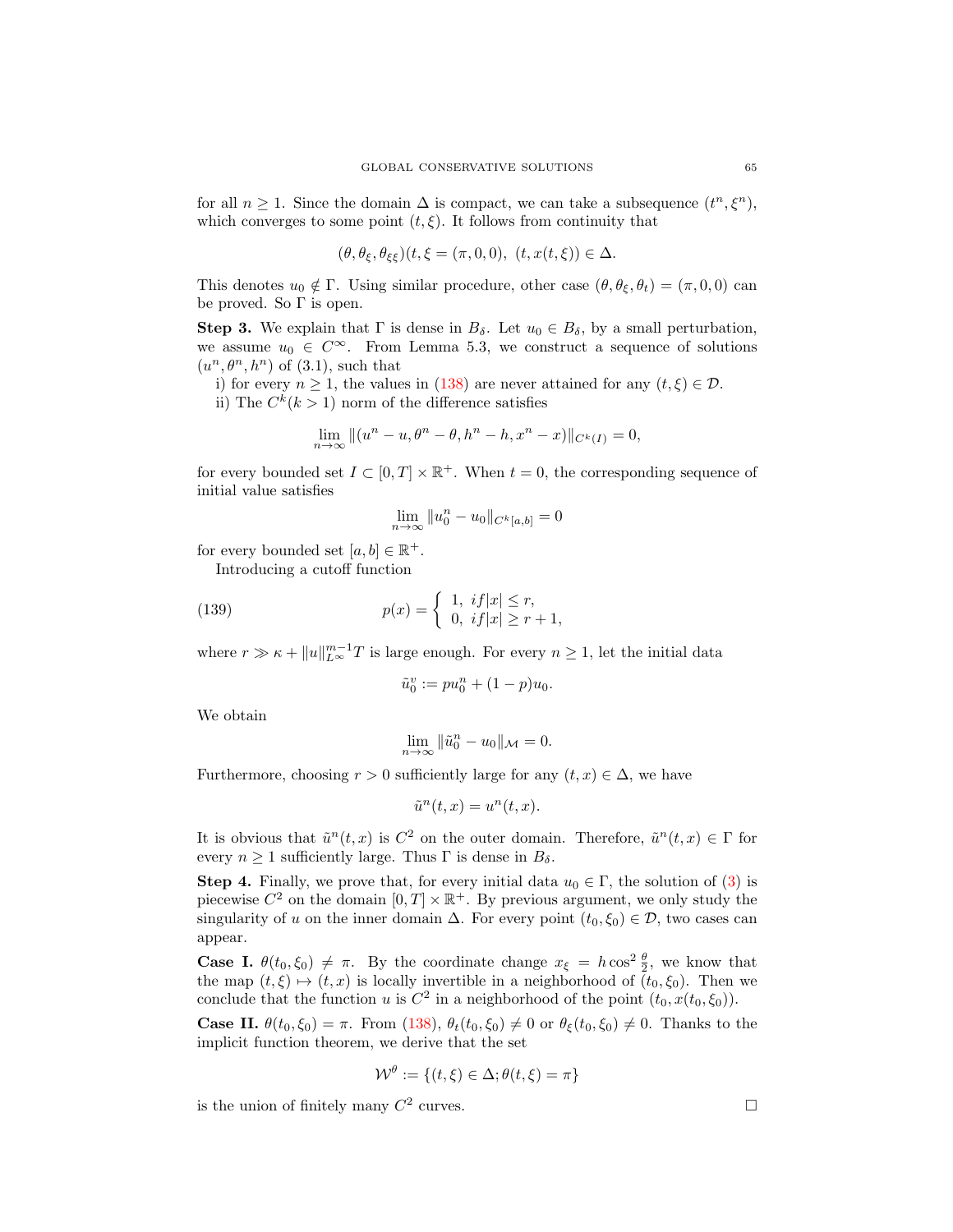#### **REFERENCES**

- <span id="page-29-22"></span>[1] J. M. Bloom, The local structure of smooth maps of manifolds, B. A. Thesis, Harvard U., 2004.
- <span id="page-29-13"></span>[2] A. Bressan and A. Constantin, [Global conservative solutions of the Camassa-Holm equation,](http://dx.doi.org/10.1007/s00205-006-0010-z) Arch. Rational Mech. Anal., 183 (2007), 215-239. [MR 2278406](http://www.ams.org/mathscinet-getitem?mr=2278406&return=pdf)
- <span id="page-29-14"></span>[3] A. Bressan and A. Constantin, [Global dissipative solutions of the Camassa-Holm equation,](http://dx.doi.org/10.1142/S0219530507000857) Anal. Appl. (Singap.), 5 (2007), 1-27. [MR 2288533](http://www.ams.org/mathscinet-getitem?mr=2288533&return=pdf)
- <span id="page-29-15"></span>[4] A. Bressan, G. Chen and Q. Zhang, [Uniqueness of conservative solutions to the Camassa-Holm](http://dx.doi.org/10.3934/dcds.2015.35.25) [equation via characteristics,](http://dx.doi.org/10.3934/dcds.2015.35.25) Discrete. Contin. Dyn. Syst., 35 (2015), 25–42. [MR 3286946](http://www.ams.org/mathscinet-getitem?mr=3286946&return=pdf)
- <span id="page-29-24"></span>[5] A. Bressan and G. Chen, [Generic regularity of conservative solutions to a nonlinear wave](http://dx.doi.org/10.1016/j.anihpc.2015.12.004) [equation,](http://dx.doi.org/10.1016/j.anihpc.2015.12.004) Ann. Inst. H. Poincaré Anal. Non linéaire,  $34$  (2017), 335–354. [MR 3610935](http://www.ams.org/mathscinet-getitem?mr=3610935&return=pdf)
- <span id="page-29-11"></span>[6] R. Camassa, D. D. Holm and J. Hyman, [A new integrable shallow water equation,](http://dx.doi.org/10.1016/S0065-2156(08)70254-0) Adv. Appl. Mech., **31** (1994), 1-33.
- <span id="page-29-6"></span>[7] R. Camassa and D. D. Holm, [An integrable shallow water equation with peaked solitons,](http://dx.doi.org/10.1103/PhysRevLett.71.1661) Phys. Rev. Lett., 71 (1993), 1661–1664. [MR 1234453](http://www.ams.org/mathscinet-getitem?mr=1234453&return=pdf)
- <span id="page-29-7"></span>[8] A. Constantin, The Hamiltonian struction of the Camassa-Holm equation, Expo. Math., 15 (1997), 53–85. [MR 1438436](http://www.ams.org/mathscinet-getitem?mr=1438436&return=pdf)
- <span id="page-29-5"></span>[9] A. Costantin and D. Lannes, [The hydrodynamical of relevance of Camassa-Holm and](http://dx.doi.org/10.1007/s00205-008-0128-2) [Degasperis-Procesi equations,](http://dx.doi.org/10.1007/s00205-008-0128-2) Arch. Ration. Mech. Anal., 192 (2009), 165–186. [MR 2481064](http://www.ams.org/mathscinet-getitem?mr=2481064&return=pdf)
- <span id="page-29-9"></span>[10] A. Costantin and W. A. Strauss, [Stability of the Camassa-Holm solitons,](http://dx.doi.org/10.1007/s00332-002-0517-x) J. Nonlinear. Sci., 12 (2002), 415–422. [MR 1915943](http://www.ams.org/mathscinet-getitem?mr=1915943&return=pdf)
- <span id="page-29-10"></span>[11] A. Costantin and W. A. Strauss, [Stability of peakons,](http://dx.doi.org/10.1002/(SICI)1097-0312(200005)53:5<603::AID-CPA3>3.0.CO;2-L) *Comm. Pure Appl. Math.*, **53** (2000), 603–610. [MR 1737505](http://www.ams.org/mathscinet-getitem?mr=1737505&return=pdf)
- <span id="page-29-12"></span>[12] A. Costantin and J. Escher, Global existence of solutions and breaking waves for a shallow water equation, Ann. Sc. Norm. Super. Pisa CL. Sci., 26 (1998), 303-328. [MR 1631589](http://www.ams.org/mathscinet-getitem?mr=1631589&return=pdf)
- [13] C. Dafermos, [Generalized characteristics and the Hunter-Saxton equation,](http://dx.doi.org/10.1142/S0219891611002366) J. Hyperbolic Diff. Equat., 8 (2011), 159–168. [MR 2796054](http://www.ams.org/mathscinet-getitem?mr=2796054&return=pdf)
- <span id="page-29-4"></span>[14] A. Fokas and B. Fuchssteiner, Symplectic structures, their Bäcklund transformation and [hereditary symmetries,](http://dx.doi.org/10.1016/0167-2789(81)90004-X) Phy. D, 4 (1981/82), 47–66. [MR 636470](http://www.ams.org/mathscinet-getitem?mr=636470&return=pdf)
- <span id="page-29-23"></span>[15] M. Golubitsky and V. Guillemin, Stable Mappings and Their Singularities, Springer-Verlag, New York, 1973. [MR 0341518](http://www.ams.org/mathscinet-getitem?mr=0341518&return=pdf)
- <span id="page-29-16"></span>[16] G. Jamróz, On uniqueness of dissipative solutions of the Camassa-Holm equation, [arXiv:1611.00333v5](http://arxiv.org/pdf/1611.00333v5).
- <span id="page-29-17"></span>[17] M. Li and Q. Zhang, [Generic regularity of conservative solutions to Camassa-Holm type](http://dx.doi.org/10.1137/16M1063009) [equations,](http://dx.doi.org/10.1137/16M1063009) SIAM. J. Math. Anal., 49 (2017), 2920–2949. [MR 3681368](http://www.ams.org/mathscinet-getitem?mr=3681368&return=pdf)
- <span id="page-29-0"></span>[18] S. Hakkaev and K. Kirchev, [Local well-posedness and orbitalstability of solitary wave solutions](http://dx.doi.org/10.1081/PDE-200059284) [for the generalized Camassa-Holm equation,](http://dx.doi.org/10.1081/PDE-200059284) Comm. Part. Diff. Equ., 30 (2005), 761–781. [MR](http://www.ams.org/mathscinet-getitem?mr=2153514&return=pdf) [2153514](http://www.ams.org/mathscinet-getitem?mr=2153514&return=pdf)
- <span id="page-29-8"></span>[19] J. Lenells, [Conservation laws of the Camassa-Holm equation,](http://dx.doi.org/10.1088/0305-4470/38/4/007) J. Phys. A, 38 (2005), 869–880. [MR 2125239](http://www.ams.org/mathscinet-getitem?mr=2125239&return=pdf)
- <span id="page-29-1"></span>[20] Y. Mi and C. Mu, [Well-posedness and analyticity for the Cauchy problem for the generalized](http://dx.doi.org/10.1016/j.jmaa.2013.03.020) [Camassa-Holm equation,](http://dx.doi.org/10.1016/j.jmaa.2013.03.020) J. Math. Anal. Appl., 405 (2013), 173–182. [MR 3053496](http://www.ams.org/mathscinet-getitem?mr=3053496&return=pdf)
- <span id="page-29-3"></span>[21] Y. Mi and C. Mu, [On the Cauchy problem for the generalized Camassa-Holm equation,](http://dx.doi.org/10.1007/s00605-014-0625-3) Monatsh. Math., 176 (2015), 423–457. [MR 3313128](http://www.ams.org/mathscinet-getitem?mr=3313128&return=pdf)
- <span id="page-29-18"></span>[22] L. Yang, R. Zeng, S. Zhou and C. Mu, [Uniqueness of Conservative solutions to the generalized](http://dx.doi.org/10.3934/dcds.2018230) [Camassa-Holm equation via characteristic,](http://dx.doi.org/10.3934/dcds.2018230) Discrete. Contin. Dyn. Syst., 10 (2018), 5205– 5220. [MR 3834716](http://www.ams.org/mathscinet-getitem?mr=3834716&return=pdf)
- <span id="page-29-2"></span>[23] S. Zhou, [Persistence properties for a generalized Camassa-Holm equation in weighted](http://dx.doi.org/10.1016/j.jmaa.2013.09.022)  $L^p$ [spaces,](http://dx.doi.org/10.1016/j.jmaa.2013.09.022) J. Math. Anal. Appl., 410 (2013), 932–938. [MR 3111879](http://www.ams.org/mathscinet-getitem?mr=3111879&return=pdf)
- <span id="page-29-21"></span>[24] S. Zhou, C. Mu and L. Wang, [Well-posedness, blow up phenomena and global existence for the](http://dx.doi.org/10.3934/dcds.2014.34.843) [generalized b-equation with higher-order nonlinearities and weak solution,](http://dx.doi.org/10.3934/dcds.2014.34.843) Discrete. Contin. Dyn. Syst., 34 (2014), 843–867. [MR 3094609](http://www.ams.org/mathscinet-getitem?mr=3094609&return=pdf)
- <span id="page-29-19"></span>[25] S. Zhou and C. Mu, [Global conservative solutions and dissipative solutions of the generalized](http://dx.doi.org/10.3934/dcds.2013.33.1713) [Camassa-Holm equation,](http://dx.doi.org/10.3934/dcds.2013.33.1713) *Discrete. Contin. Dyn. Syst.*, **33** (2013), 1713–1739. [MR 2995868](http://www.ams.org/mathscinet-getitem?mr=2995868&return=pdf)
- <span id="page-29-20"></span>[26] S. Zhu, [Existence and uniqueness of global weak solutions of the camassa-Holm equation with](http://dx.doi.org/10.3934/dcds.2016026) [a forcing,](http://dx.doi.org/10.3934/dcds.2016026) Discrete. Contin. Dyn. Syst., 36 (2016), 5201–5221. [MR 3541523](http://www.ams.org/mathscinet-getitem?mr=3541523&return=pdf)